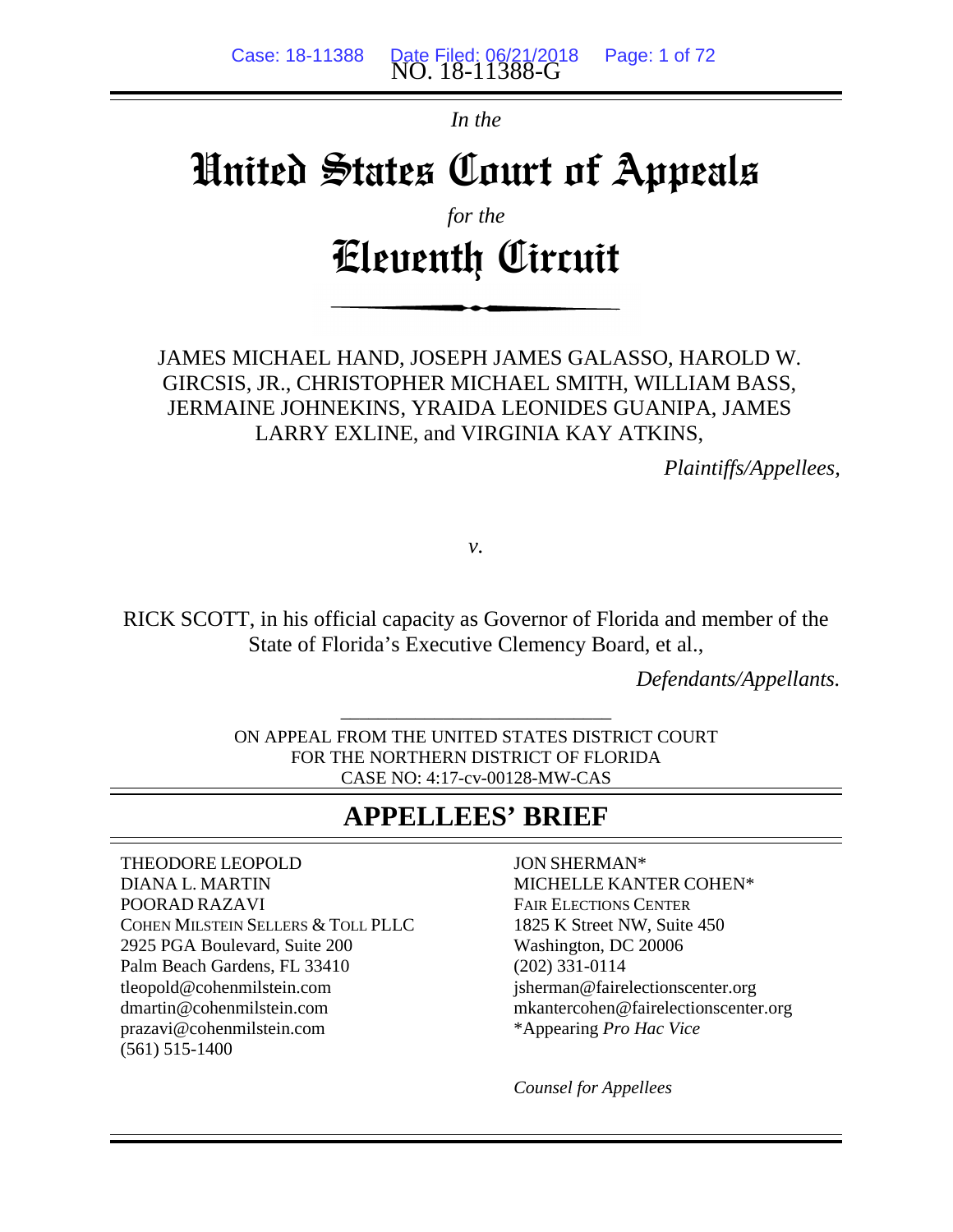*Hand, et al. v. Scott, et al. Eleventh Circuit Case 18-11388-G*

### **CERTIFICATE OF INTERESTED PERSONS AND CORPORATE DISCLOSURE STATEMENT**

1. Plaintiffs-Appellees identify the following additional interested person as required by Federal Rule of Appellate Procedure 26.1 and Eleventh Circuit Rule  $26.1 - 1:$ 

A. Fair Elections Center, which is representing Plaintiffs-Appellees, was established to carry on the Fair Elections Legal Network's work as a separate  $501(c)(3)$  non-profit organization.

2. In addition, prior to leaving her position at Fair Elections Legal Network, Brittnie R. Baker moved to withdraw as Plaintiffs' counsel and was terminated as counsel by the district court in this action. She is no longer counsel for Plaintiffs-Appellees.

3. Plaintiffs-Appellees certify that, other than as stated above, the Certificate filed by Defendants-Appellants in their Motion for Stay Pending Appeal is complete and accurate.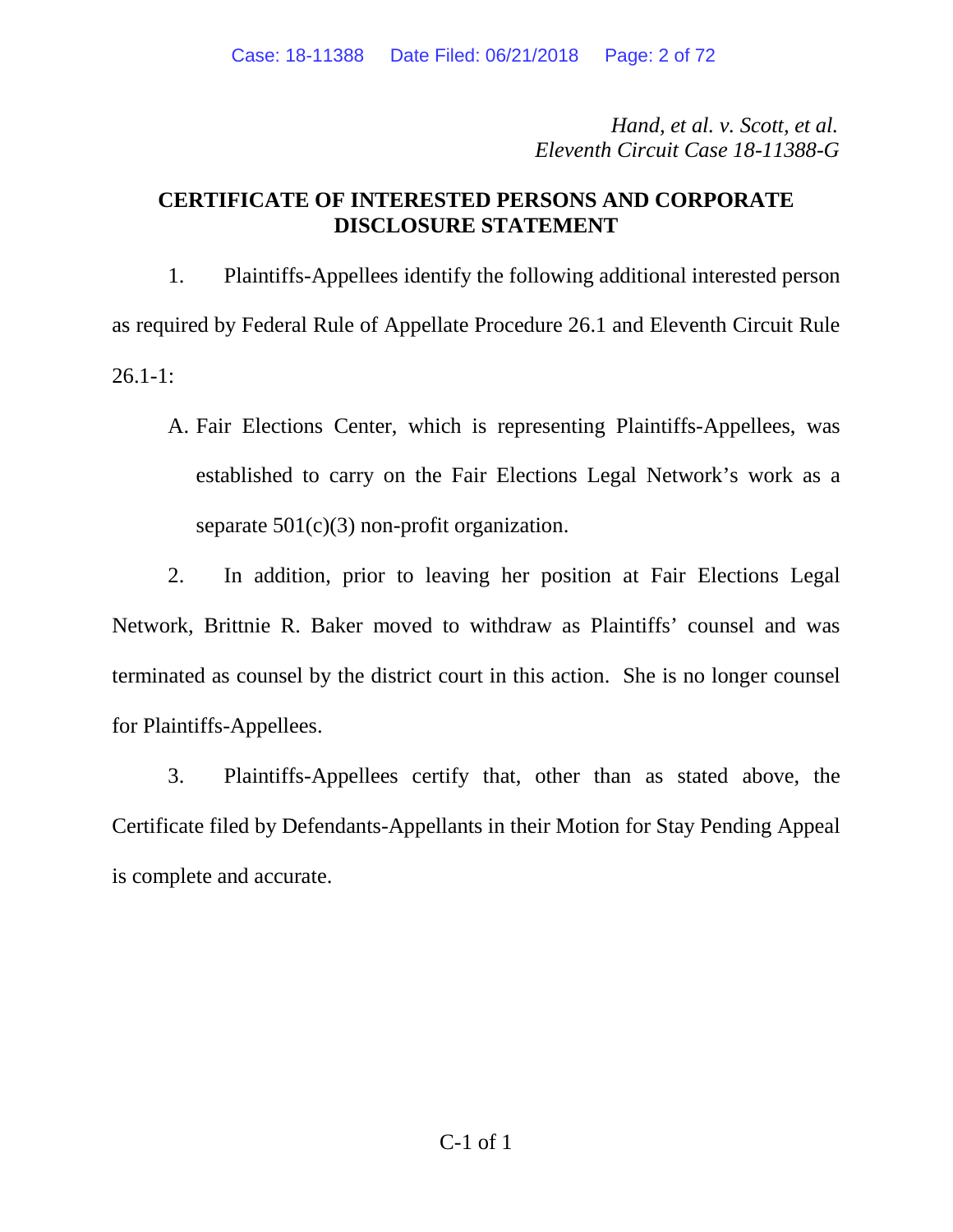# **STATEMENT REGARDING ORAL ARGUMENT**

This Court has set oral argument for July 25, 2018.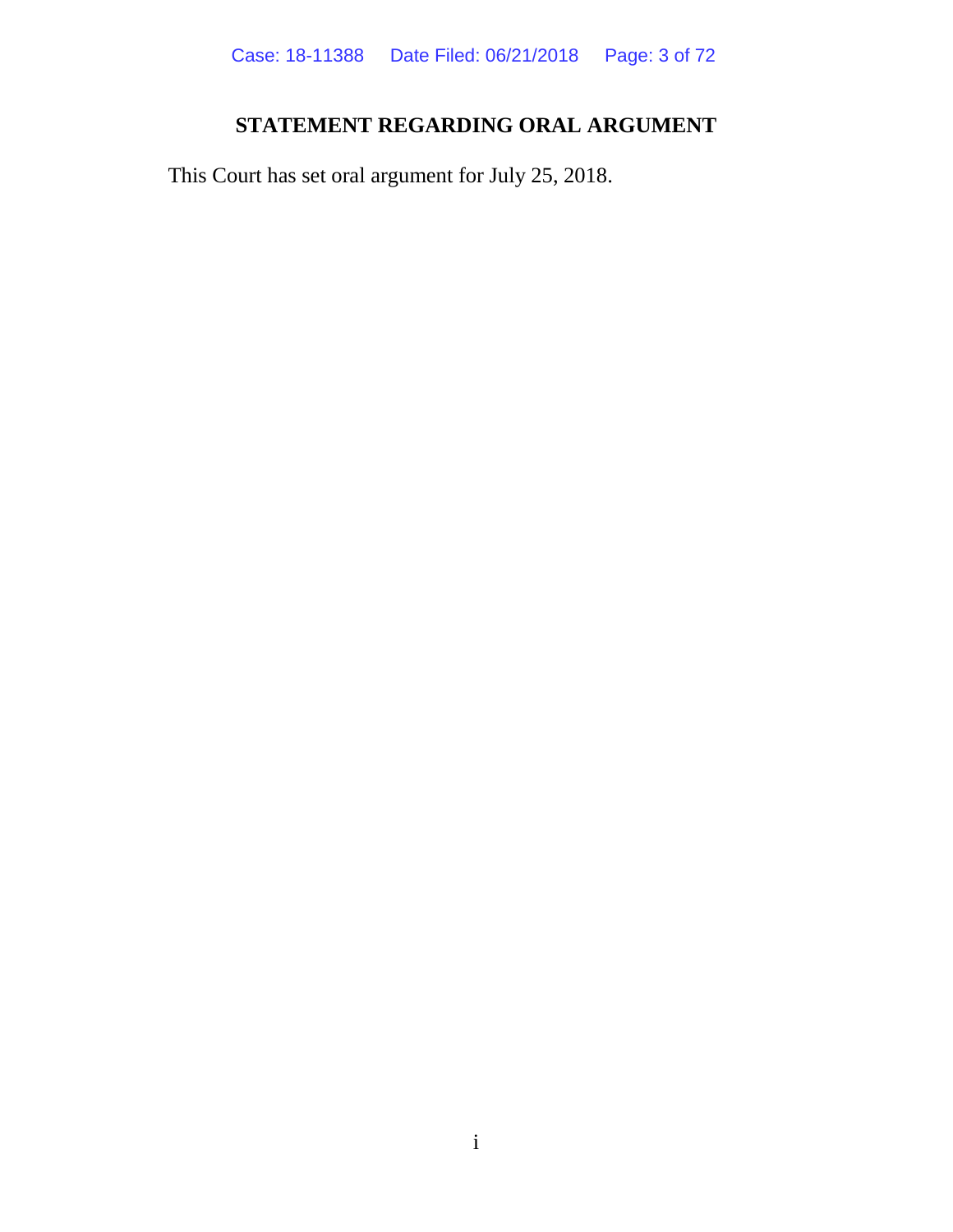## **TABLE OF CONTENTS**

|    |                | <b>CERTIFICATE OF INTERESTED PERSONS AND CORPORATE</b>                                                                                                                          |
|----|----------------|---------------------------------------------------------------------------------------------------------------------------------------------------------------------------------|
|    |                |                                                                                                                                                                                 |
|    |                |                                                                                                                                                                                 |
|    |                |                                                                                                                                                                                 |
|    |                |                                                                                                                                                                                 |
|    |                |                                                                                                                                                                                 |
|    |                |                                                                                                                                                                                 |
|    |                |                                                                                                                                                                                 |
|    |                |                                                                                                                                                                                 |
| 1. |                | The district court correctly held that the First Amendment<br>prohibits Defendants from implementing their arbitrary voting                                                     |
|    | a.             | The First Amendment prohibits arbitrary licensing<br>schemes regulating the exercise of the constitutionally-<br>guaranteed rights to political expression and association,     |
|    | $\mathbf{b}$ . | State felon disenfranchisement and reenfranchisement                                                                                                                            |
|    | c.             | Prohibiting arbitrary licensing of First Amendment-<br>protected voting rights does not conflict with Section 2 of<br>29                                                        |
|    | $\mathbf{d}$ . | The First Amendment presents rules, doctrines, and causes<br>of action that are analytically distinct from the Fourteenth<br>Amendment, specifically targeted at the challenged |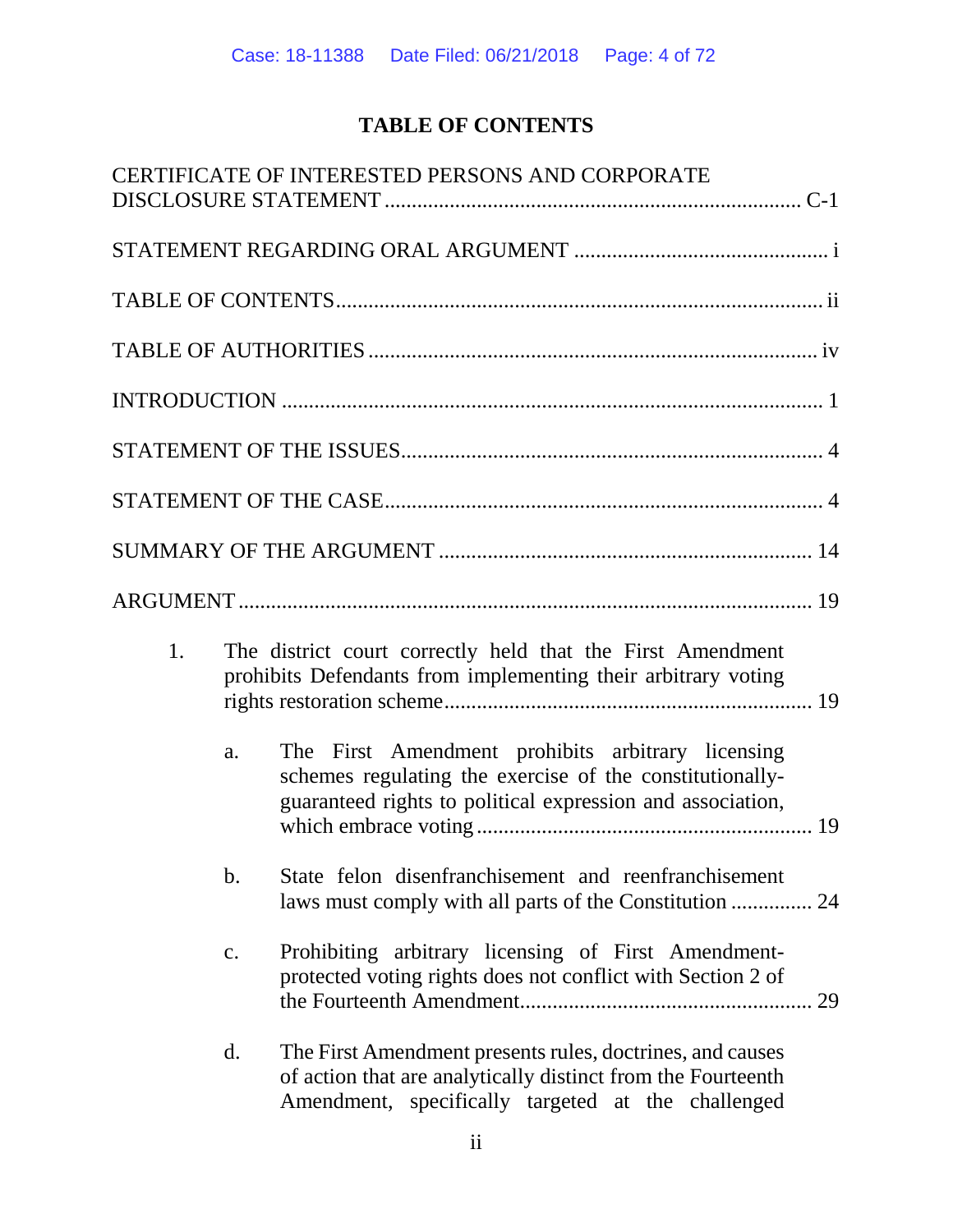|    |    | scheme, and not subject to Fourteenth Amendment proof                                                                            |  |
|----|----|----------------------------------------------------------------------------------------------------------------------------------|--|
|    | e. | The district court only invoked Plaintiffs' evidence to<br>conclude that the risk of discrimination, bias, and                   |  |
|    | f. | The "clemency" label does not immunize restoration of                                                                            |  |
| 2. |    | The Equal Protection Clause of the Fourteenth Amendment also<br>prohibits Defendants' arbitrary conduct and is not foreclosed by |  |
| 3. |    | The district court properly entered an injunction requiring<br>Defendants to establish a non-arbitrary, uniform voting rights    |  |
|    |    |                                                                                                                                  |  |
|    |    |                                                                                                                                  |  |
|    |    |                                                                                                                                  |  |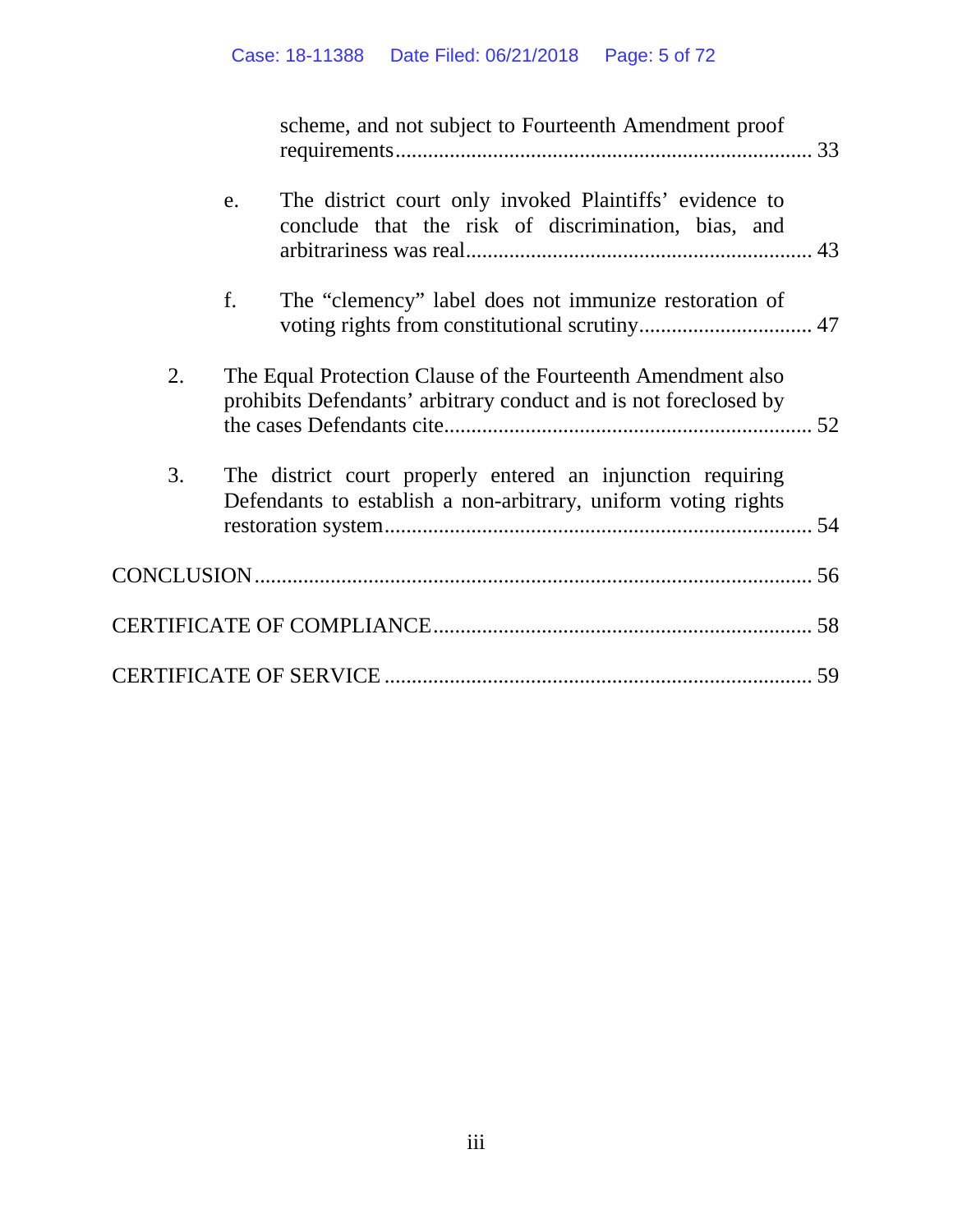### **TABLE OF AUTHORITIES**

### **Cases**

| 44 Liquormart, Inc. v. Rhode Island,                                                     |
|------------------------------------------------------------------------------------------|
| Ala. Legislative Black Caucus v. Alabama,                                                |
| Anderson v. Celebrezze,                                                                  |
| *Atlanta Journal & Constitution v. City of Atlanta Department of Aviation,               |
| Beacham v. Braterman,<br>300 F. Supp. 182 (S.D. Fla.), aff'd mem., 396 U.S. 12 (1969) 18 |
| Beacham v. Braterman,                                                                    |
| Bose Corp. v. Consumers Union of U.S., Inc.,                                             |
| <i>*Bourgeois v. Peters,</i>                                                             |
| Bowens v. Quinn,                                                                         |
| Buckley v. Valeo,                                                                        |
| Burton v. City of Belle Glade,                                                           |
| Cal. Democratic Party v. Jones,                                                          |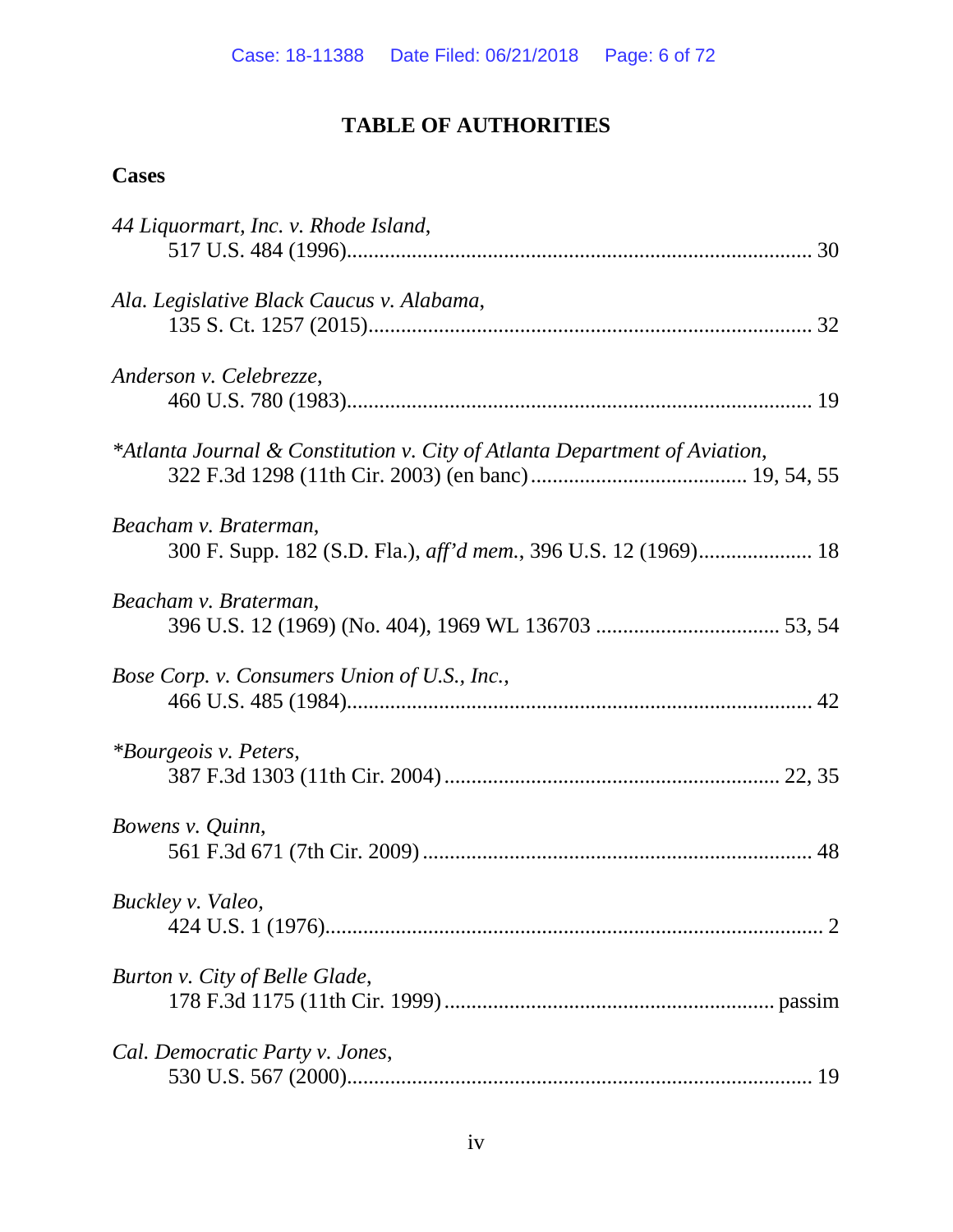| City of Ladue v. Gilleo,                      |
|-----------------------------------------------|
| *City of Lakewood v. Plain Dealer Publ'g Co., |
| Connecticut Board of Pardons v. Dumschat,     |
| Cook v. Randolph County,                      |
| District of Columbia v. Heller,               |
| Drake v. Filko,                               |
| Farrakhan v. Locke,                           |
| Fed. Election Comm'n v. Beaumont,             |
| Fernandes v. Limmer,                          |
| Fisher v. Kealoha,                            |
| *Forsyth Cty. v. Nationalist Movement,        |
| <i>*FW/PBS, Inc. v. City of Dallas,</i>       |
| Gasparo v. City of New York,                  |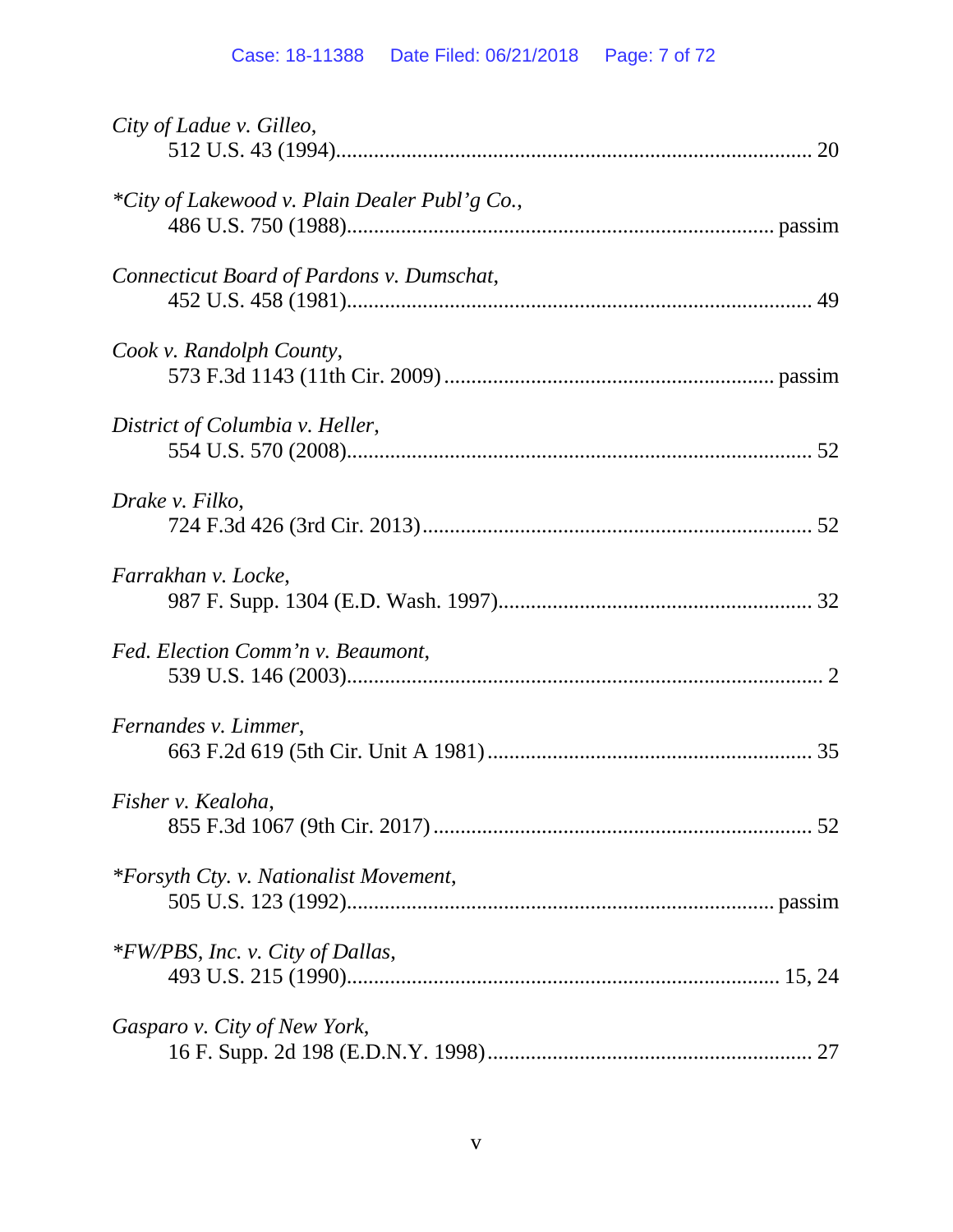### Case: 18-11388 Date Filed: 06/21/2018 Page: 8 of 72

| Hand v. Scott,                                                     |
|--------------------------------------------------------------------|
|                                                                    |
| Hardwick v. Bowers,                                                |
| 760 F.2d 1202 (11th Cir. 1985), rev'd on other grounds,            |
|                                                                    |
| Harvey v. Brewer,                                                  |
|                                                                    |
| Hayden v. Pataki,                                                  |
| No. 00 Civ. 8586(LMM), 2004 WL 1335921 (S.D.N.Y. June 14, 2004) 32 |
| Herrera v. Collins,                                                |
|                                                                    |
| Hobbs v. Thompson,                                                 |
|                                                                    |
| Hobson v. Pow,                                                     |
|                                                                    |
| Howard v. Gilmore,                                                 |
|                                                                    |
| *Hunter v. Underwood,                                              |
|                                                                    |
| Ill. State Bd. of Elections v. Socialist Workers Party,            |
|                                                                    |
| <i>Irby v. Va. State Bd. of Elections,</i>                         |
|                                                                    |
| Johnson v. Bredesen,                                               |
|                                                                    |
|                                                                    |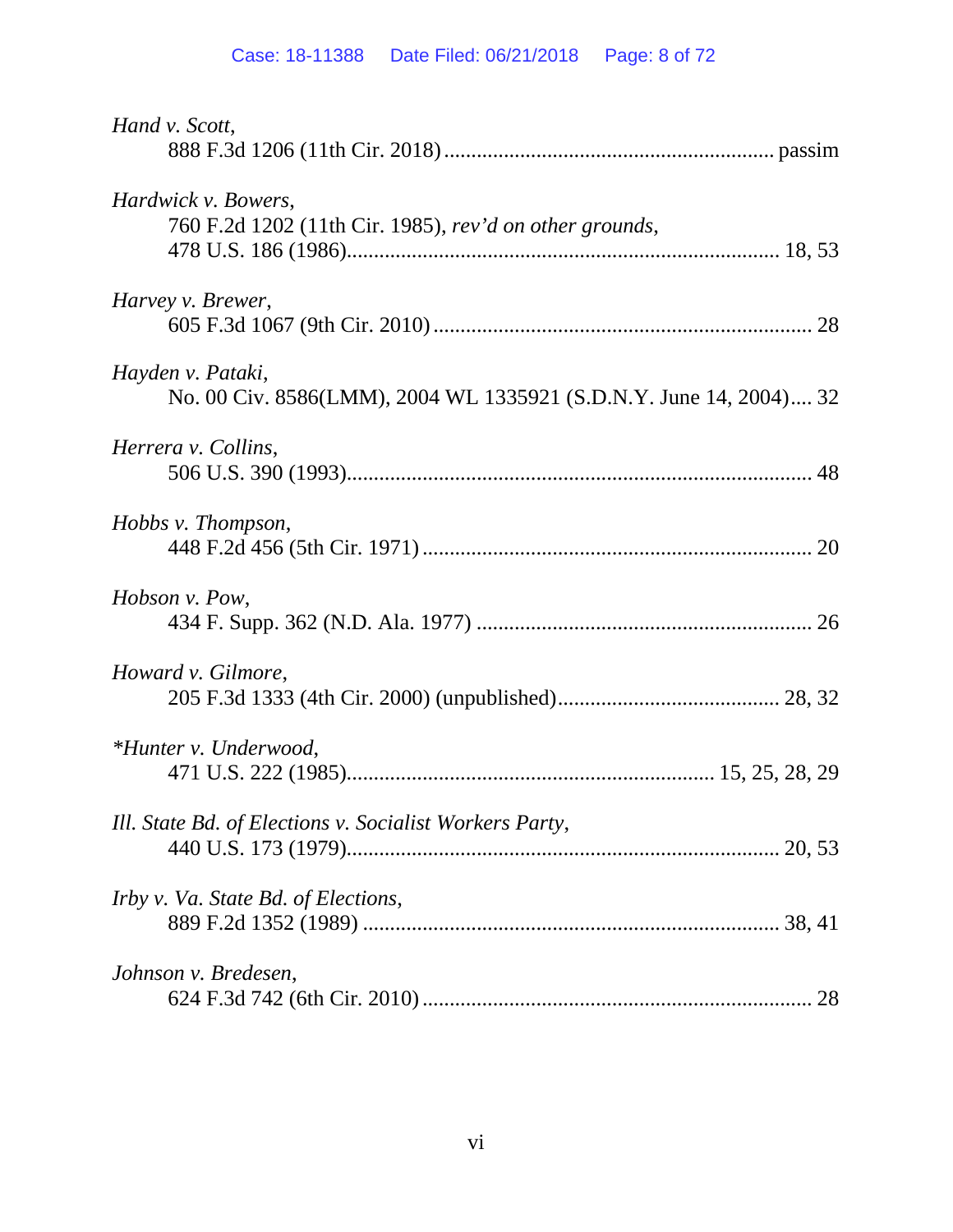| Johnson v. Bush,                                                       |
|------------------------------------------------------------------------|
| 214 F. Supp. 2d 1333 (S.D. Fla. 2002), aff'd on other grounds sub nom. |
| Johnson v. Governor of Fla., 405 F.3d 1214 (11th Cir. 2005)            |
|                                                                        |
|                                                                        |
| Kronlund v. Honstein,                                                  |
|                                                                        |
| Kusper v. Pontikes,                                                    |
|                                                                        |
|                                                                        |
| Louisiana v. United States,                                            |
|                                                                        |
|                                                                        |
| Lovell v. City of Griffin,                                             |
|                                                                        |
|                                                                        |
| Magluta v. Samples,                                                    |
|                                                                        |
| Mandel v. Bradley,                                                     |
|                                                                        |
|                                                                        |
| Mann v. Palmer,                                                        |
|                                                                        |
|                                                                        |
| Miami Herald Publ'g Co. v. Hallandale,                                 |
|                                                                        |
|                                                                        |
| Minn. Voters Alliance v. Mansky,                                       |
|                                                                        |
| *Norman v. Reed.                                                       |
|                                                                        |
|                                                                        |
| Ohio Adult Parole Auth. v. Woodard,                                    |
|                                                                        |
|                                                                        |
| *Osborne v. Folmar,                                                    |
|                                                                        |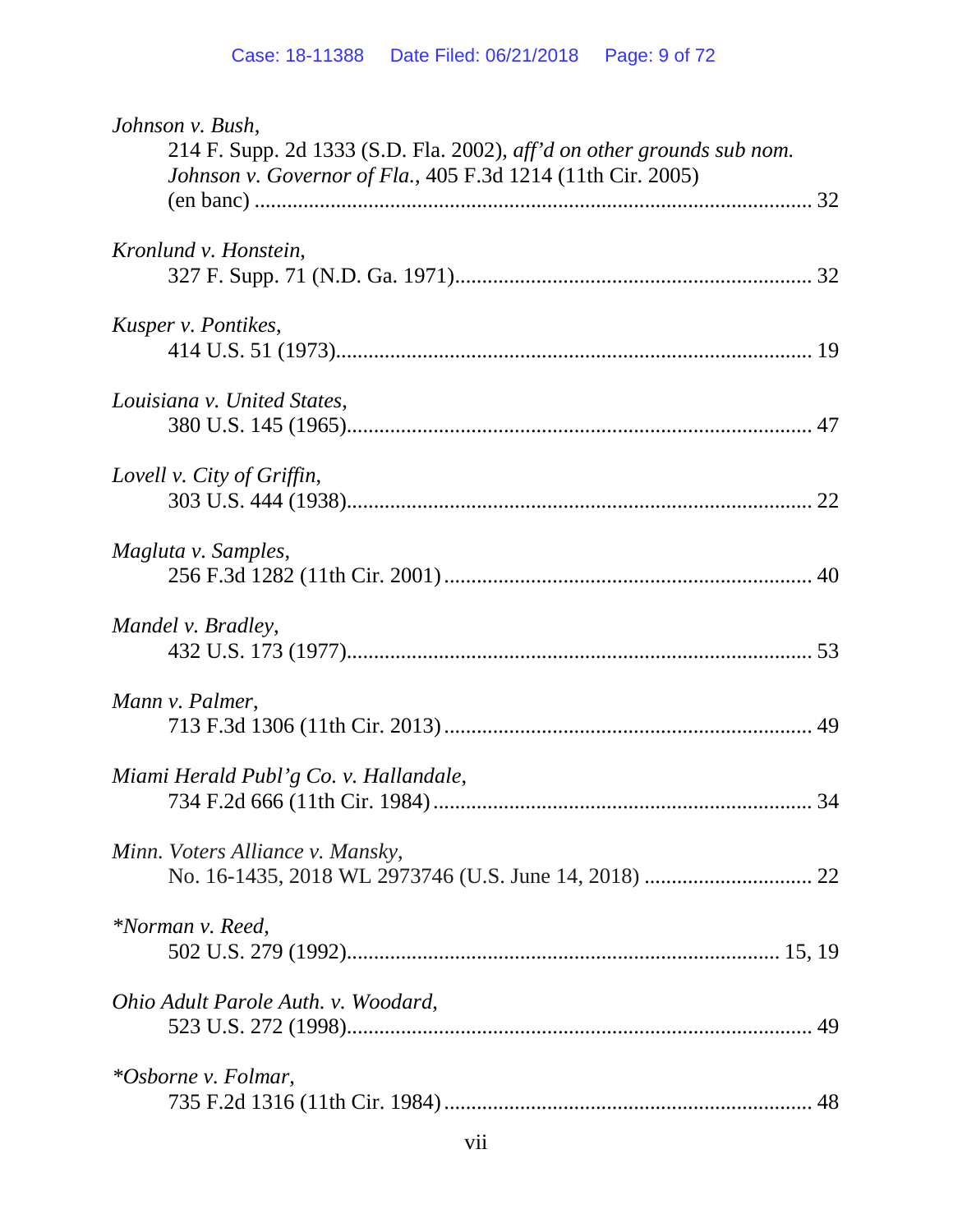| Owens v. Barnes,                                           |
|------------------------------------------------------------|
| R.A.V. v. City of St. Paul,                                |
| Richardson v. Ramirez,                                     |
| Riley v. Nat'l Fed'n of the Blind of North Carolina, Inc., |
| Roach v. Stouffer,                                         |
| Rothenberg v. Sec. Mgmt. Co., Inc.,                        |
| Saia v. New York,                                          |
| Schick v. Reed,                                            |
| Sentinel Commc'ns Co. v. Watts,                            |
| *Shepherd v. Trevino,                                      |
| Shuttlesworth v. City of Birmingham,                       |
| Smith v. Snow,                                             |
| Staub v. City of Baxley,                                   |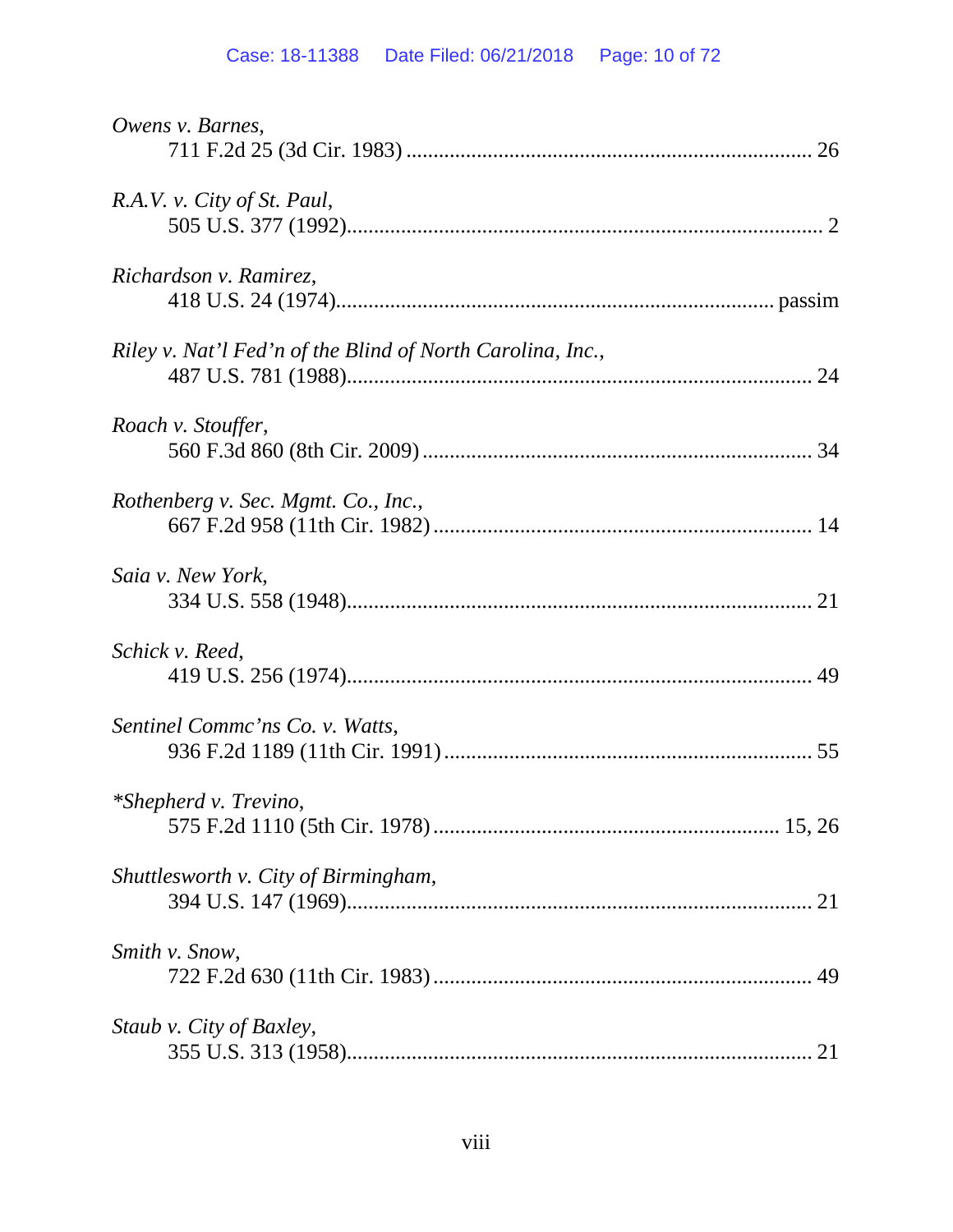| Students for Life USA v. Waldrop,                         |
|-----------------------------------------------------------|
| Sweezy v. New Hampshire by Wyman,                         |
| Tashjian v. Republican Party of Connecticut,              |
| *Vill. of Arlington Heights v. Metro. Housing Dev. Corp., |
| *Washington v. Finlay,                                    |
| *Williams v. Rhodes,                                      |
| Williams v. Taylor,                                       |
| Yick Wo v. Hopkins,                                       |
| Young v. Hawaii,                                          |
| <b>Rules and Statutes</b>                                 |
|                                                           |
|                                                           |
|                                                           |
|                                                           |
|                                                           |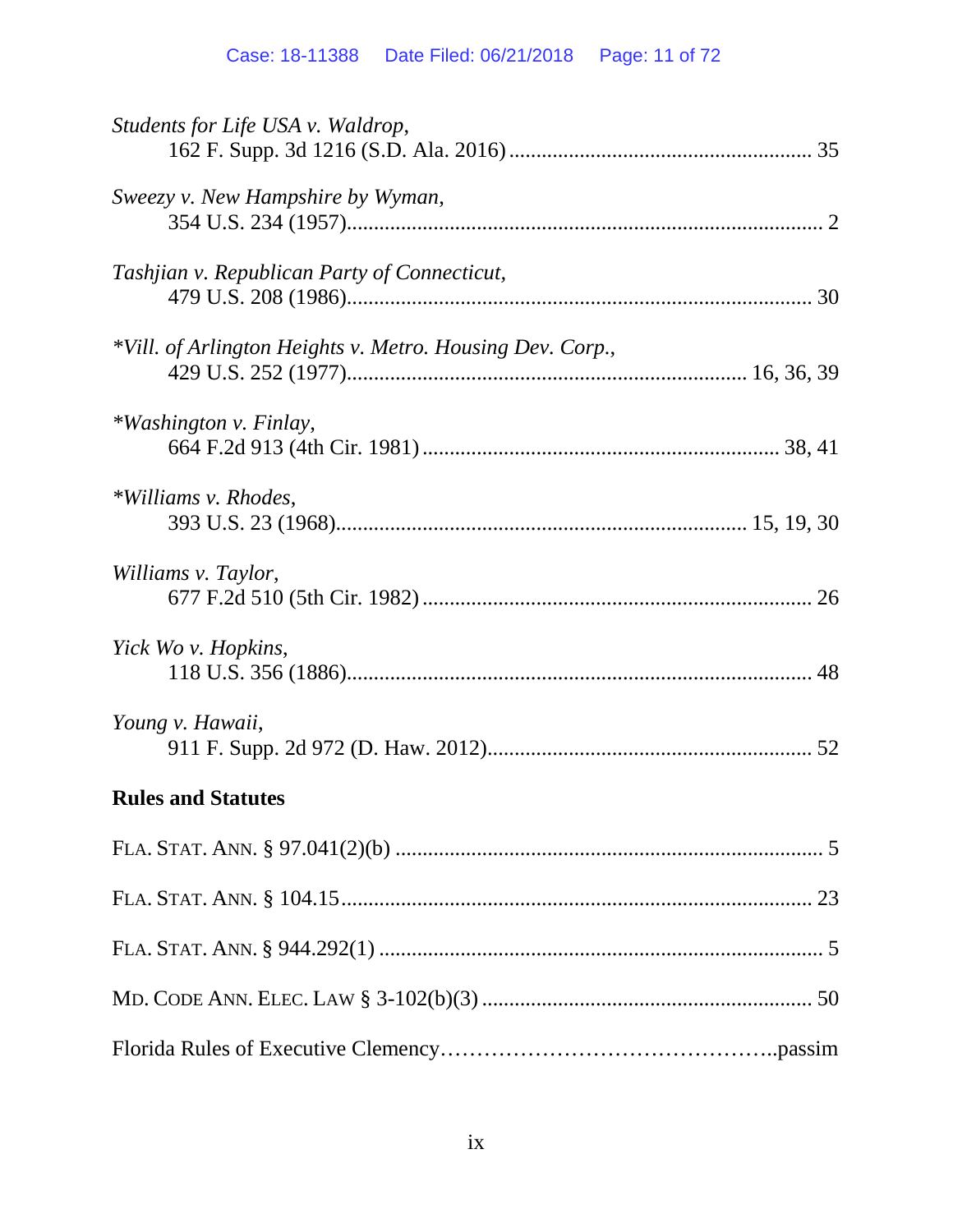### **Constitutional Provisions**

### **Other Authorities**

| Florida Attorney General's Website, Draft Temporary Rule Revisions for Florida |
|--------------------------------------------------------------------------------|
| Rules of Executive Clemency (Apr. 25, 2018), <i>available at</i>               |
| http://www.myflorida.com/myflorida/cabinet/agenda18/0425/drafttemporaryrulere  |
|                                                                                |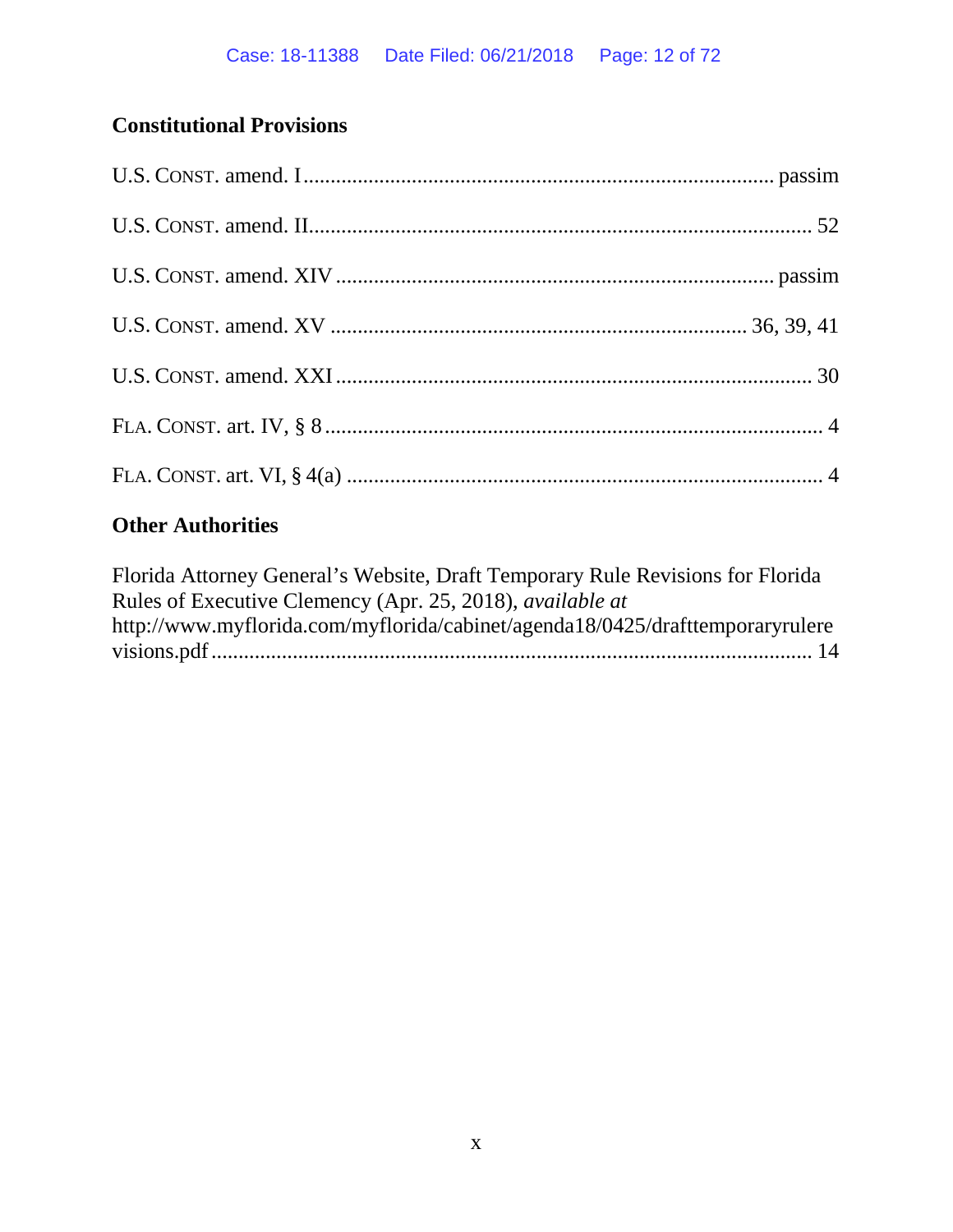#### **INTRODUCTION**

This case is about the exercise of the fundamental right at the heart of America's democratic system of self-government and the exercise of arbitrary governmental control over that right. It is principally a First Amendment challenge to the Florida Executive Clemency Board's arbitrary process for restoring the right to vote to felons. Florida's authority to disenfranchise felons, as supported by the U.S. Supreme Court's interpretation of Section 2 of the Fourteenth Amendment in *Richardson v. Ramirez*, 418 U.S. 24, 53–56 (1974), is not at issue. The only question presented is whether government officials may lawfully exercise unfettered discretion to decide which felons may vote and which may not.

Florida's laws have long subjected felons to an arbitrary scheme in which government officials exercise limitless power to decide if and when individual felons may vote. These laws violate the Constitution by arbitrarily licensing or allocating First Amendment-protected rights and leaving restoration applicants in limbo for years. Plaintiffs challenge the lack of any rules, standards, criteria, or reasonable time limits for this voting rights restoration scheme.

The most protected rights in America's constitutional framework are the dual rights to political expression and association because they are indispensable to democracy. "Our form of government is built on the premise that every citizen shall have the right to engage in political expression and association. This right was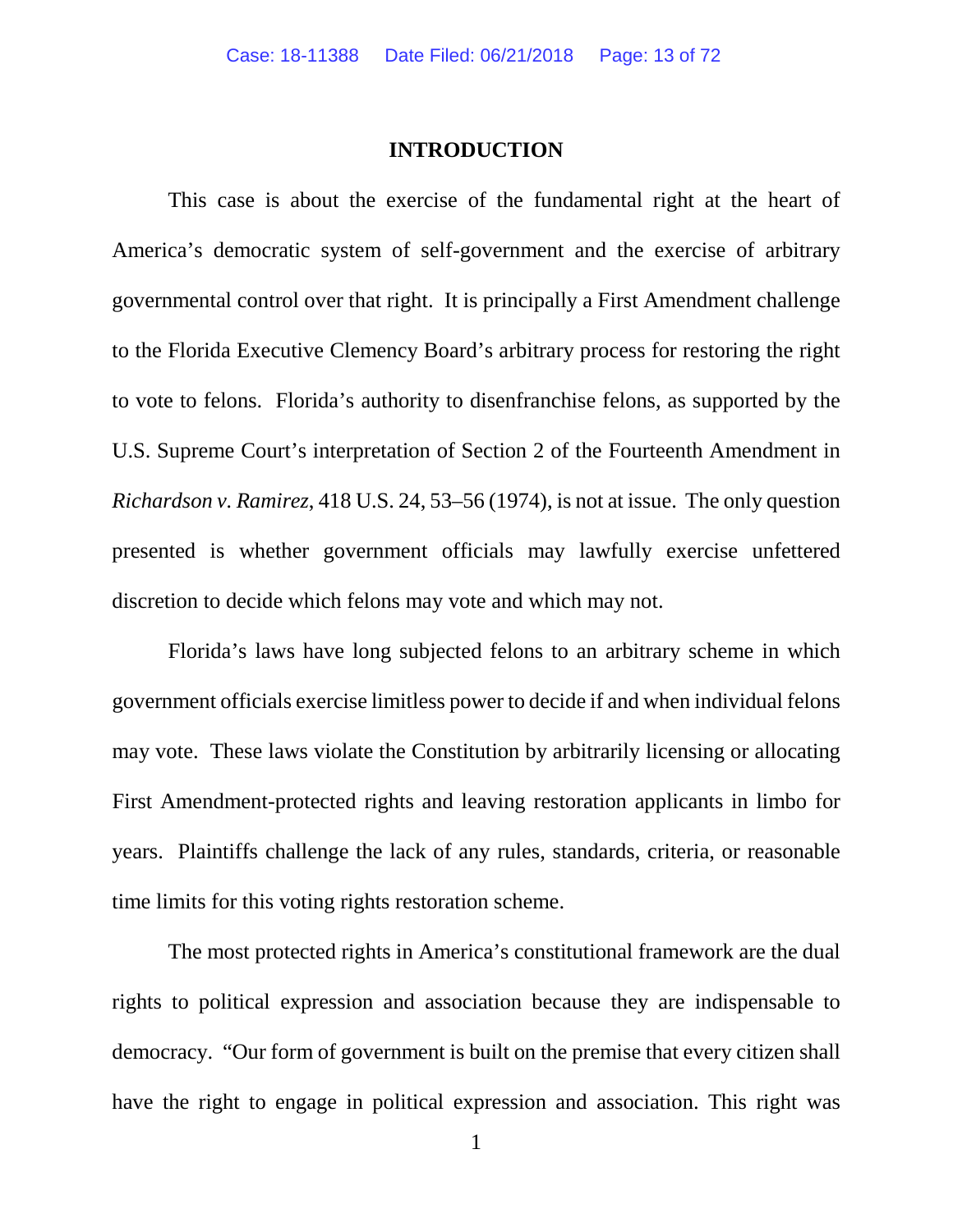enshrined in the First Amendment of the Bill of Rights." *Sweezy v. New Hampshire by Wyman*, 354 U.S. 234, 250 (1957). In *Buckley v. Valeo*, the Supreme Court deemed these "the most fundamental First Amendment activities," and stated "[t]he First Amendment affords the broadest protection to such political expression . . ." 424 U.S. 1, 14 (1976). The rights to political expression and association are "the core" of the First Amendment. *Fed. Election Comm'n v. Beaumont*, 539 U.S. 146, 161 (2003); *Buckley*, 424 U.S. at 44–45; *see also R.A.V. v. City of St. Paul*, 505 U.S. 377, 422 (1992) (Stevens, J., concurring) (stating that "[c]ore political speech occupies the highest, most protected position" in First Amendment "hierarchy"). The Supreme Court has long vehemently defended these core First Amendment rights, which embrace voting.

In a well-settled line of cases decided between 1938 and the present, the Supreme Court has held consistently that government officials may not be vested with unfettered discretion to grant or deny licenses or permits to engage in First Amendment-protected conduct. From newspaper circulation to peaceful demonstrations to religious meetings in a public park, the Supreme Court has held that discretionary administrative licensing schemes regulating the exercise of free speech or free press rights, or political or religious expression or association, run afoul of the First Amendment when they are not governed by any rules, standards, or criteria. In another well-settled line of cases, the Supreme Court has held that the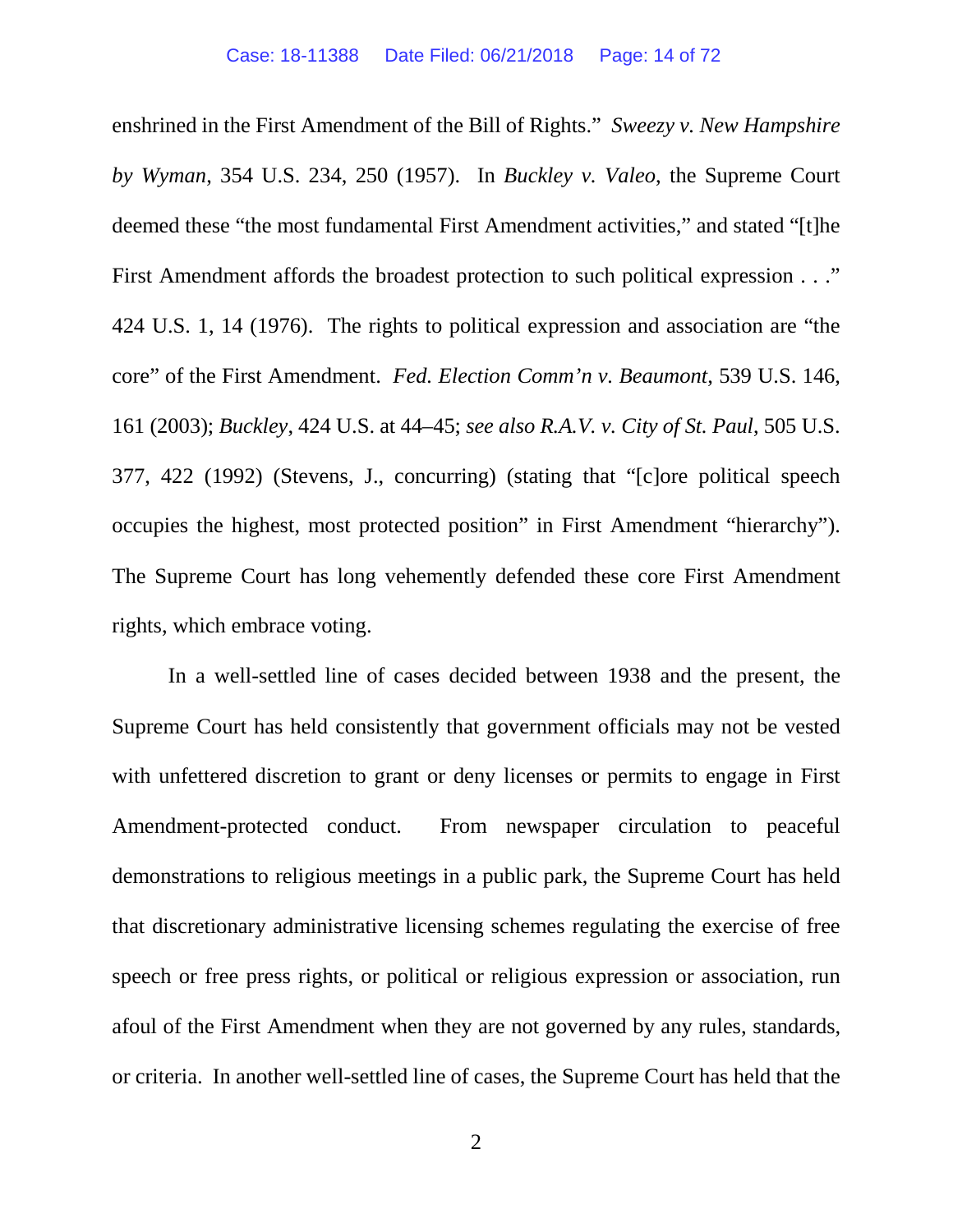#### Case: 18-11388 Date Filed: 06/21/2018 Page: 15 of 72

First Amendment protects the right to vote because it encompasses the dual rights to political association and expression. The district court united these two lines of precedent to hold that Defendants—the elected officials who comprise the Florida Executive Clemency Board ("the Board")—may not exercise unfettered discretion in deciding which felons may vote and which may not. App.Vol.3DE144:102–124. As the district court wrote: "The question is whether the Clemency Board's limitless power over Plaintiffs' vote-restoration violates their First Amendment rights to free association and free expression. It does. This should not be a close question." App.Vol.3DE144:117.

To combat eighty years' worth of clear Supreme Court precedent protecting First Amendment rights from arbitrary government conduct, Defendants have armed themselves with a 1969 summary affirmance issued by the Supreme Court that did not address a First Amendment claim, one footnote that summarily dispatched a claim that did not present an analytically distinct First Amendment violation, and a few cases on due process, which Plaintiffs have not raised. None of these decisions militates in favor of reversal. Respectfully, the district court's judgment should be affirmed.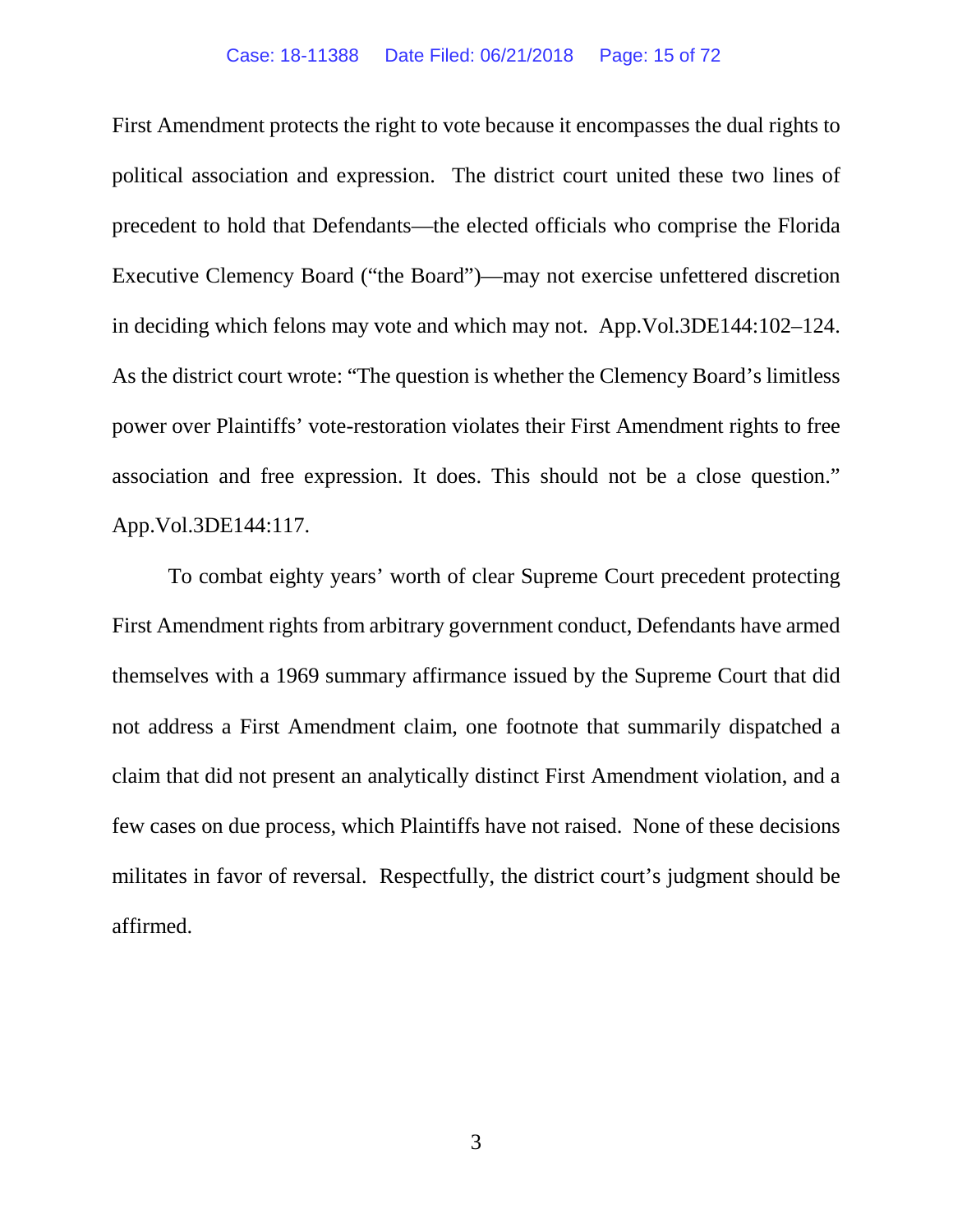#### **STATEMENT OF THE ISSUES**

I. Whether Florida's arbitrary voting rights restoration scheme for disenfranchised felons, which is devoid of any rules, standards, or criteria for restoration application dispositions, violates the First Amendment.

II. Whether the lack of reasonable and definite time limits for granting or denying applications for voting rights restoration in Florida violates the First Amendment.

III. Whether Florida's arbitrary voting rights restoration scheme for disenfranchised felons, which is devoid of any rules, standards, or criteria for restoration application dispositions, violates the Equal Protection Clause of the Fourteenth Amendment.

IV. Whether the district court abused its discretion in issuing its injunction.

#### **STATEMENT OF THE CASE**

Plaintiffs are nine disenfranchised felons who have completed their full sentences and would be eligible to register and vote but for Florida's felon disenfranchisement and reenfranchisement scheme. DE[1](#page-15-0)76:11–12 & nn.34–36.<sup>1</sup> In Florida, disenfranchised felons are required to apply for restoration of their right to vote. FLA. CONST. art. IV, § 8; FLA. CONST. art. VI, § 4(a); FLA. STAT. ANN. §

<span id="page-15-0"></span><sup>&</sup>lt;sup>1</sup> DE176 is the sealed, unredacted version of Plaintiffs' Motion for Summary Judgment. The publicly-filed, redacted version is DE102, which appears in Volume 2 of Appellants' Appendix.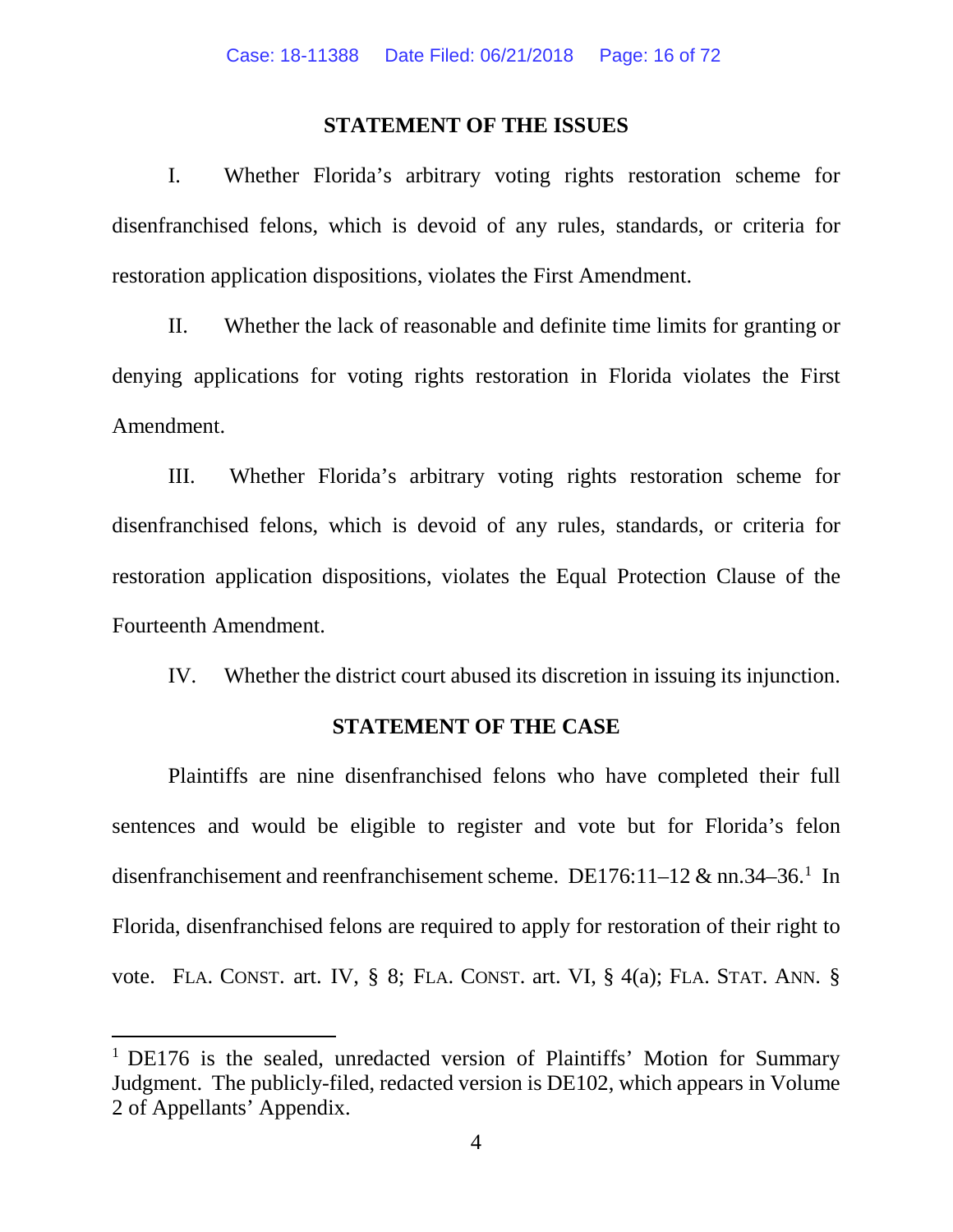97.041(2)(b); FLA. STAT. ANN. § 944.292(1); App.Vol.2DE107-1 (Rules of Executive Clemency). Under the current rules, an individual seeking the restoration of civil rights must be eligible for that type of clemency and must submit an Application for Clemency.<sup>[2](#page-16-0)</sup> Each restoration applicant must provide information and supporting documents as to each felony conviction. [3](#page-16-1)

The Florida Commission on Offender Review's Office of Executive Clemency screens each application to verify it meets the threshold eligibility criteria such as completion of the full sentence, including parole and probation, and a fiveor seven-year waiting period, among others. [4](#page-16-2) Applicants must then undergo an investigation by the Office of Clemency Investigations.<sup>[5](#page-16-3)</sup> After a preliminary investigation, the Board decides whether to approve a restoration applicant without a hearing. [6](#page-16-4) Applicants who are not so approved are referred to the Office of Clemency Investigations for possible restoration with a hearing,<sup>[7](#page-16-5)</sup> and that office prepares a confidential case analysis ("CCA") with a favorable or unfavorable recommendation.<sup>[8](#page-16-6)</sup> While the applicants must undergo an investigation, the CCAs

<span id="page-16-1"></span><span id="page-16-0"></span><sup>&</sup>lt;sup>2</sup> App. Vol.2DE107-1:163–66, 168–72 (Rules 5, 6, 9, 10).<br><sup>3</sup> App. Vol.2DE107-1:163–66 (Rules 5, 6); DE85-17, Application for Clemency.

<span id="page-16-2"></span><sup>4</sup> App.Vol.2DE107-1:163–66, 168–72 (Rules 5, 6, 9, 10); DE115-4, Defendants' Response to Interrogatory No. 2; App.Vol.2DE107-3:197, FCOR 2015-2016 Annual Report.

<span id="page-16-3"></span><sup>5</sup> App.Vol.2DE107-3:198.

<span id="page-16-5"></span><span id="page-16-4"></span><sup>6</sup> App.Vol.2DE107-1:168–72 (Rules 9, 10); DE 85-6, Bass Affidavit ¶ 7 & Ex. A.  $^7$  *Id*.<br><sup>8</sup> App.Vol.2DE107-3:198; DE100, Plaintiffs' CCAs (under seal).

<span id="page-16-6"></span>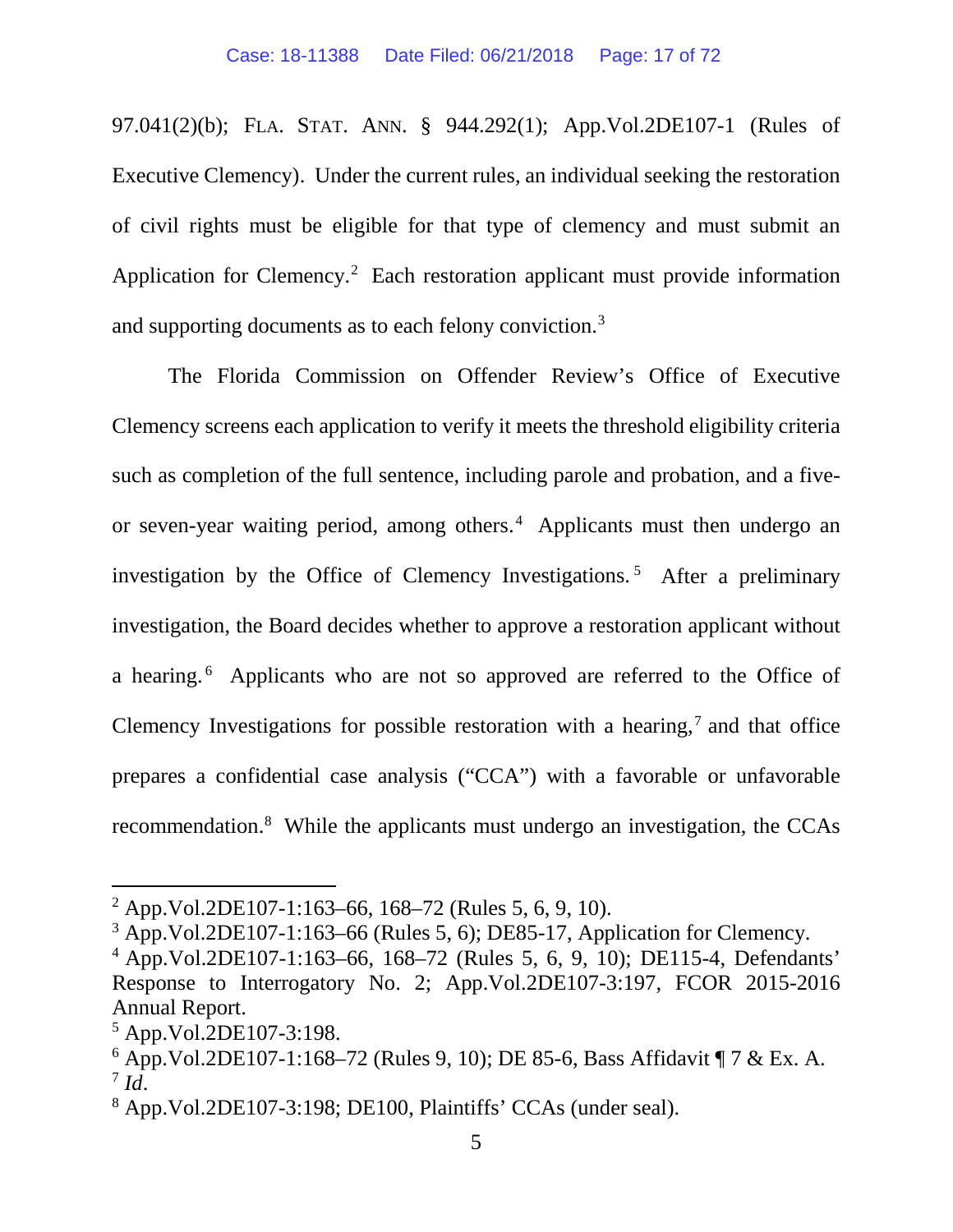do not bind Defendants. Because decisions can be made for any reason or no reason at all, Defendants are entitled to completely ignore the CCAs and make decisions on whim or personal belief.

The Office of Executive Clemency places applicants on the Board's hearing agenda, notifies them of their hearing dates, and provides them with the case analyses prepared by the Office of Clemency Investigations. [9](#page-17-0) The Board only holds four hearings per year.<sup>[10](#page-17-1)</sup> Since 2011, the Board has heard an average of only 52 applicants for restoration of civil rights per hearing.<sup>11</sup>

At a typical Board hearing, felons who already have completed their full sentences come forward one by one to plead their cases. They publicly confess their crimes and talk about their family, employment, community participation, and faith in the hope that this information convinces the Board they are living on the "straight and narrow"<sup>[12](#page-17-3)</sup> path. DE176:23–43.<sup>[13](#page-17-4)</sup> It is undisputed that Florida law expressly affords Defendants "unfettered discretion" to grant or deny those restoration applications: "The Governor has the unfettered discretion to deny clemency at any

<span id="page-17-1"></span><span id="page-17-0"></span><sup>&</sup>lt;sup>9</sup> App.Vol.2DE107-3:197; App.Vol.2DE107-1:173–74 (Rules 11, 12).<br><sup>10</sup> App.Vol.2DE107-1:173 (Rule 12).<br><sup>11</sup> DE117-12, 117-13, 117-14, 118-1, 118-2, 118-3 & 118-4, Board Hearing

<span id="page-17-2"></span>Annotated Agendas (2011–2017).

<span id="page-17-3"></span> $12$  DE123-2, Hearing (Dec. 2000) (transcript at 99).

<span id="page-17-4"></span><sup>&</sup>lt;sup>13</sup> Plaintiffs' Motion for Summary Judgment (DE 176 / App. Vol. 2DE102) contains all supporting record citations. Plaintiffs have cited to that Motion in order to summarize the voluminous evidence contained in that document and facilitate this Court's review.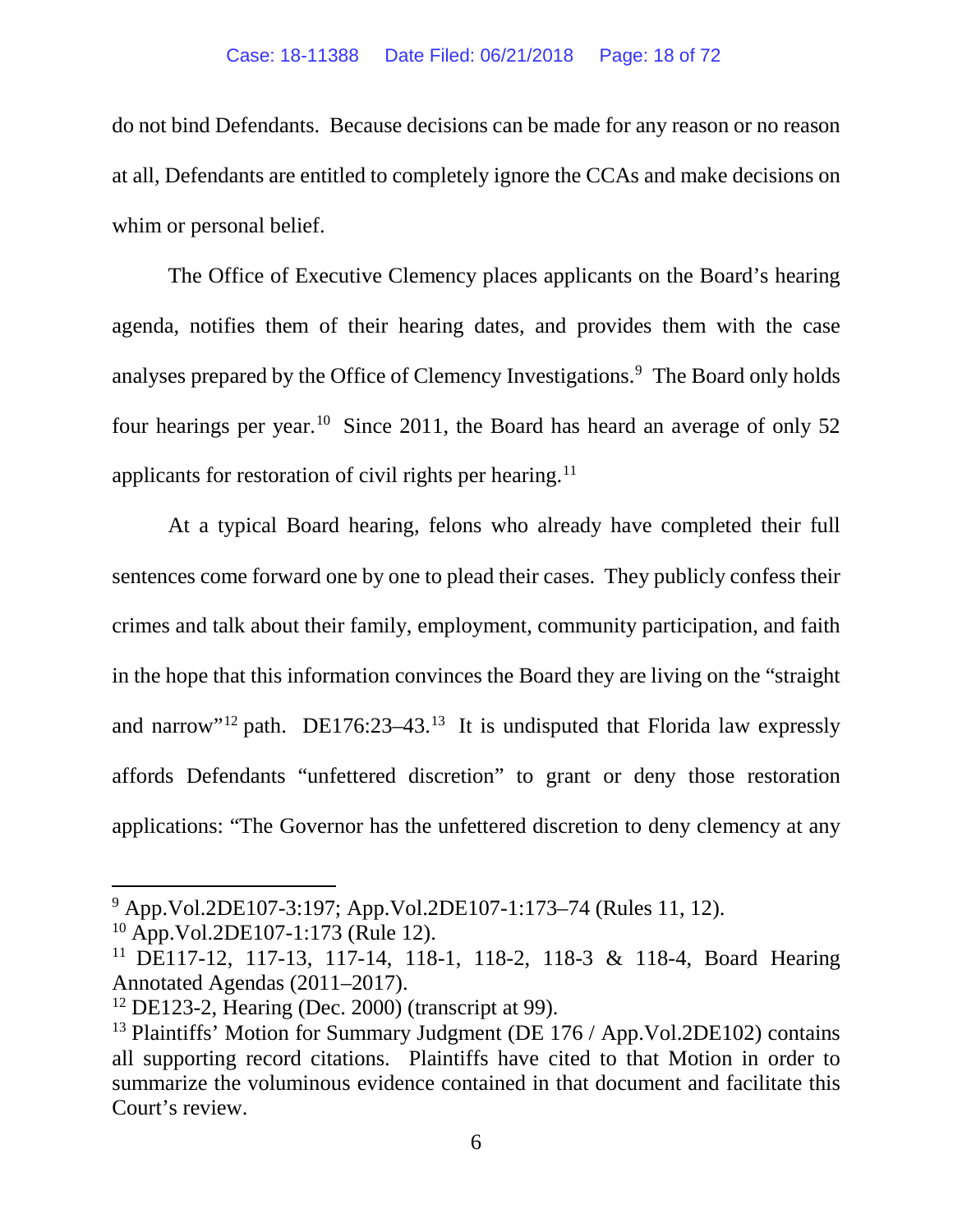time, for any reason. The Governor, with the approval of at least two members of the Clemency Board, has the unfettered discretion to grant, at any time, for any reason . . . clemency." App.Vol.2DE107-1:161 (Rule 4); DE176:6–7. No rules, standards, or criteria for restoration decisions are set forth in the clemency rules or any of the relevant constitutional and statutory provisions. *Supra* at 4–5. The Board's members—all of whom have won a statewide election and may seek reelection or another office—decide whether the applicant can vote again. Board members may ask questions about the applicant's past, family, faith, employment, any drug or alcohol use, driving infractions, and anything else. DE176:23–43.

In the absence of any legal constraints, the Board invokes a variety of ad hoc, shifting, subjective, and vague standards and factors: whether the applicant has "turned [his or her] life around,"<sup>[14](#page-18-0)</sup> has shown sufficient remorse,  $15$  or has an "attitude" the Board appreciates.<sup>16</sup> Governor Scott has bluntly stated that the process is not constrained by any law: "[T]here's no standard. We can do whatever we want";<sup>[17](#page-18-3)</sup> and "There is no law we're following. The law has already been followed

<span id="page-18-0"></span><sup>14</sup> DE101-165, Hearing (June 2015) (video 2:09:20-2:09:25); DE101-146, Hearing (Mar. 2012) (video, Disc 2 00:37:20-00:37:25).

<span id="page-18-1"></span><sup>15</sup> DE101-155, Hearing (June 2013) (video 3:39:04-3:39:12); DE101-161, Hearing (June 2014) (video 3:46:24-3:46:45); DE94-1, Hearing (June 2000) (transcript at 80).

<span id="page-18-2"></span><sup>16</sup> DE101-164, Hearing (Mar. 2015) (video 00:03:12-00:03:25).

<span id="page-18-3"></span><sup>17</sup> DE101-173, Hearing (Dec. 2016) (video, Disc 1 2:02:10-2:02:15).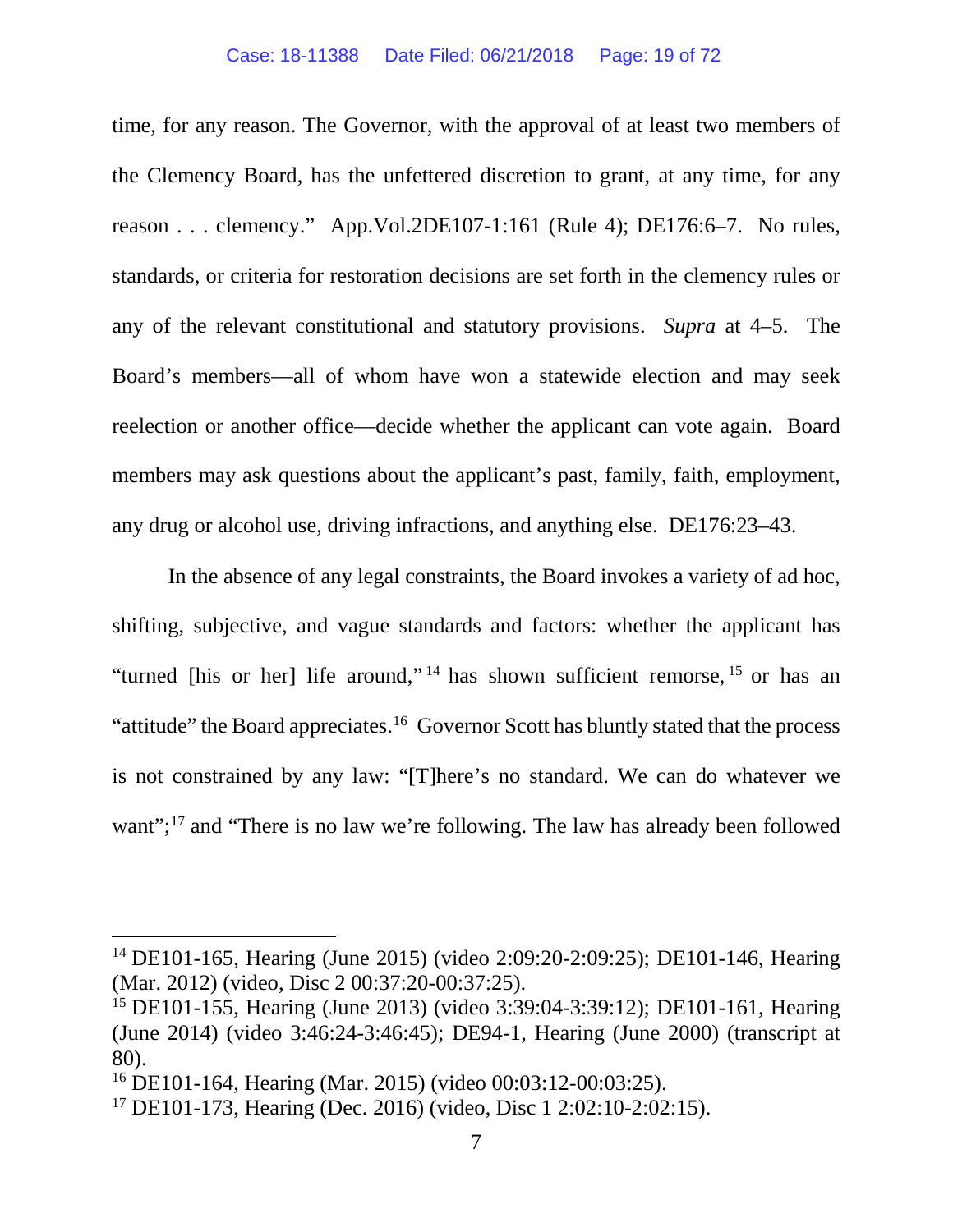#### Case: 18-11388 Date Filed: 06/21/2018 Page: 20 of 72

by the judges. So we get to make our decisions based on our own beliefs."[18](#page-19-0) The absence of objective, transparent legal rules for restoration opens the door to political, viewpoint, racial, religious, wealth, and any other type of discrimination. With such vague standards based on personal beliefs, the Board may deny or grant restoration applications for any reason—an applicant's race, ethnicity, religion, failure to identify with any religion, dress, manner of speech, a guess as to the applicant's politics—or no reason at all, just a state official's whim. Sometimes they provide a reason, though none is required, but often they say little or nothing before granting or denying an application.<sup>[19](#page-19-1)</sup> And there is no administrative appeal or judicial review of a denial.

Plaintiffs obtained discovery on two decades' worth of hearings under Democratic and Republican gubernatorial administrations, and the evidence revealed a process that was fundamentally arbitrary and susceptible to discriminatory and biased decision-making no matter which political party was in power. This evidence included the following examples that demonstrate that the risk of discriminatory, biased, and arbitrary treatment is real, not just theoretical.

<span id="page-19-0"></span><sup>18</sup> DE101-169, Hearing (Mar. 2016) (video 00:04:38-00:04:54).

<span id="page-19-1"></span><sup>19</sup> *See, e.g.,* DE101-172, Hearing (Sept. 2016) (video, Disc 3).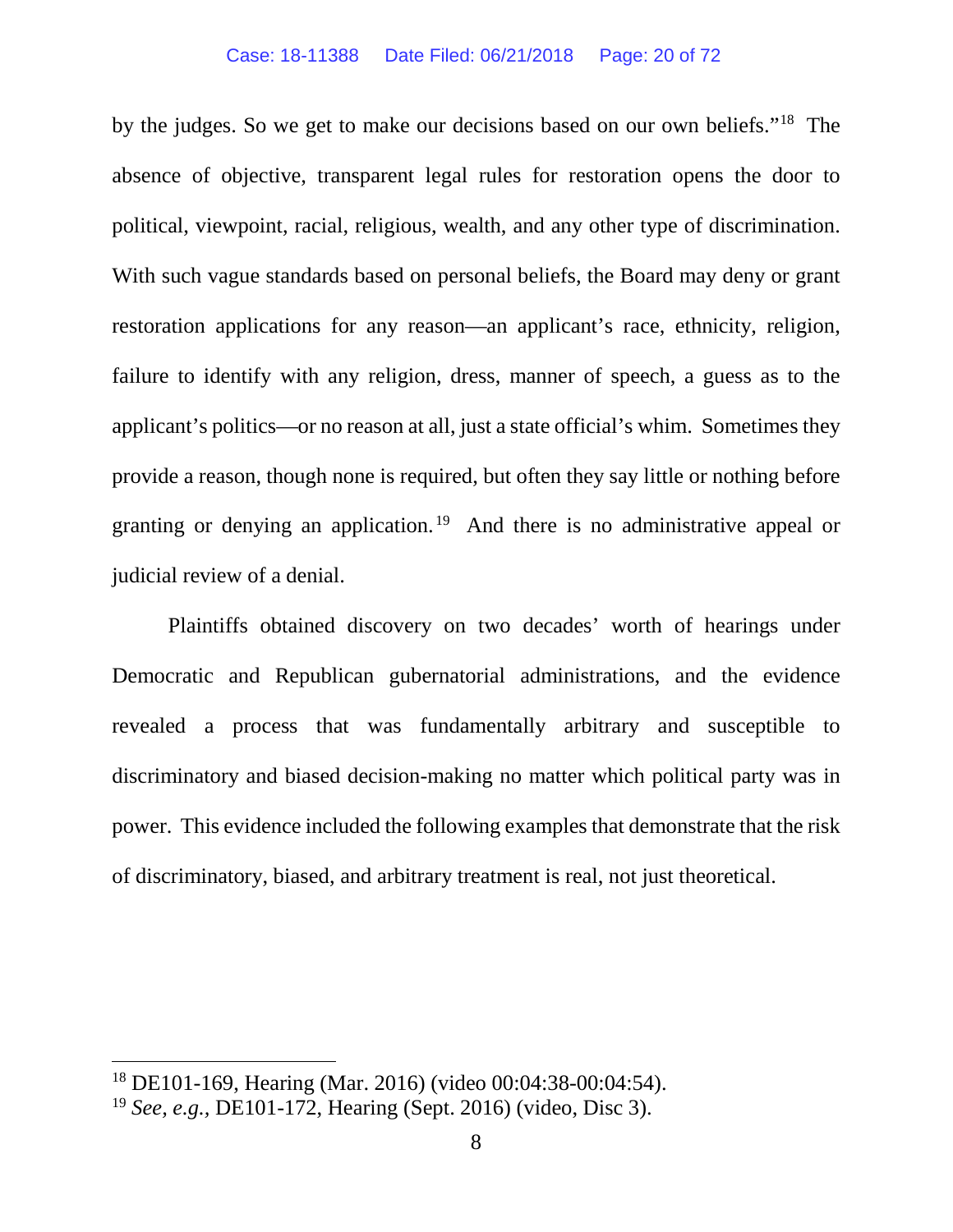#### Case: 18-11388 Date Filed: 06/21/2018 Page: 21 of 72

Viewpoint discrimination and bias in favor of a political party are ever-present risks, as the Board can infer political party affiliation, or the applicant may volunteer or signal their partisan or ideological leanings. DE176:24–29.

- In 2000, just days after *Bush v. Gore* was decided, restoration applicant Paul Daniel Maloney stated he was pro-life and congratulated former Governor Jeb Bush on his brother's presidential election victory. Notwithstanding an unfavorable recommendation from the Office of Clemency Investigations, the Board restored his voting rights.
- In 2001, Robert Kenneth Travis told Governor Bush how much he admired Barbara Bush, as well as former Governor Bob Martinez and former Attorney General Jim Smith because they had switched from the Democratic Party to the Republican Party. Mr. Travis identified himself as a registered Republican and regained his civil rights.
- In 2003, George Michael Grabek told Governor Bush he was "proud of [his] brother, President Bush" and was granted restoration.
- In 2013, Governor Scott confronted Stephen A. Warner with his illegal voting but then the Board granted his restoration application, after he informed them he had voted for Governor Scott.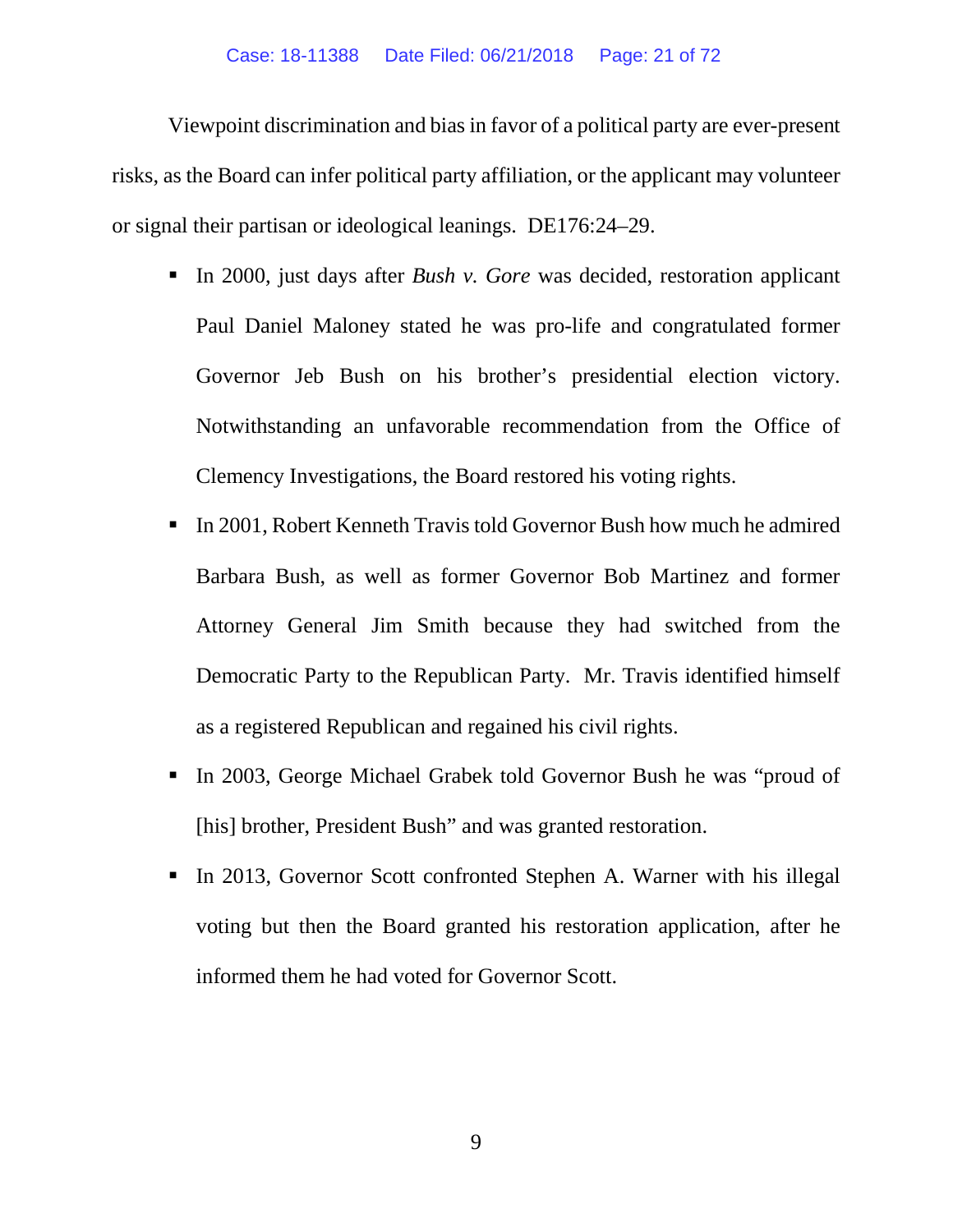- Witnesses on behalf of Patrick Durden (March 2016), Ronald Arnold Martin (December 2016), and Scott Moore (June 2015) identified them as "conservative" or "very conservative," and each was granted restoration.
- The Board restored Raymond Neil Oberman in 1997, after his uncle ingratiated himself with Governor Lawton Chiles by reminding him they had seen each other at "the convention," almost certainly referencing the 1996 Democratic National Convention.

The Board has long denied restoration applicants because of a record of traffic or moving violations, including speeding, driving with a suspended license, running a red light, among others, most of which are civil infractions. It also has granted applications notwithstanding similar or worse records of driving infractions. Governor Scott usually states his view that such violations are indicative of an unwillingness to abide by the law. Additionally, the Board, at whim, will *conditionally* grant certain applicants with significant records of moving violations; if these randomly-fortunate individuals can complete a year or two without a new ticket, they will regain their right to vote. DE176:30–33.

Drug use is another factor the Board invokes on occasion. Sometimes it denies for this reason; other times it grants; and there is no way to reconcile these cases. DE176:33–36.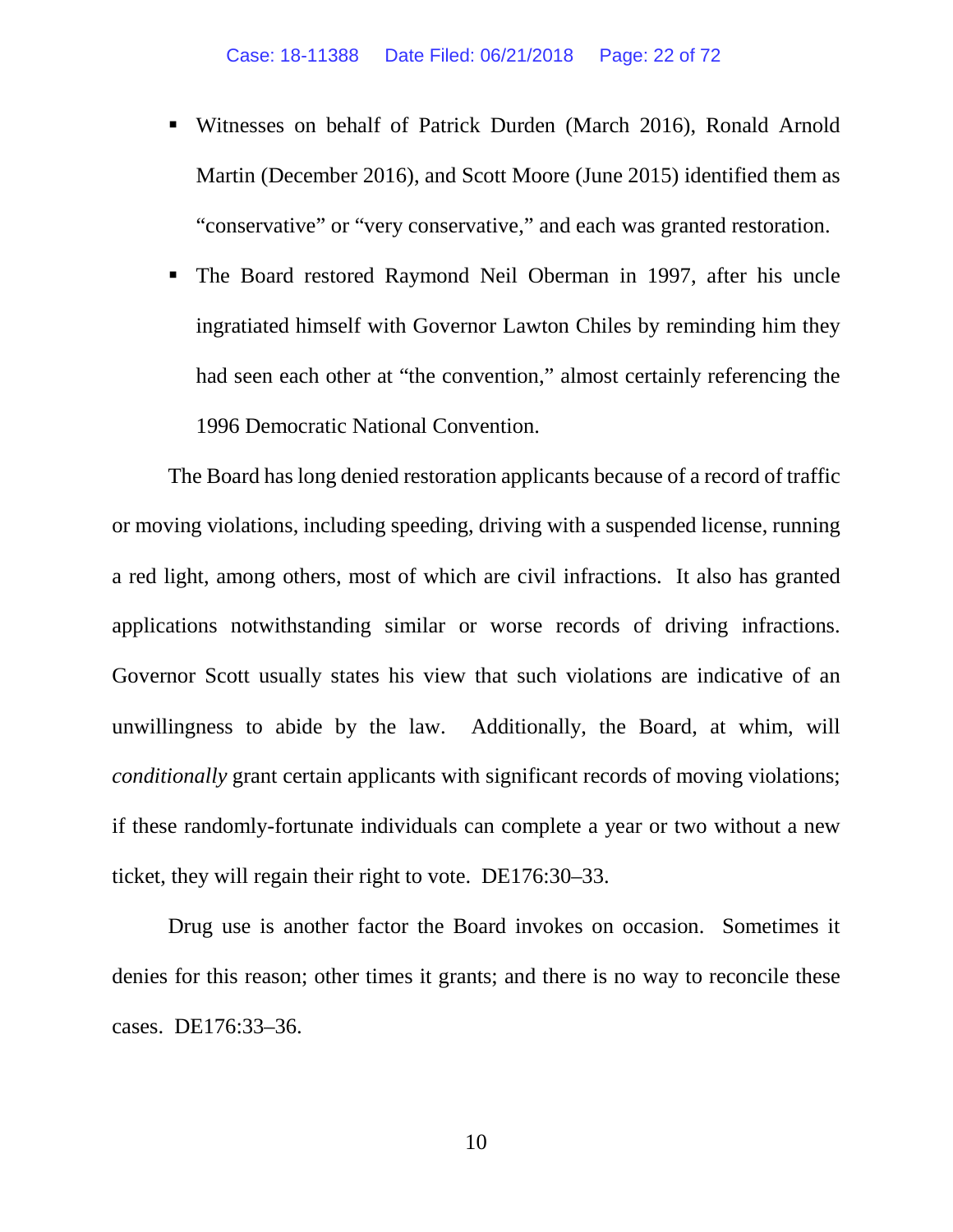- In 2015, Michael Lee Hazelwood's restoration application was denied because he admitted to occasionally smoking marijuana because it helps him sleep. Yet, just the next year, Roger Simon's and Melissa Beth Ann-Miller's applications were granted despite admitting they continued to use marijuana after completing their sentences.
- Paul Antoine's application was denied in 2016 because of a 2008 cocaine possession charge, on which prosecutors took no action, while Governor Chiles granted Manuel Eduardo Pinate's application, notwithstanding a dismissed cocaine possession charge just three years prior to the hearing. Similarly, Semitra Brown's civil rights were restored in 2005, despite her arrest just two years earlier for drug possession.
- Kevin Michael Grenier was denied restoration in 2015 because, over 18 years before his hearing, he had failed a drug test, violating his community control and resulting in his incarceration, and because Board members believed he had not finished a drug treatment program when he was 17 years old. The Board professes to focus on the rehabilitation of felons, but in Mr. Grenier's case, it rejected a restoration application based on nearly two-decades-old, *pre-incarceration* issues.

Alcohol use is another factor the Board invokes on occasion. Sometimes it denies for this reason; other times it grants; and there is no way to reconcile these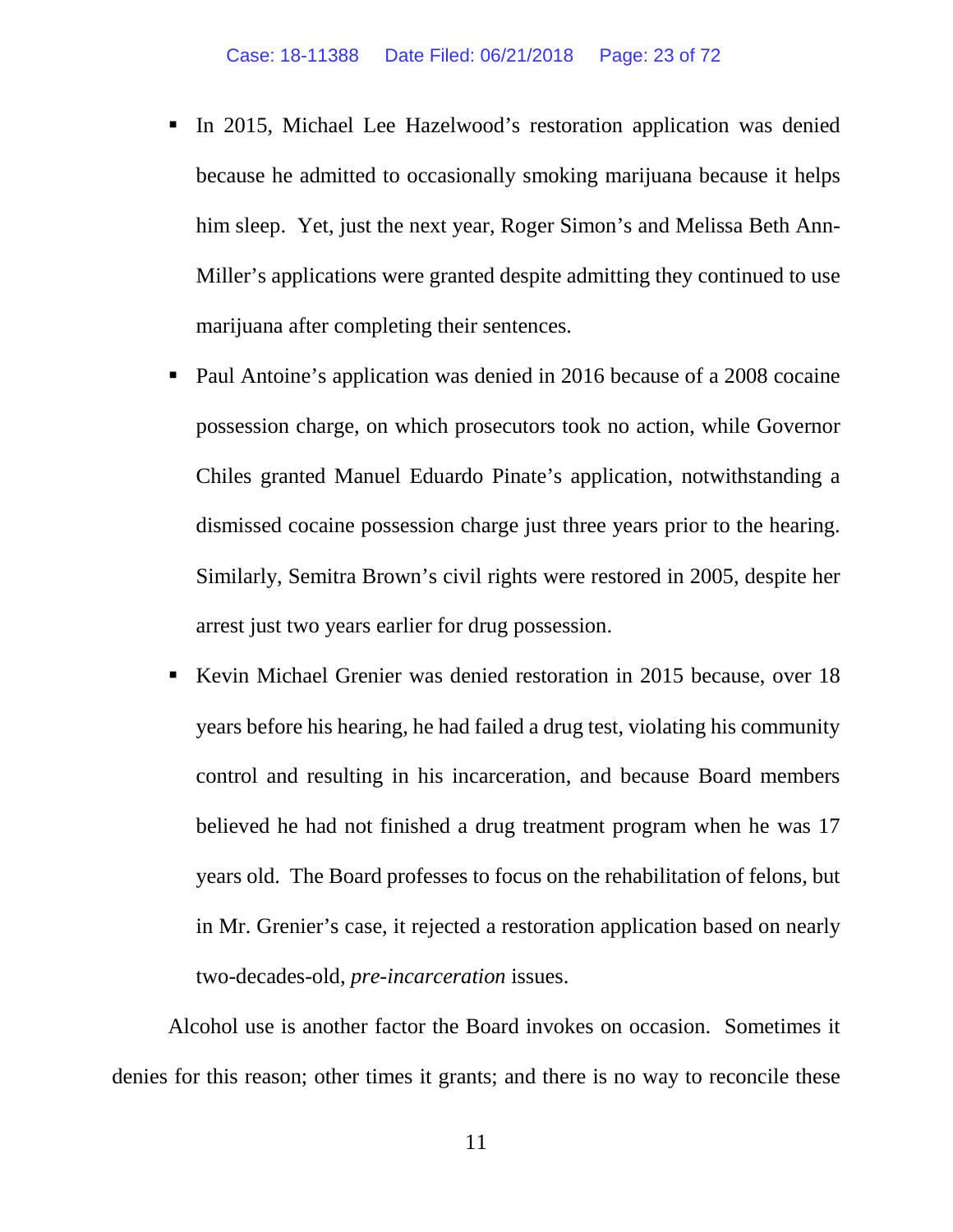#### Case: 18-11388 Date Filed: 06/21/2018 Page: 24 of 72

cases. The Board denied Ronald Kessler's, Brent Walter Rouse's, Robert Allen Parsons's, and James Traina's applications, citing their continued drinking following their respective convictions for felonies including DUI manslaughter, even when the applicants represented that their drinking was rare and responsible. However, the Board granted Gerald Bryan Kelly's, Brian Ohle's, and Ronald Burgess Kilpatrick's applications after confirming that their drinking is now minimal, occasional, and responsible. DE176:36–39.

Notwithstanding the rule requiring a felon to wait at least five years following completion of the full sentence before even applying for restoration, the Board also will reject people based on subjective, unexplained feelings that insufficient time has passed since completion of the applicant's sentence. Governor Bush would say there needs to be "a little bit more time," and Governor Scott says that he does not yet "feel comfortable" and that "more time needs to pass." Governor Scott rejected Plaintiff Virginia Atkins's application on these vague grounds ten years after she completed her sentence. DE176:39–41. There is no consistency in these determinations as to what constitutes an adequate amount of time between sentence completion and reenfranchisement.

All of this evidence inexorably leads to the conclusion that there is an inherent, ever-present *risk* of arbitrariness, bias, and/or discrimination in subjecting the restoration of voting rights to the unbridled discretion of state government officials.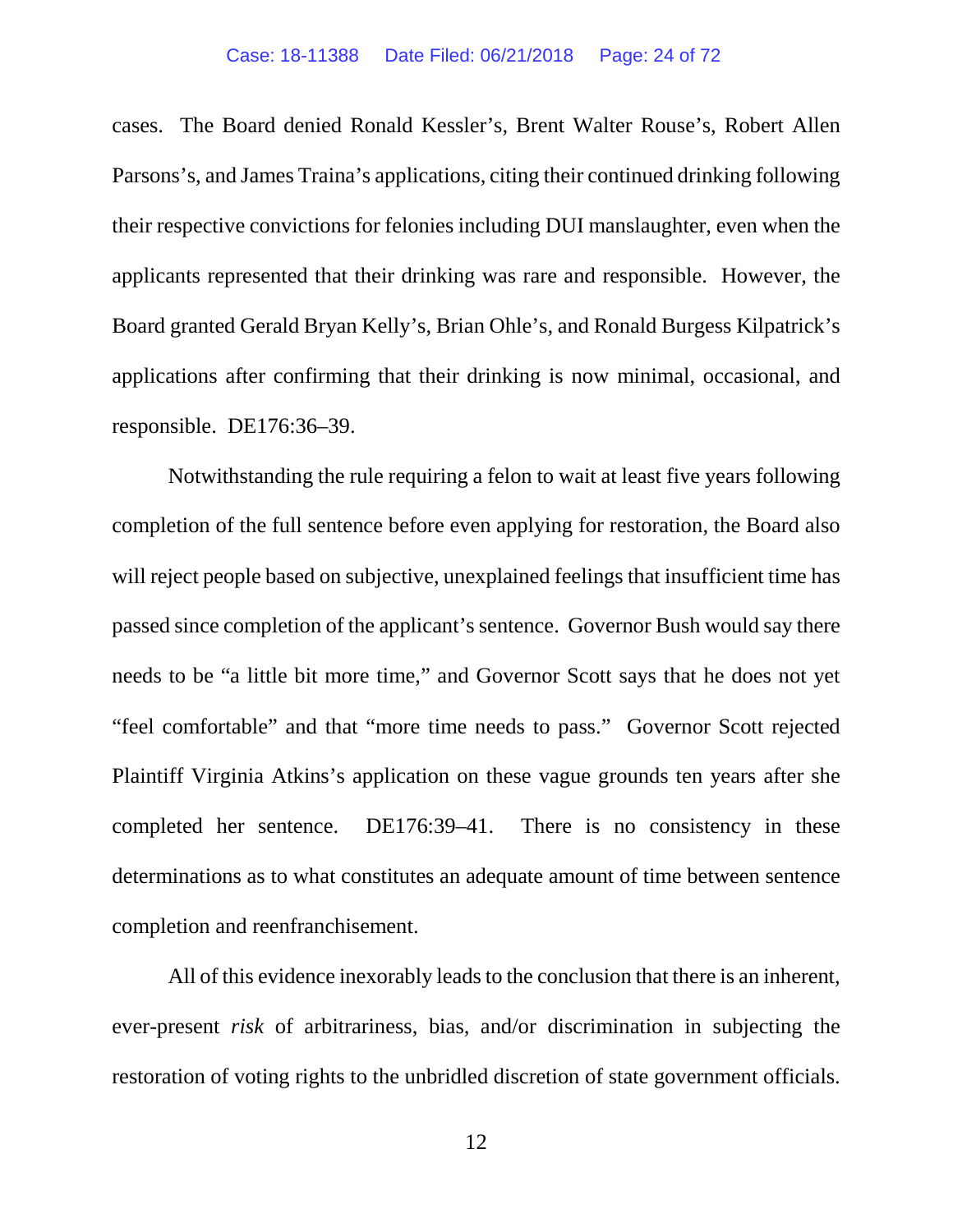A system of absolute discretion in the licensing or allocating of voting rights is a license to treat applicants in an arbitrary, biased, and/or discriminatory manner.

Applicants also face severe administrative delays. As of June 16, 2017, the Board had a backlog of 10,232 restoration of civil rights applications;<sup>20</sup> and as of October 1, 2017, that figure had risen to  $10,377$ .<sup>[21](#page-24-1)</sup> The current Board has granted far fewer restoration applications than previous administrations: just 2,691 individuals between the start of 2011 and June 15, 2017, compared with over 154,000 during Governor Crist's tenure.[22](#page-24-2)

In 2017, Plaintiffs filed this lawsuit challenging Florida's arbitrary voting rights restoration system on First and Fourteenth Amendment grounds. On February 1, 2018, the district court granted Plaintiffs summary judgment on three of their four claims, and they have not appealed the adverse ruling on the fourth claim. App.Vol.3DE144:139.

To effectuate its constitutional ruling, the district court entered a declaratory judgment and a permanent injunction, ordering Defendants to replace the current

<span id="page-24-0"></span> $20$  DE115-5, Defendants' Response to Interrogatory No. 3.

<span id="page-24-1"></span><sup>&</sup>lt;sup>21</sup> DE176:5 n.7 (requesting judicial notice of Testimony of Office of Executive Clemency Coordinator Julia McCall, Constitution Revision Commission Ethics and Elections Committee Hearing (Nov. 1, 2017) (video at 2:22:56–2:24:04), *available at* http://thefloridachannel.org/videos/11117-constitution-revision-commissionethics-elections-committee/).

<span id="page-24-2"></span> $22$  DE115-6, DE115-7, Defendants' Responses to Interrogatories Nos. 4–5. Such wildly varying outcomes are the foreseeable consequence of giving politicians absolute power to grant or deny a license to vote.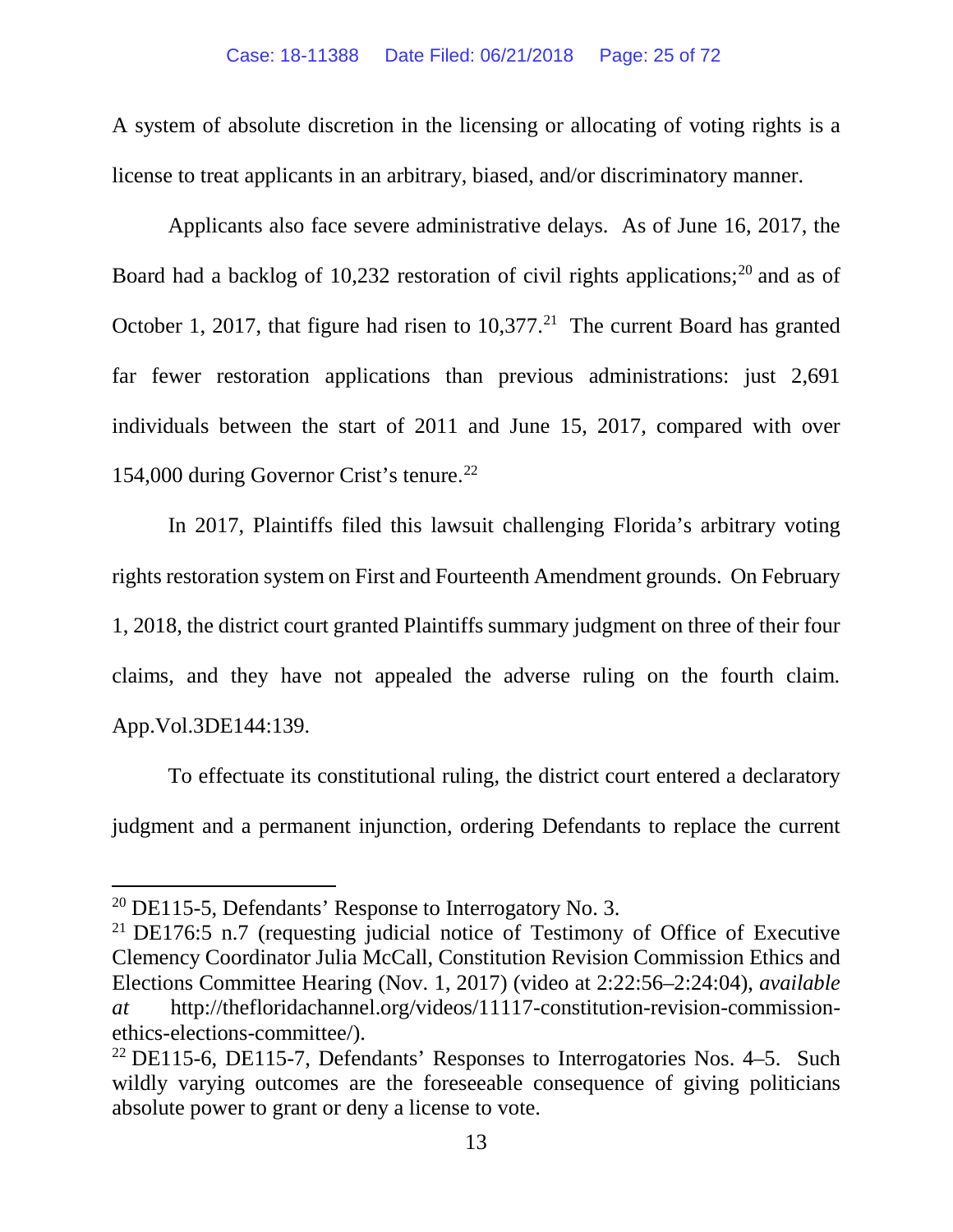#### Case: 18-11388 Date Filed: 06/21/2018 Page: 26 of 72

arbitrary scheme with a non-arbitrary system governed by "specific and neutral criteria to direct vote-restoration decisions" and "meaningful, specific, and expeditious time constraints." App.Vol.4DE160:26; App.Vol.4DE161:29–30. The district court also enjoined Florida from eliminating all restoration of voting rights. App.Vol.4DE160:26; App.Vol.4DE161:29.

Defendants drafted and were poised to adopt new rules for voting rights restoration when a majority of this Court's motions panel stayed the injunction pending appeal[.23](#page-25-0) Plaintiffs agree with Defendants' statement of the standards of review.

#### **SUMMARY OF THE ARGUMENT**

The First Amendment prohibits Defendants from implementing an arbitrary voting rights restoration scheme for felons. Because this system vests the Board with unfettered discretion to deny or grant restoration applications—to issue or withhold licenses to vote—without any rules, standards, or criteria, it creates the grave risk of discrimination, bias, and arbitrary treatment infecting a process that controls the exercise of a First Amendment-protected right. *City of Lakewood v.* 

<span id="page-25-0"></span><sup>&</sup>lt;sup>23</sup> Florida Attorney General's Website, Draft Temporary Rule Revisions for Florida Rules of Executive Clemency (Apr. 25, 2018), *available at*  http://www.myflorida.com/myflorida/cabinet/agenda18/0425/drafttemporaryrulere visions.pdf; *Rothenberg v. Sec. Mgmt. Co., Inc.*, 667 F.2d 958, 961 n.8 (11th Cir. 1982) (stating this Court may "take judicial notice of subsequent developments in cases that are a matter of public record and are relevant to the appeal").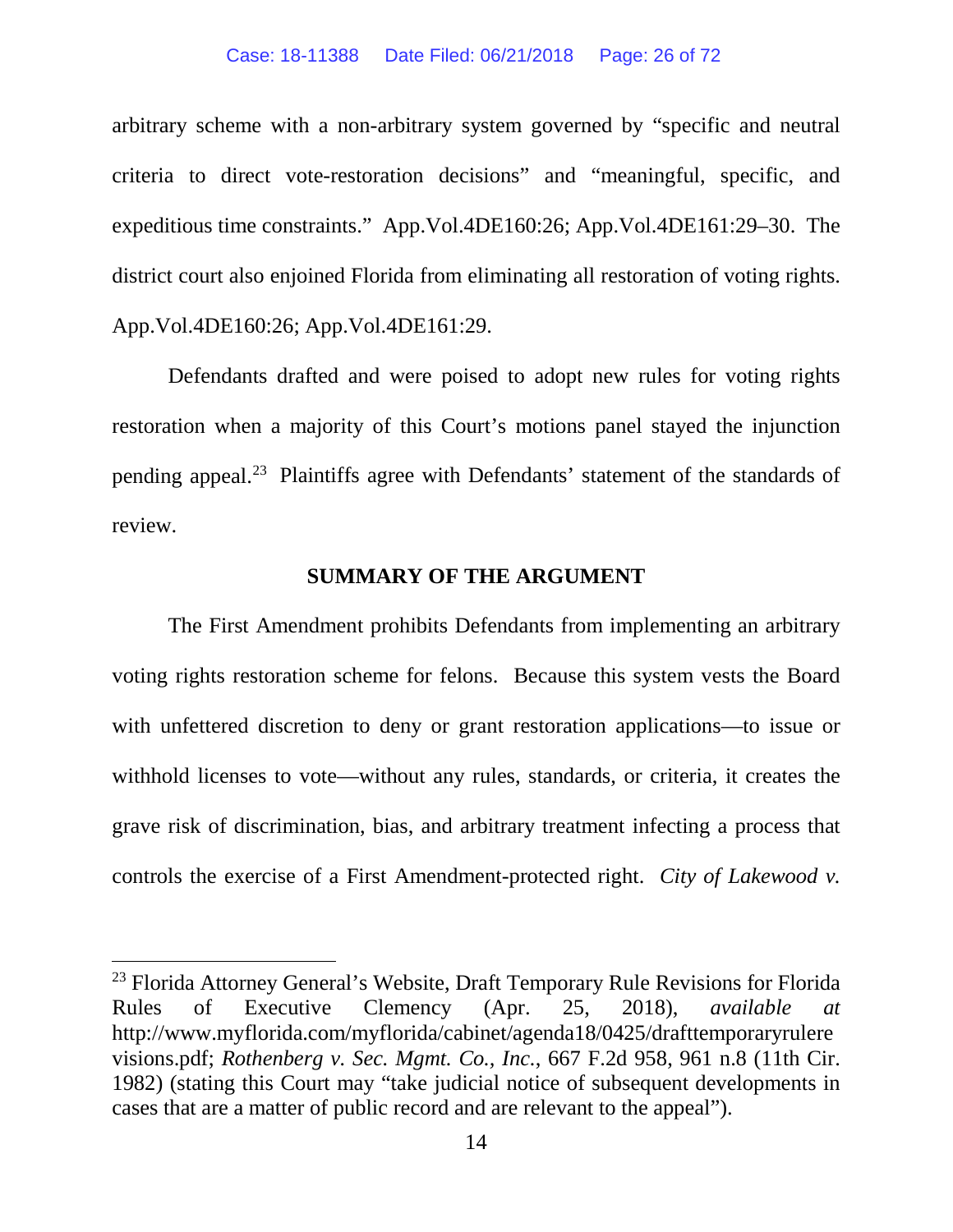*Plain Dealer Publ'g Co.*, 486 U.S. 750, 769–72 (1988); *Norman v. Reed*, 502 U.S. 279, 288–90 (1992). Additionally, the lack of reasonable and definite time limits on restoration decisions violates the First Amendment. *FW/PBS, Inc. v. City of Dallas*, 493 U.S. 215, 226 (1990). Although Section 2 of the Fourteenth Amendment authorizes states to disenfranchise felons, even permanently, *Ramirez*, 418 U.S. at 53–56, once a state restores the voting rights of any felons, it may not do so arbitrarily.

Even though felons are initially ineligible to vote as a matter of *state* law in Florida, arbitrary allocation or deprivation of the right to vote causes a *federal* constitutional injury. Section 2 of the Fourteenth Amendment authorizes States to disenfranchise convicted felons, but they must comply with all parts of the U.S. Constitution. *Williams v. Rhodes*, 393 U.S. 23, 29 (1968); *Ramirez*, 418 U.S. at 33– 34, 56; *Hunter v. Underwood*, 471 U.S. 222, 231–33 (1985); *Shepherd v. Trevino*, 575 F.2d 1110, 1114–15 (5th Cir. 1978). Discriminatory disenfranchisement, discriminatory reenfranchisement, and arbitrary disenfranchisement all violate the Constitution, *Hunter*, 471 U.S. at 231–33, *Shepherd*, 575 F.2d at 1114, and it inexorably follows that arbitrary reenfranchisement does too. *Hunter* does not impose a ceiling on constitutional challenges to felon disenfranchisement and reenfranchisement schemes. Since the district court's judgment would continue to permit Florida to disenfranchise felons and since Plaintiffs have not alleged that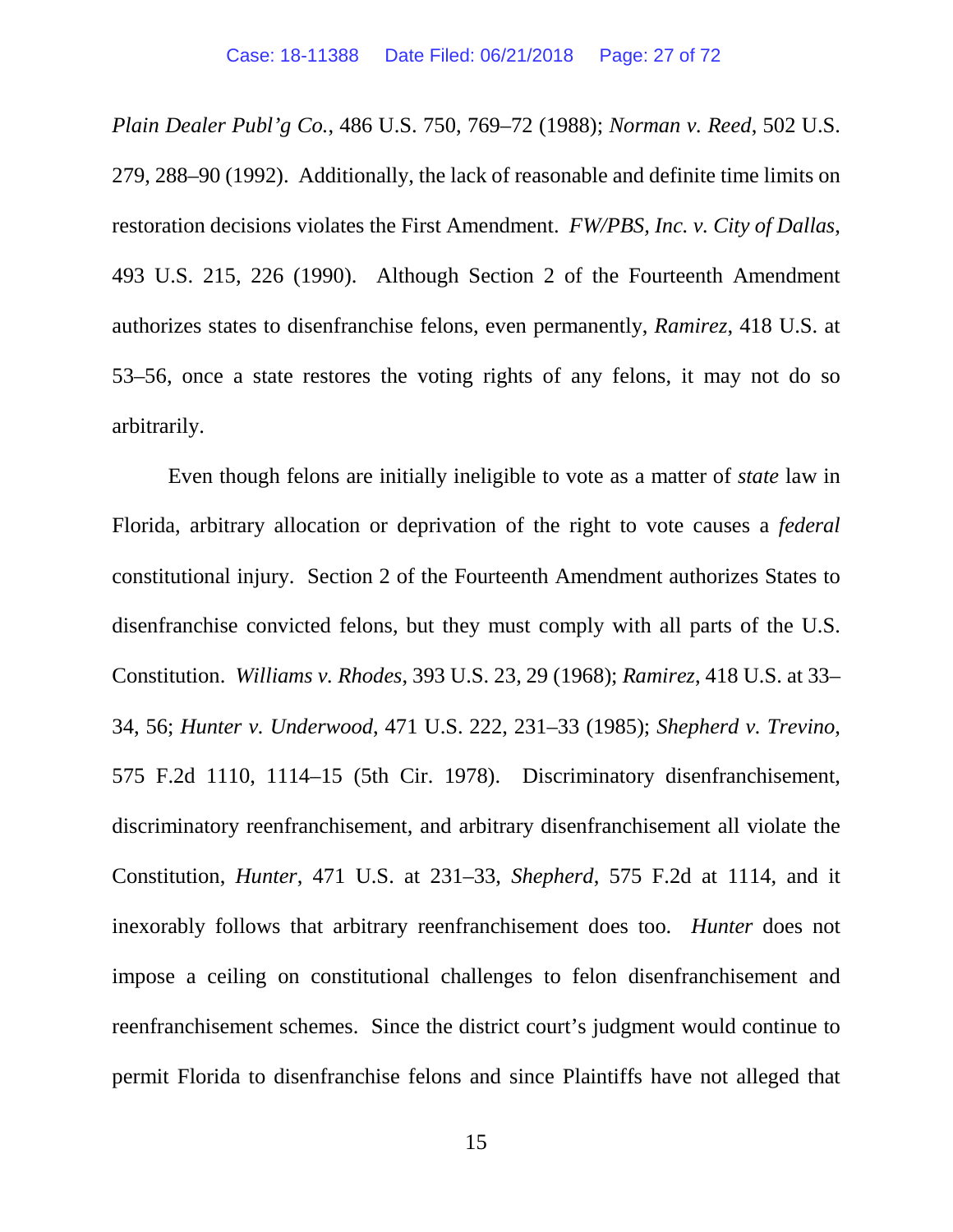felon disenfranchisement in and of itself is unconstitutional, there is no conflict between permitting felon disenfranchisement and prohibiting arbitrary reenfranchisement.

Defendants argue that, when it comes to voting, the First Amendment is fully subsumed under or preempted by the Fourteenth Amendment, so the analysis need not extend beyond Fourteenth Amendment cases. This is not the law. The First Amendment presents rules, doctrines, protections, prohibitions, and causes of action that are legally and analytically distinct from the Fourteenth Amendment, specifically targeted at the challenged scheme, and not subject to the Fourteenth Amendment's proof requirements.

The Supreme Court's precedents demonstrate that restrictions on Fourteenth Amendment discrimination claims do not apply to First Amendment unfettered discretion claims. The Court has shown zero tolerance for even the risk of discriminatory or arbitrary treatment in the First Amendment context, whereas discrimination claims under the Fourteenth Amendment require a showing of actual, intentional discrimination that has already occurred. *Compare Forsyth Cty. v. Nationalist Movement*, 505 U.S. 123, 133 n.10 (1992) (striking down local government's arbitrary permit application process without any proof of actual, intentional discrimination), *with Vill. of Arlington Heights v. Metro. Housing Dev. Corp.*, 429 U.S. 252, 264–65 (1977) (requiring proof of actual, intentional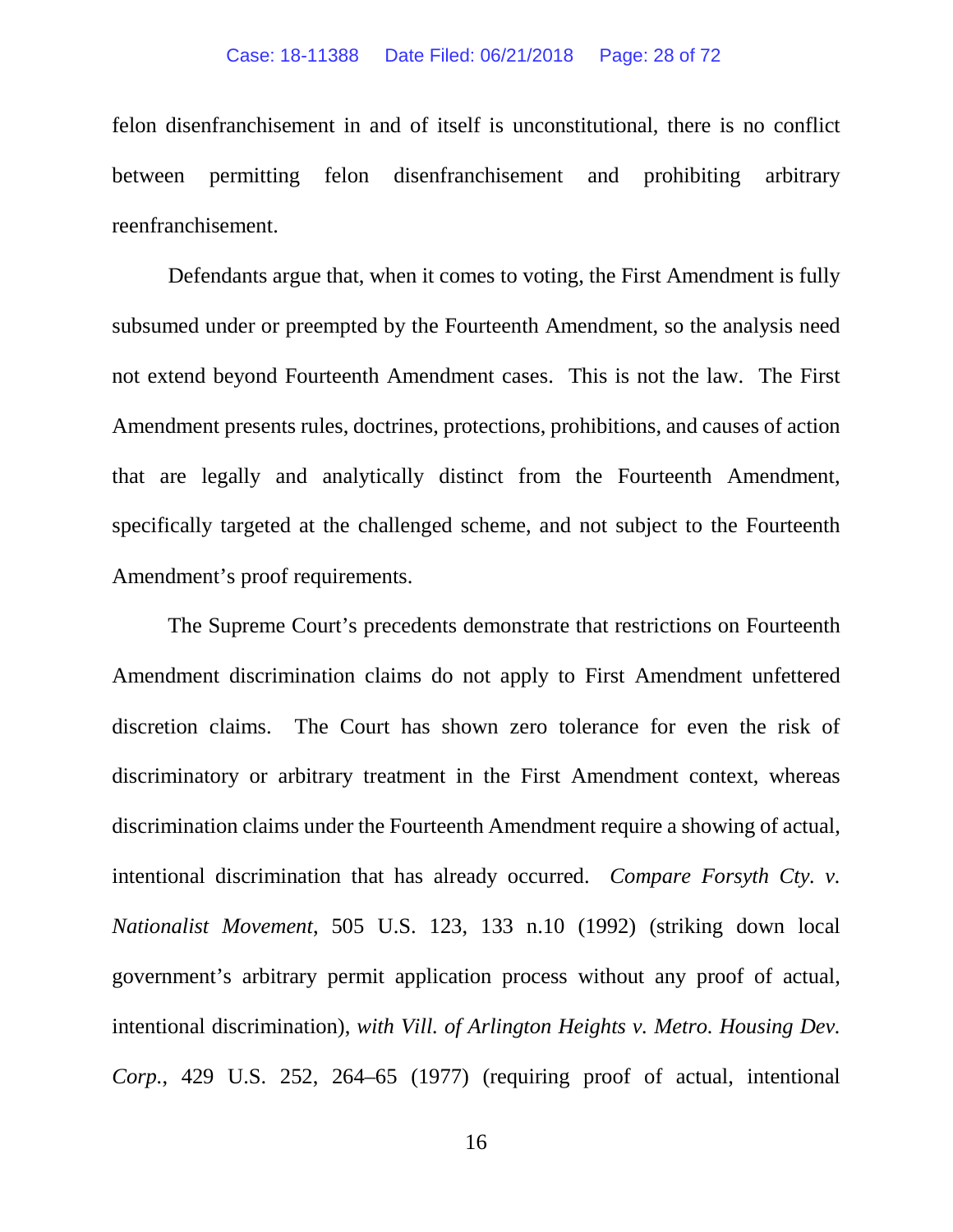#### Case: 18-11388 Date Filed: 06/21/2018 Page: 29 of 72

discrimination in equal protection case challenging local government's denial of rezoning application). Individuals who wish to exercise their First Amendment rights need not wait for an actual instance of viewpoint or other form of discrimination to strike down an arbitrary licensing scheme. The Supreme Court has strictly prohibited unfettered discretion in licensing First Amendment-protected conduct, regardless of whether invidious discrimination is proven. In this way, because the Constitution is at its most protective and vigilant when free political expression and association are at stake, the First Amendment *does* protect the right to vote more than the Fourteenth Amendment.

While, in some cases, the First Amendment does not provide a welldeveloped, analytically distinct doctrine or legal rule, *see Burton v. City of Belle Glade*, 178 F.3d 1175, 1187–88 n.9 (11th Cir. 1999), *Cook v. Randolph Cty.*, 573 F.3d 1143, 1152 n.4 (11th Cir. 2009), it does in this case. Here, there is a longstanding, well-developed, and analytically distinct doctrine that *specifically* addresses the arbitrary licensing of First Amendment-protected conduct—the very scheme challenged here—and that rule must be applied.

The record was filled with evidence demonstrating the risk of arbitrary, biased, and/or discriminatory conduct. The district court only invoked Plaintiffs' evidence to demonstrate that the *risk* of discrimination, bias, and/or arbitrariness was real, not merely theoretical. Because proof of actual, intentional discrimination is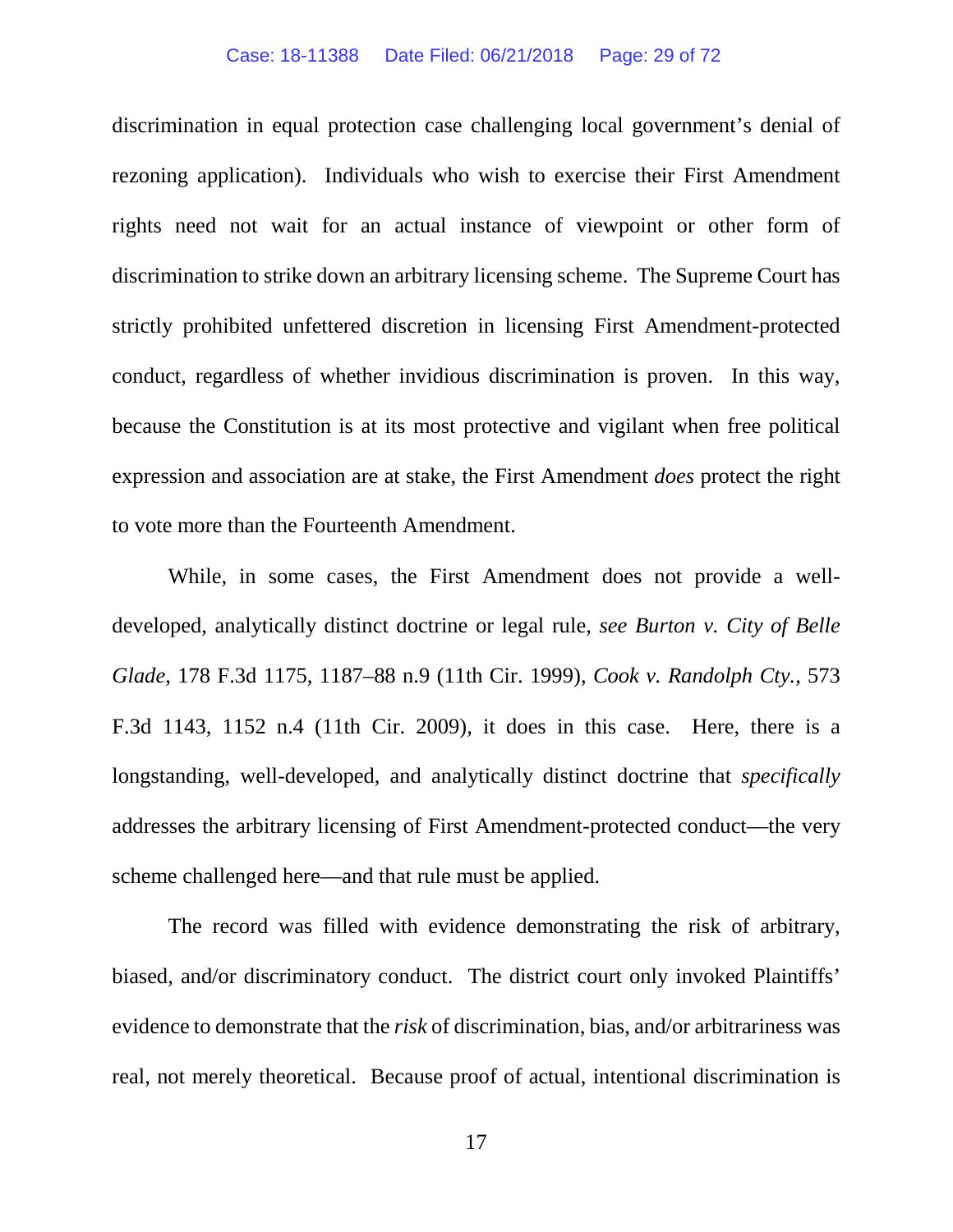not required by this First Amendment doctrine and the Board may disregard the confidential case analyses ("CCAs") on each restoration applicant, the parties' discovery dispute over the CCAs and Defendants' objections to the district court's characterizations of certain Board decisions on individual restoration applications are irrelevant.

The constitutional ruling in this case is confined to voting rights restoration and, because of the unique First Amendment interests implicated by voting rights restoration, it need not have any effect on any other form of executive clemency. Voting rights restoration is *not* intrinsically part of the pardon power or the executive clemency system. The "clemency" label does not immunize felon reenfranchisement from judicial scrutiny.

*Beacham v. Braterman*, 300 F. Supp. 182 (S.D. Fla.), *aff'd mem.*, 396 U.S. 12 (1969), does not foreclose Plaintiffs' equal protection claim. *Beacham*'s facts reveal that what the Supreme Court *necessarily* decided in its summary affirmance is narrower than what is suggested by the three-judge court's opinion or the jurisdictional statement. *Hardwick v. Bowers*, 760 F.2d 1202, 1208 (11th Cir. 1985). Plaintiffs ultimately seek a narrow construction or reversal of *Beacham* and, in any event, *Beacham* could not and did not foreclose any First Amendment claims.

Finally, the district court did not abuse its discretion in issuing its injunction. Upon finding a violation of the First Amendment unfettered discretion doctrine, the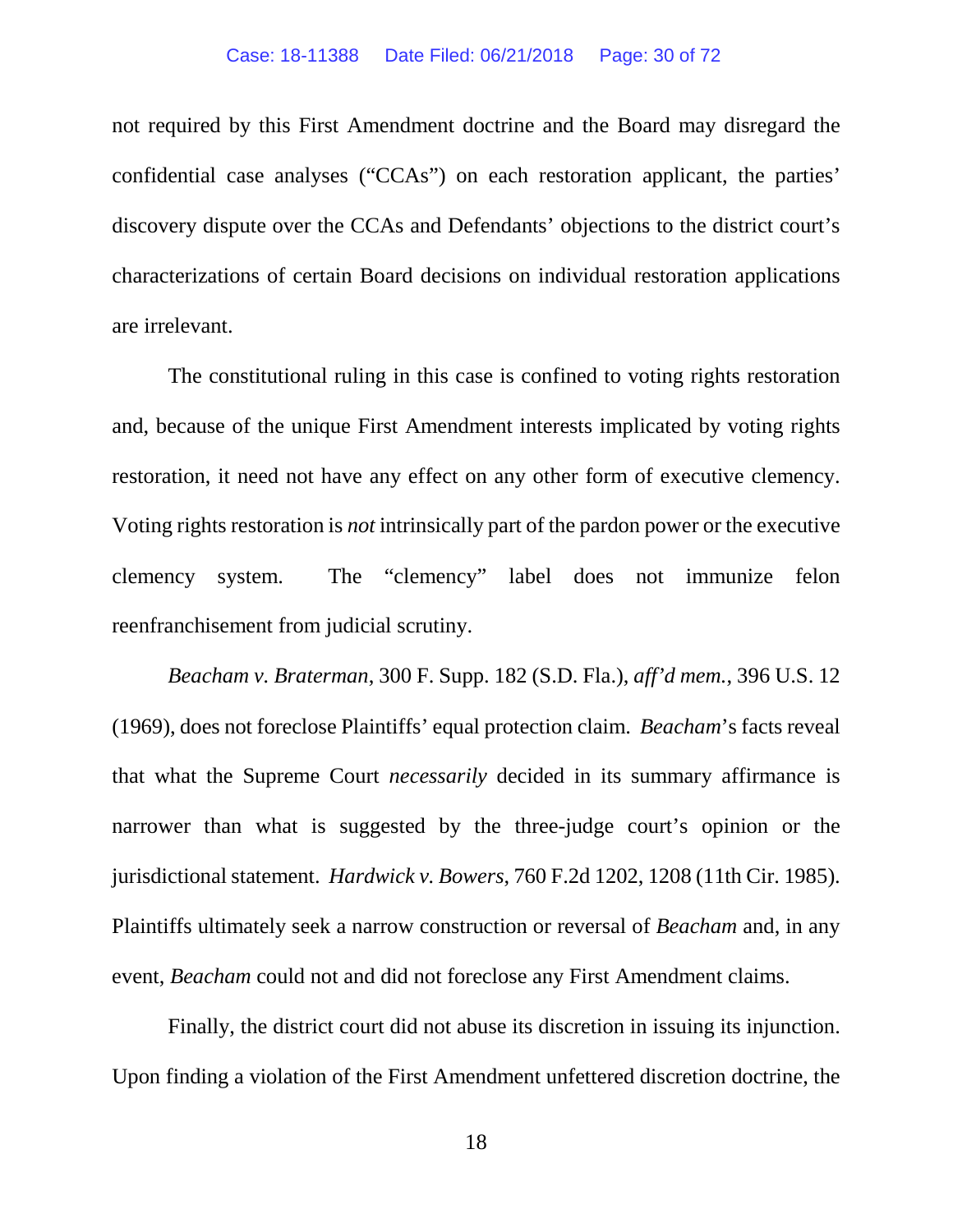Supreme Court's and this Court's precedents required the district court to order the

Board to create non-arbitrary, uniform restoration rules. *Atlanta Journal &* 

*Constitution v. City of Atlanta Dep't of Aviation*, 322 F.3d 1298, 1310–12 (11th Cir.

2003) (en banc). However, the district court could not foreclose Defendants from uniformly revoking all voting rights restoration.

### **ARGUMENT**

- **1. The district court correctly held that the First Amendment prohibits Defendants from implementing their arbitrary voting rights restoration scheme.** 
	- **a. The First Amendment prohibits arbitrary licensing schemes regulating the exercise of the constitutionally-guaranteed rights to political expression and association, which embrace voting.**

As the district court reaffirmed, the First Amendment protects the right to vote because voting is both expressive conduct and a means of political association. App.Vol.3DE144:106–114. The Supreme Court has long held that, as a means for citizens to associate with political parties, ideas and causes, voting is protected by the First Amendment. *Cal. Democratic Party v. Jones*, 530 U.S. 567, 574 (2000); *Norman v. Reed*, 502 U.S. 279, 288–90 (1992); *Anderson v. Celebrezze*, 460 U.S. 780, 787–89, 806 (1983); *Kusper v. Pontikes*, 414 U.S. 51, 56–58 (1973); *Williams v. Rhodes*, 393 U.S. 23, 30–31 (1968). The First Amendment also protects voting because it constitutes expressive conduct—"the citizen's ultimate form of political expression." App.Vol.3DE144:113. That protection covers expressions of support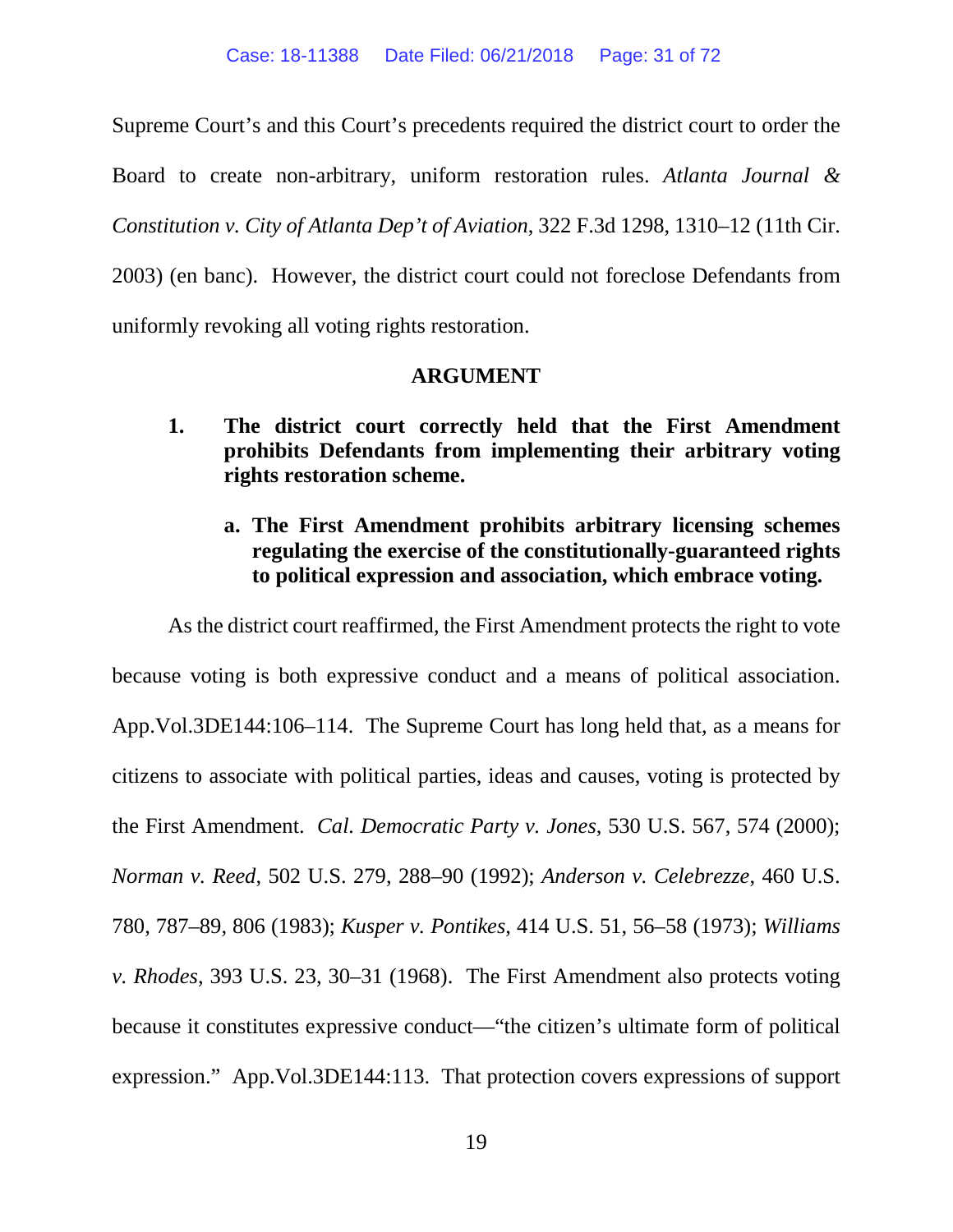for candidates, parties, and causes, regardless of the format or medium. *City of Ladue v. Gilleo*, 512 U.S. 43, 54–59 (1994) (political yard signs); *Ill. State Bd. of Elections v. Socialist Workers Party*, 440 U.S. 173, 184 (1979) (describing ballot access restrictions as "impair[ing] the voters' ability to express their political preferences"); *Buckley*, 424 U.S. at 48 (advocacy for election or defeat of candidates); *Hobbs v. Thompson*, 448 F.2d 456, 469–75 (5th Cir. 1971) (campaign bumper stickers). It would be highly anomalous for all forms of speech and expression in the electoral context to be protected by the First Amendment, except the political choice and expression at the very center of it—voting. App.Vol.3DE144:113. Unsurprisingly, Defendants do not contend that the First Amendment fails to protect the right to vote.

Most relevant here, the First Amendment forbids giving government officials unfettered discretion to grant or deny licenses or permits to engage in any First Amendment-protected speech, expressive conduct, association or other protected activity. *Forsyth Cty.*, 505 U.S. at 130–33. Since 1938, the Supreme Court has consistently applied this doctrine to strike down administrative licensing regimes that conferred limitless discretion as to a wide range of First Amendment freedoms. In *City of Lakewood v. Plain Dealer Publishing Co.*, the Supreme Court facially invalidated an ordinance containing "no explicit limits on the mayor's discretion" to grant or deny permit applications for newspaper distribution. 486 U.S. 750, 769–72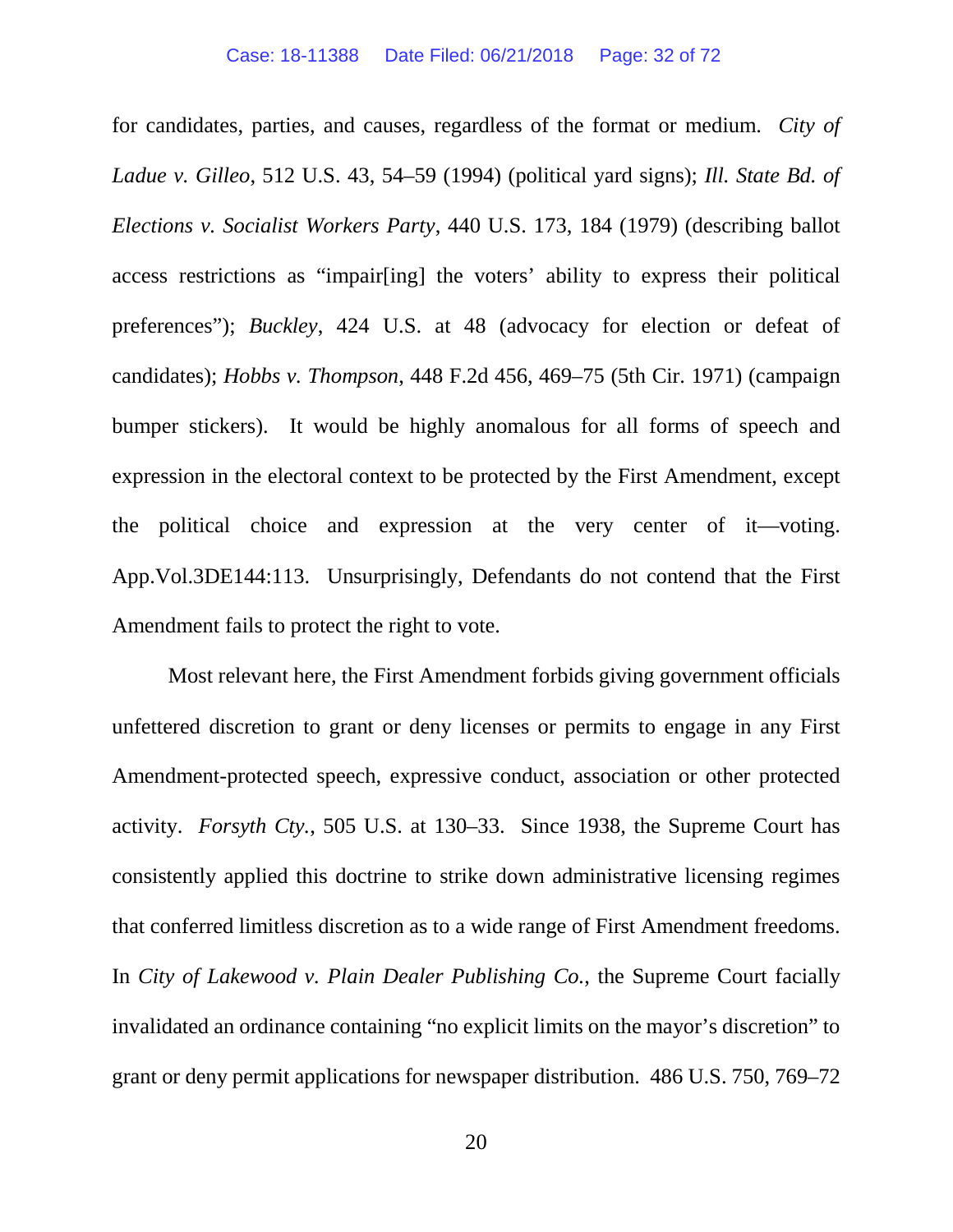(1988). This made the process vulnerable to the "use of shifting or illegitimate criteria" and viewpoint discrimination. *Id*. at 757–58. "This danger [of viewpoint discrimination] is at its zenith when the determination of who may speak and who may not is left to the unbridled discretion of a government official." *Id.* at 763; *Shuttlesworth v. City of Birmingham*, 394 U.S. 147, 150–51 (1969) (invalidating permit scheme for marches or demonstrations that lacked "narrow, objective, and definite standards" and was "guided only by [Commissioners'] own ideas of 'public welfare, peace, safety, health, decency, good order, morals or convenience'"); *Staub v. City of Baxley*, 355 U.S. 313, 321–22 (1958) (invalidating permit scheme for union solicitation because it made "the peaceful enjoyment of freedoms which the Constitution guarantees contingent upon the uncontrolled will of an official—as by requiring a permit or license which may be granted or withheld in the discretion of such official").

These precedents are legion and consistent. They all stand for the proposition that a law conferring arbitrary, unfettered power to grant or deny a license or permit to engage in constitutionally protected expression violates the First Amendment; the existence of an actual improper discriminatory or biased motive need not be shown to strike down such a law on its face. *Forsyth Cty.*, 505 U.S. at 133 n.10; *Saia v. New York*, 334 U.S. 558, 560–62 (1948) (striking down discretionary permit scheme for use of loudspeakers) ("Annoyance at ideas can be cloaked in annoyance at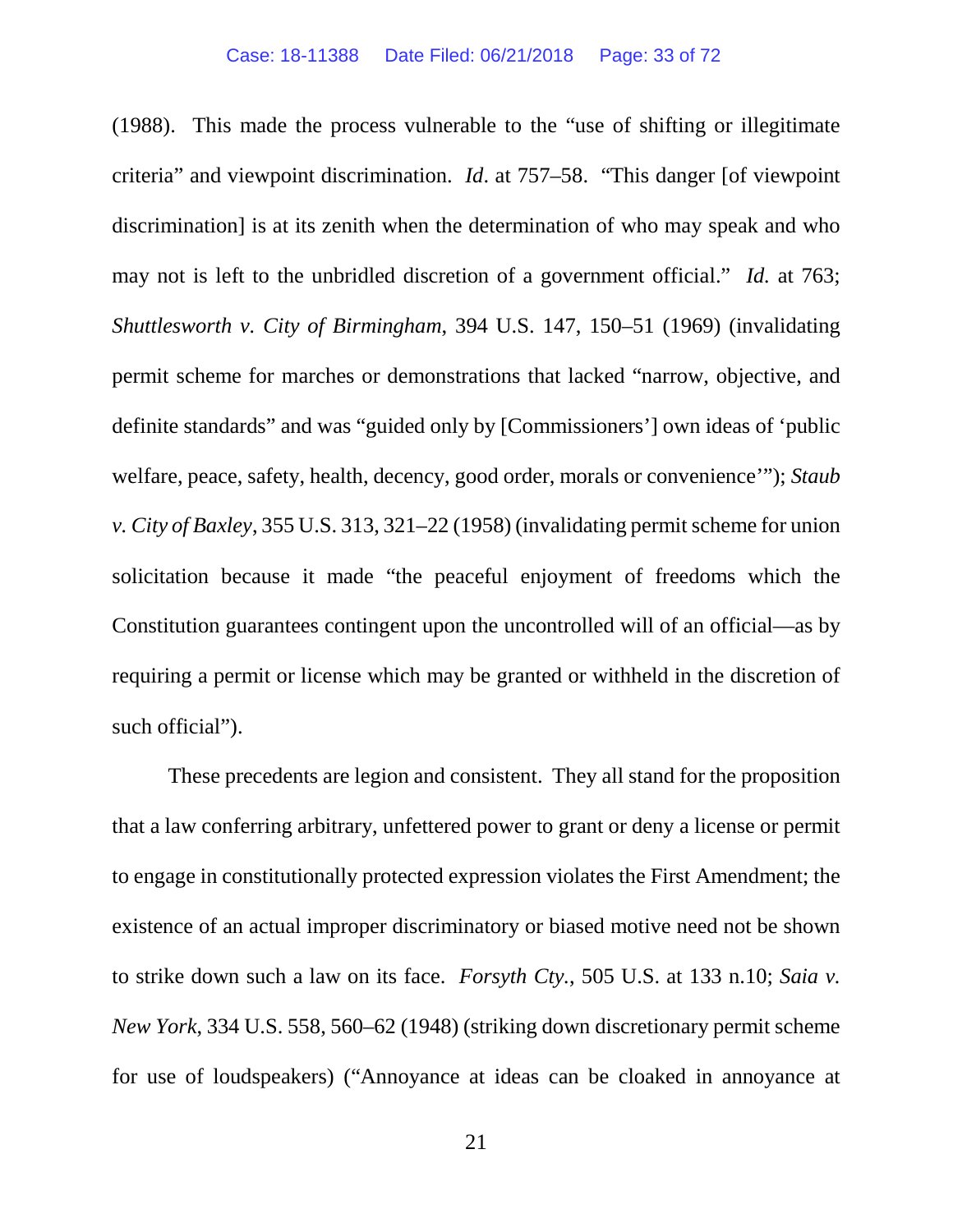sound."); *Lovell v. City of Griffin*, 303 U.S. 444, 450–53 (1938) (striking down arbitrary permit scheme governing distribution of any literature).<sup>24</sup>

This Court has even struck down laws that confer unfettered discretion to *inhibit or burden* the exercise of First Amendment rights. In *Bourgeois v. Peters*, this Court found a First Amendment violation where decisions as to whether to conduct mass searches at particular demonstrations were "not made according to any set, objective, neutral criteria." 387 F.3d 1303, 1316–19 (11th Cir. 2004) ("[R]estrictions on First Amendment rights may not be left to an executive agent's uncabined judgment."). Judge Tjoflat wrote that:

The problem is not that the Chief applied an inappropriate standard in deciding whether to implement this search policy. Instead, the problem is that there were no objective, established standards for the Chief to utilize in making this decision other than those he happened to deem relevant. . . . Because there are no established standards, nothing prevents the Chief from applying one standard to the SAW protest and an entirely different standard to other public gatherings (including those sponsored by organizations with which he might be more sympathetic).

387 F.3d at 1318.

The district court correctly held that Florida's arbitrary process for granting or denying felons' voting rights restoration applications is just this kind of purely discretionary, unregulated licensing scheme that infringes upon a First Amendment

<span id="page-33-0"></span><sup>&</sup>lt;sup>24</sup> The Supreme Court continues to demonstrate significant concern when First Amendment rights are subjected to officials' discretion in the absence of clear, objective standards. *Minn. Voters Alliance v. Mansky*, No. 16-1435, 2018 WL 2973746, at \*10–12 (U.S. June 14, 2018).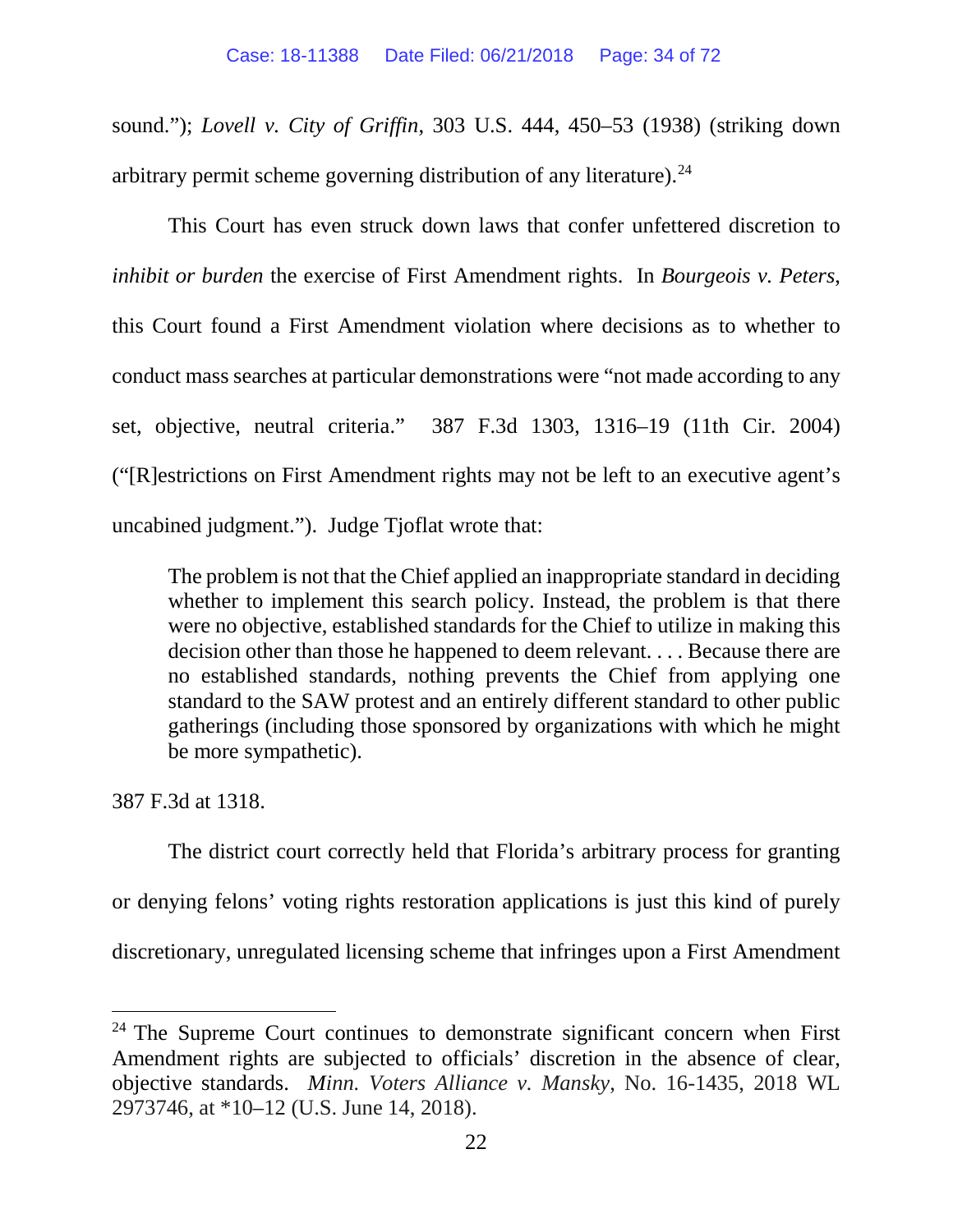right. App.Vol.3DE144:114–124. The district court stated that "[i]n Florida, elected, partisan officials have extraordinary authority to grant or withhold the right to vote from hundreds of thousands of people without any constraints, guidelines, or standards. The question now is whether such a system passes constitutional muster. It does not." App.Vol.3DE144:100. Since the process is divorced from any rules, standards, criteria or constraints of any kind, it is highly susceptible to discriminatory, biased, and arbitrary treatment, which can easily be camouflaged by a variety of pretextual reasons for denials or grants.

This case's facts are not materially different from the unconstitutional licensing schemes struck down in the above cases. In all of these cases, no one can engage in the *specific type or manner* of constitutionally protected activity without first obtaining a license or permit and will be prosecuted if he or she does so. In Florida, a class of individuals cannot register and vote without first obtaining a license or permit (a restoration order) and will be prosecuted if they do so. FLA. STAT. ANN. § 104.15 (ineligible voters who willfully vote guilty of third-degree felony). There is no material or logical difference between the following statements: "Felons cannot vote and they must apply and be approved to regain their right to vote"; and "Felons *can* vote if they obtain prior permission from a board of state officials." Florida's voting eligibility laws do not strip felons of their constitutional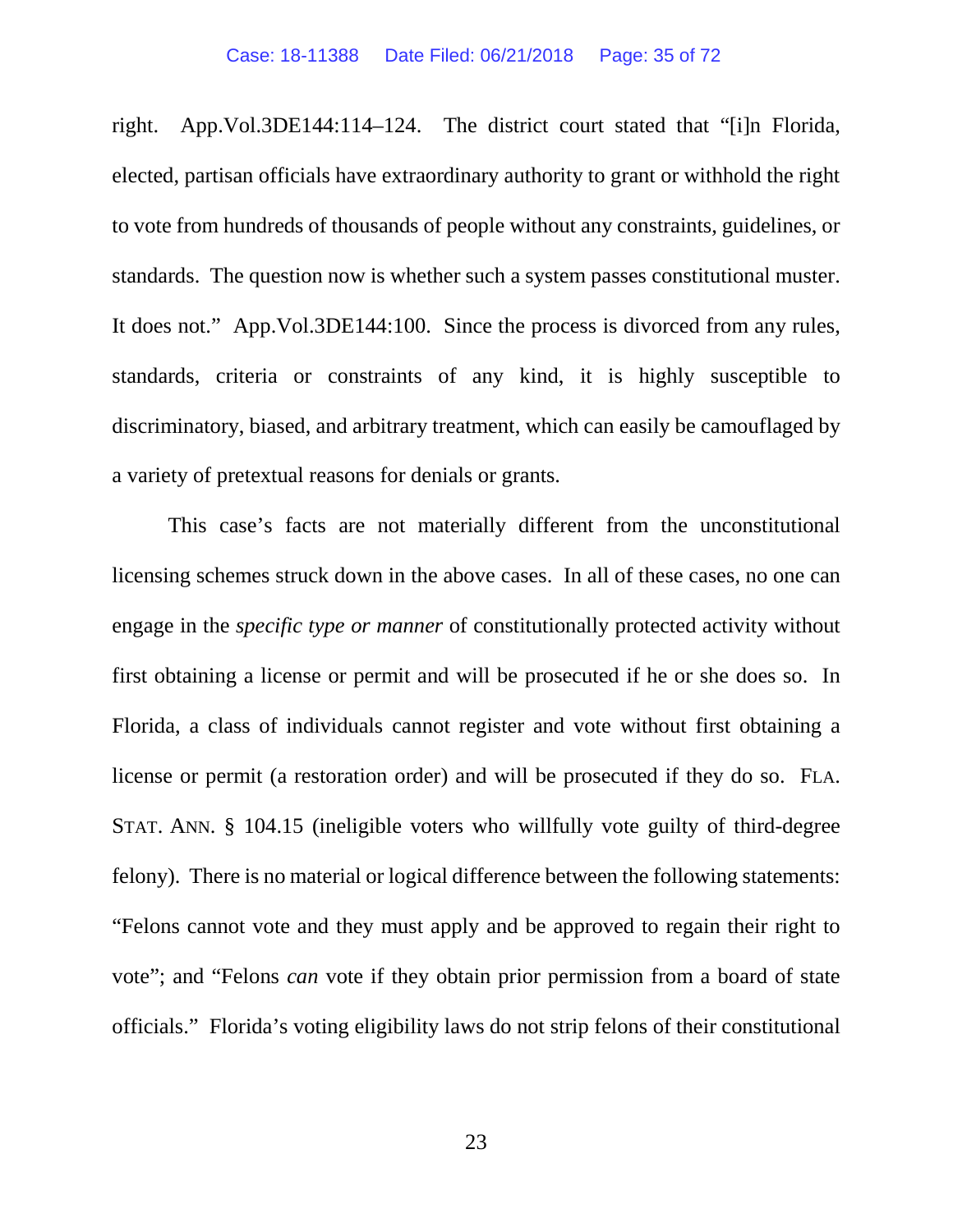rights; they simply require a certain subset of U.S. citizen adults to obtain a license prior to registering and voting.

Relatedly, the Supreme Court also has held that a licensing scheme "that fails to place limits on the time within which the decisionmaker must issue the license is impermissible." *FW/PBS, Inc. v. City of Dallas*, 493 U.S. 215, 226 (1990). "Where the licensor has unlimited time within which to issue a license, the risk of arbitrary suppression is as great as the provision of unbridled discretion." *Id*. at 227; *Riley v. Nat'l Fed'n of the Blind of North Carolina, Inc.*, 487 U.S. 781, 802 (1988) (same). The district court also correctly held that the lack of reasonable, definite time limits on the Board's decision-making for restoration applications violates the First Amendment. App.Vol.3DE144:124–128. Without time limits, there is a significant risk of arbitrary, biased, or discriminatory treatment of a pending application.

### **b. State felon disenfranchisement and reenfranchisement laws must comply with all parts of the Constitution.**

Defendants' principal argument is that felons are ineligible to vote in Florida until restored to their civil rights and therefore cannot claim a constitutional injury from arbitrary decision-making on their restoration applications. Appellants' Brief 33–36; App.Vol.2DE103:151–55.

The Supreme Court has twice rejected the argument that felon disenfranchisement laws need not comply with constitutional limitations. In *Ramirez* itself, the Supreme Court only addressed and rejected the first of the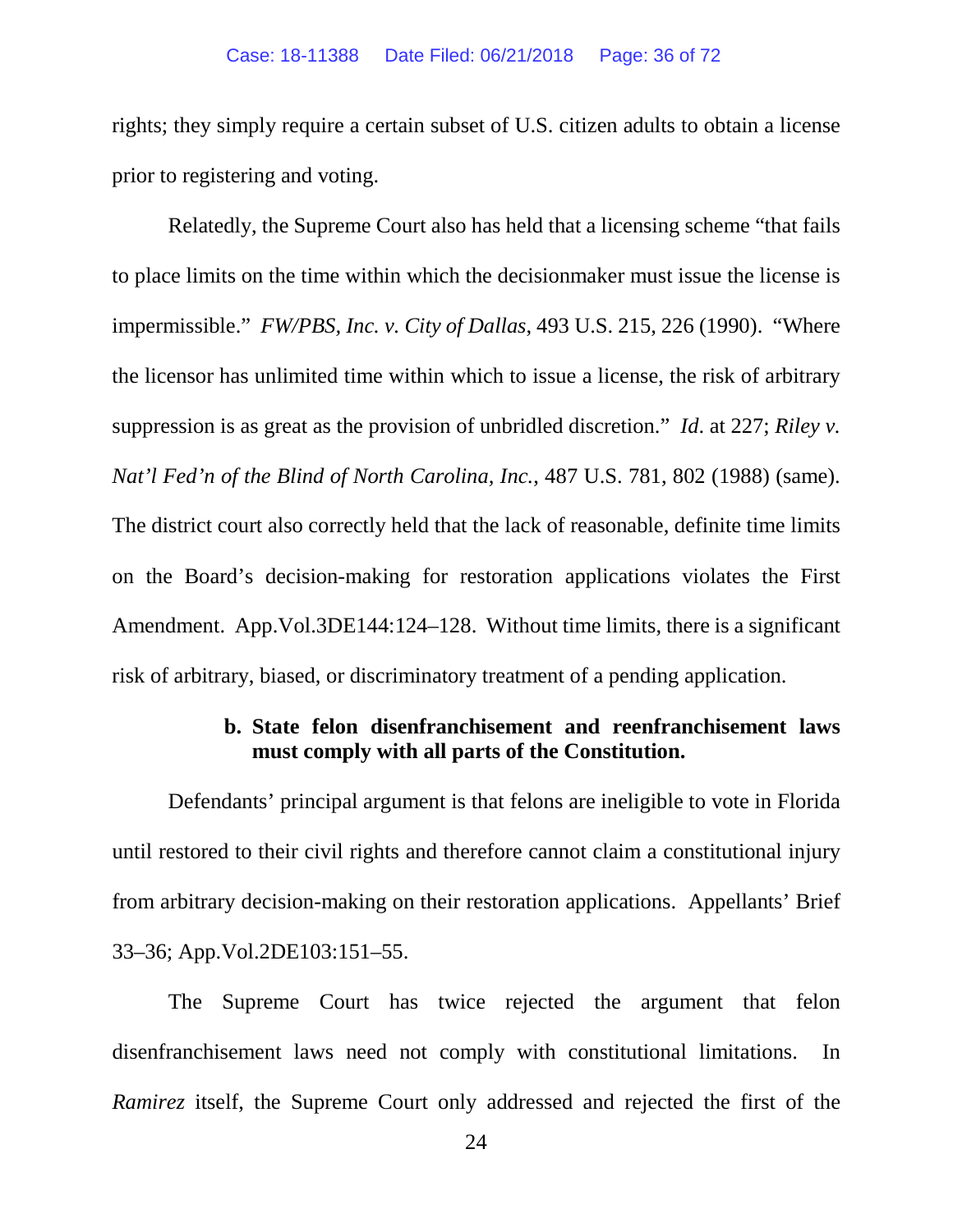plaintiffs' two claims, which included: (1) a facial challenge to California's felon disenfranchisement law that contended the state per se could not lawfully deny the vote to felons; and (2) a separate equal protection and due process claim which attacked the lack of uniform enforcement of that law. 418 U.S. at 33–34. After holding that Section 2 of the Fourteenth Amendment authorizes states to disenfranchise felons and rejecting the first claim, the Supreme Court remanded the second claim to the Supreme Court of California. *Id*. at 56. If Defendants' theory were correct, the Supreme Court would not have remanded the *Ramirez* plaintiffs' alternative equal protection claim.

Defendants' contention is also belied by the Supreme Court's decision in *Hunter v. Underwood*, which struck down the 1901 Alabama Constitution's felon disenfranchisement provision on a finding of intentional racial discrimination in violation of the Equal Protection Clause. 471 U.S. 222, 231–33 (1985). The Supreme Court clarified that *Ramirez* did not hold that Section 2 of the Fourteenth Amendment precludes felons from challenging disenfranchisement laws when they run afoul of constitutional limitations:

Without again considering the implicit authorization of § 2 [of the Fourteenth Amendment] to deny the vote to citizens 'for participation in rebellion, or other crime,' *see Richardson v. Ramirez*, 418 U.S. 24 . . . (1974), we are confident that § 2 was not designed to permit the purposeful racial discrimination attending the enactment and operation of § 182 which otherwise violates § 1 of the Fourteenth Amendment. Nothing in our opinion in *Richardson v. Ramirez, supra,* suggests the contrary.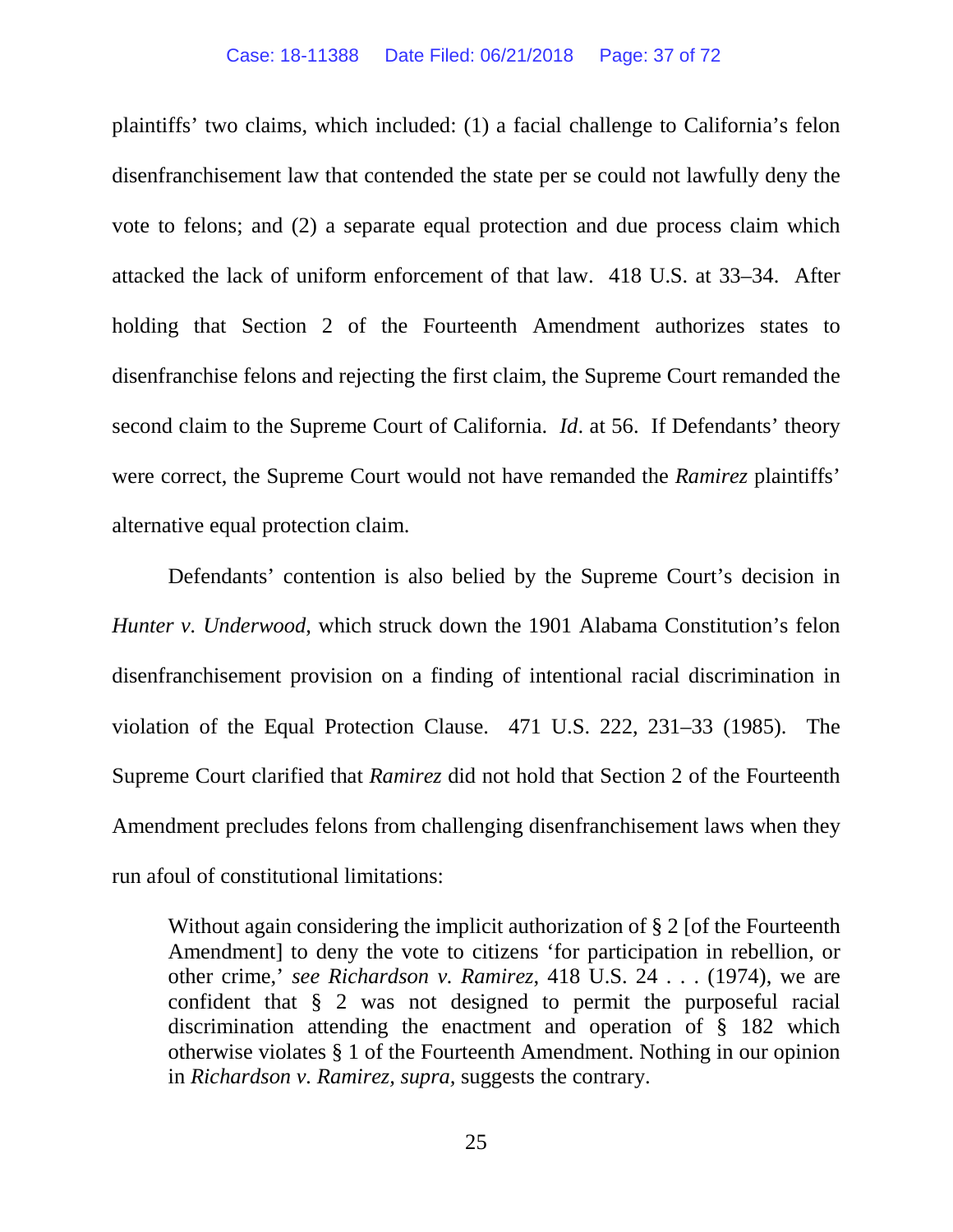*Id*. at 233; *see also Hobson v. Pow*, 434 F. Supp. 362, 366–67 (N.D. Ala. 1977) (holding sex discrimination in felon disenfranchisement scheme violates Equal Protection clause).

Accordingly, it is clear that discriminatory disenfranchisement violates the Constitution. Similarly, the former Fifth Circuit explained that discriminatory *reenfranchisement* is also unconstitutional:

[W]e are similarly unable to accept the proposition that section 2 [of the Fourteenth Amendment] removes all equal protection considerations from state-created classifications denying the right to vote to some felons while granting it to others. *No one would contend that section 2 permits a state to disenfranchise all felons and then reenfranchise only those who are, say, white.* 

*Shepherd v. Trevino*, 575 F.2d 1110, 1114 (5th Cir. 1978) (emphasis added). The Court then rejected the plaintiffs' equal protection claim *on the merits*, not for lack of a constitutional interest or injury. *Id*. at 1114–15. Several Courts of Appeals, including the former Fifth Circuit, have also stated that arbitrary disenfranchisement would be unconstitutional. *Id*. at 1114; *Owens v. Barnes*, 711 F.2d 25, 26–27 (3d Cir. 1983) ("[T]he state could not disenfranchise similarly situated blue-eyed felons but not brown-eyed felons."); *Williams v. Taylor*, 677 F.2d 510, 515–17 (5th Cir. 1982) (remanding for trial on equal protection challenge to "selective and arbitrary enforcement of the disenfranchisement procedure"). The broad language in *Shepherd* indicates that the same would hold true for arbitrary reenfranchisement. 575 F.2d at 1114 ("Nor can we believe that section 2 would permit a state to make a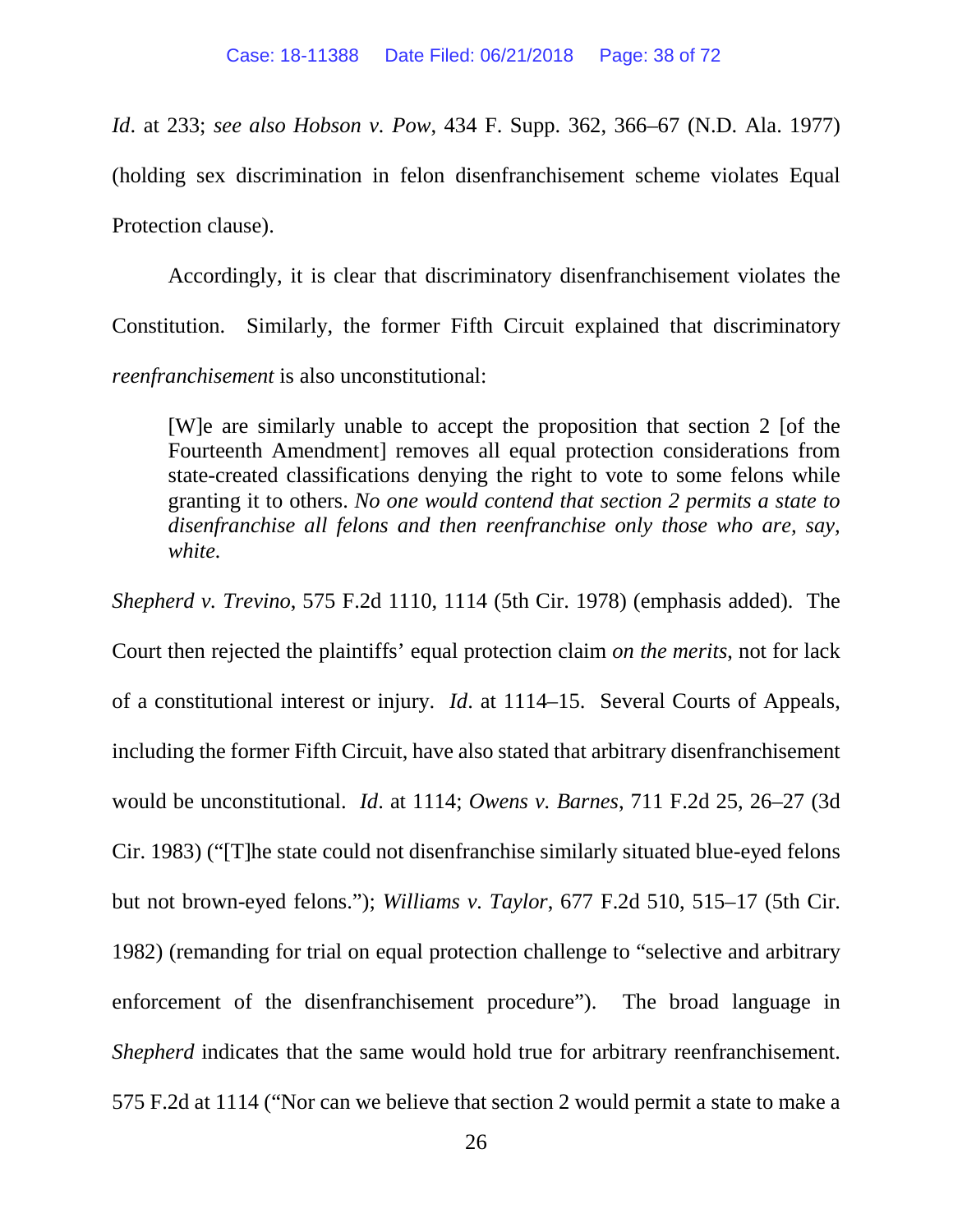completely arbitrary distinction between groups of felons with respect to the right to vote.").

If, as Defendants have agreed, an irrational, arbitrary *categorical* distinction between different groups of felons violates the Constitution, App.Vol.2DE103:140, App.Vol.3DE141:55, 65, 72, then arbitrary, irreconcilable determinations made on a case-by-case basis untethered to any rules, standards, or criteria, must also violate the Constitution. DE176:23–43; *supra* at 6–12. Courts traditionally view unfettered administrative discretion to make case-by-case determinations as far more problematic than legislative line-drawing, and therefore treat the former with much less deference. *See, e.g., Gasparo v. City of New York*, 16 F. Supp. 2d 198, 207–16, 221–23 (E.D.N.Y. 1998) (rejecting equal protection challenge to statutory classification singling out newsstands from all sidewalk vendors, but issuing preliminary injunction against unfettered administrative discretion in terminating permits).

Defendants defy both the law and logic in arguing that discriminatory disenfranchisement, discriminatory reenfranchisement, and arbitrary disenfranchisement violate the Constitution, but arbitrary reenfranchisement does not. Disenfranchised felons suffer a *federal* constitutional injury even though *state* law bars them from voting, as Defendants have already acknowledged by conceding that discriminatory reenfranchisement is unconstitutional. Appellants' Brief 37–39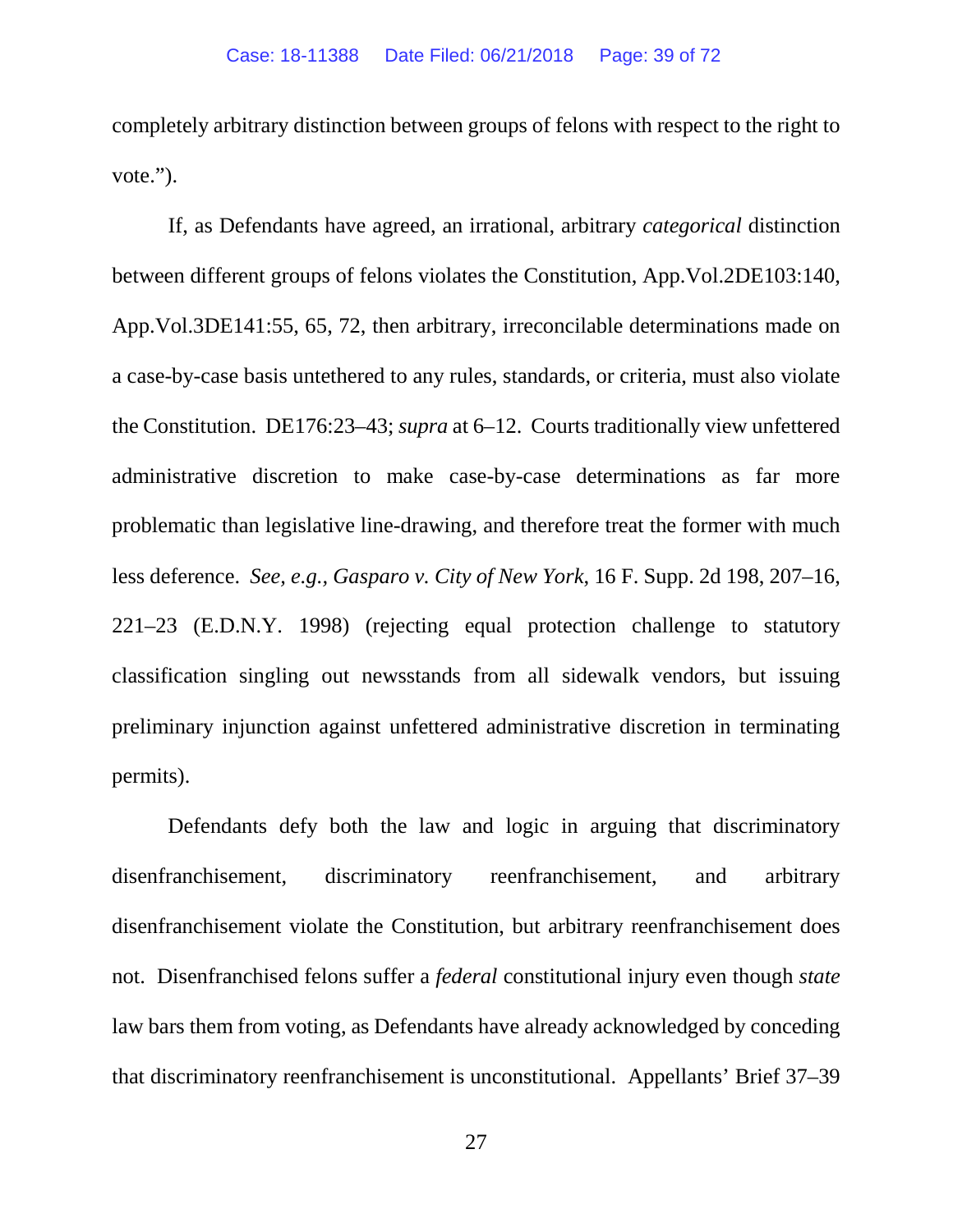& n.6, 46; Stay Motion 10–11; App.Vol.3DE141:72. Were it otherwise, those individuals could not be victims of unlawful discrimination. Felons are also injured by arbitrary reenfranchisement, even though they are ineligible to vote until their rights are restored. If felons' injuries were not legally cognizable, the Board's arbitrary, standardless decision-making would be immune from judicial review, and state officials could make voting rights restoration decisions based on height, attractiveness, or English literacy.<sup>25</sup> The district court properly rejected Defendants' argument, writing: "If anything, the constitutional limitations for vote-restoration should be construed more broadly than those for disenfranchisement because voterestoration involves the allocation (or re-allocation, as the case may be) of a fundamental right." App.Vol.3DE144:104n.5.

Finally, the Supreme Court in *Hunter* did not say—nor has it ever said—that the prohibition on intentional racial discrimination is the only constitutional

<span id="page-39-0"></span><sup>&</sup>lt;sup>25</sup> Defendants' phrasing is strange: "A clemency system that has the purpose and effect of discriminating on the basis of race or any other constitutionally impermissible consideration would not be immune from judicial review." Appellants' Brief 46. This implies that some alleged constitutional violations need not be addressed on the merits because felon disenfranchisement and reenfranchisement laws would be "immune from judicial review" with respect to those constitutional requirements. There is no binding legal authority for this proposition. To the extent *Harvey v. Brewer*, 605 F.3d 1067, 1080 (9th Cir. 2010), *Johnson v. Bredesen*, 624 F.3d 742, 751 (6th Cir. 2010), and *Howard v. Gilmore*, 205 F.3d 1333, at \*1–2 (4th Cir. 2000) (unpublished), suggest that disenfranchised felons have no constitutional interest in voting, they conflict explicitly with the Supreme Court's decision in *Hunter* and implicitly with the remand in *Ramirez*.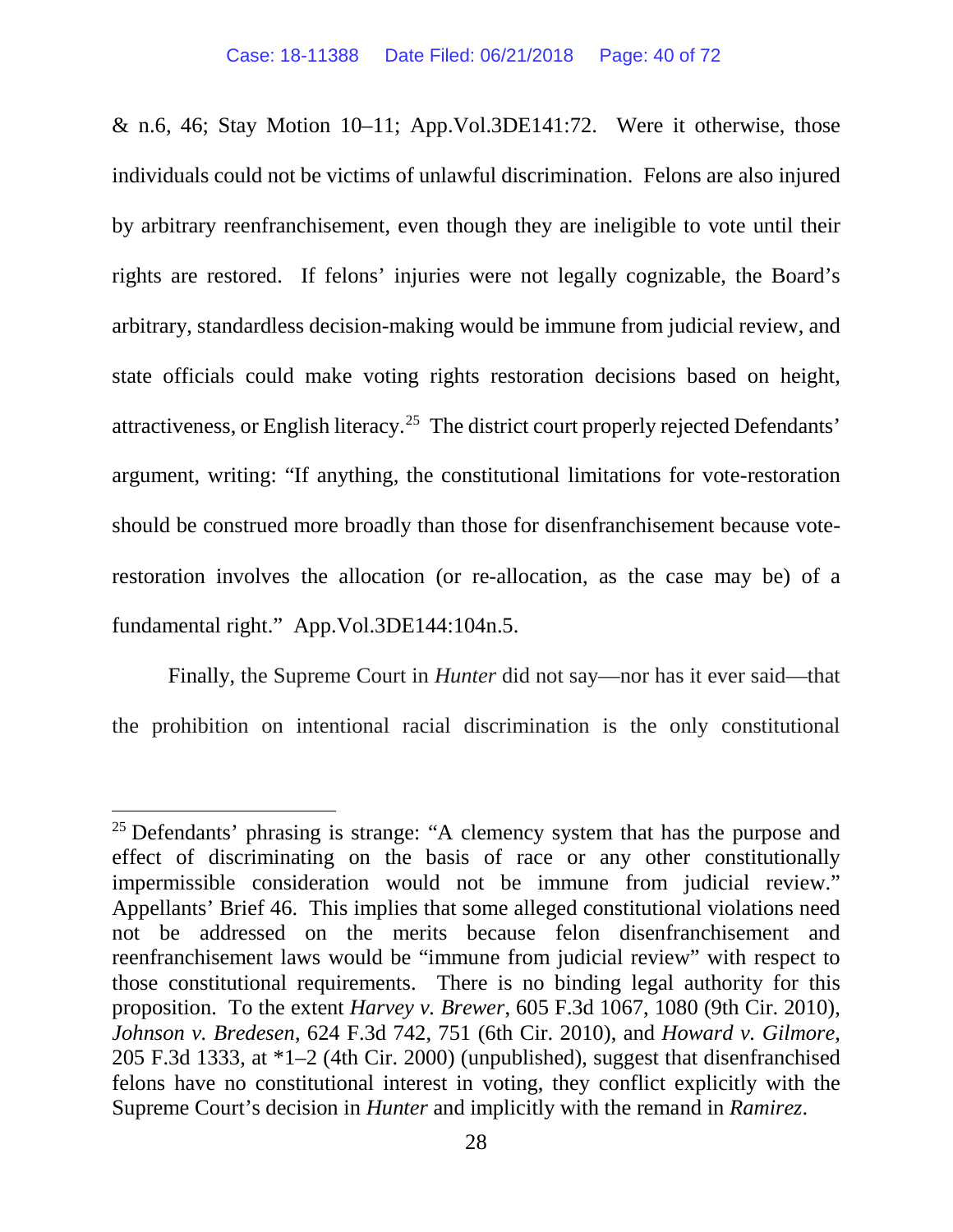#### Case: 18-11388 Date Filed: 06/21/2018 Page: 41 of 72

limitation on felon disenfranchisement and reenfranchisement laws. Though Defendants and the motions panel majority have treated *Hunter* as a ceiling on challenges to felon disenfranchisement and reenfranchisement laws, no legal precedent supports that conclusion. The motions panel majority appeared to impose a discriminatory purpose-and-effect test on First Amendment unfettered discretion challenges, *Hand v. Scott*, 888 F.3d 1206, 1211–12 (11th Cir. 2018), but—with respect—there is no legal authority for such a requirement. *Hunter* focused on discrimination and disenfranchisement, whereas this challenge focuses on arbitrariness and reenfranchisement. *Hunter* is silent as to whether arbitrary reenfranchisement is constitutional. To that question, the First Amendment provides a specific answer—arbitrarily licensing First Amendment-protected conduct is unlawful.

#### **c. Prohibiting arbitrary licensing of First Amendment-protected voting rights does not conflict with Section 2 of the Fourteenth Amendment.**

There is no conflict between Section 2 of the Fourteenth Amendment and the prohibition on arbitrarily licensing First Amendment-protected conduct. Because there is no need to harmonize constitutional provisions that do not conflict, the district court's order and *Ramirez* can coexist.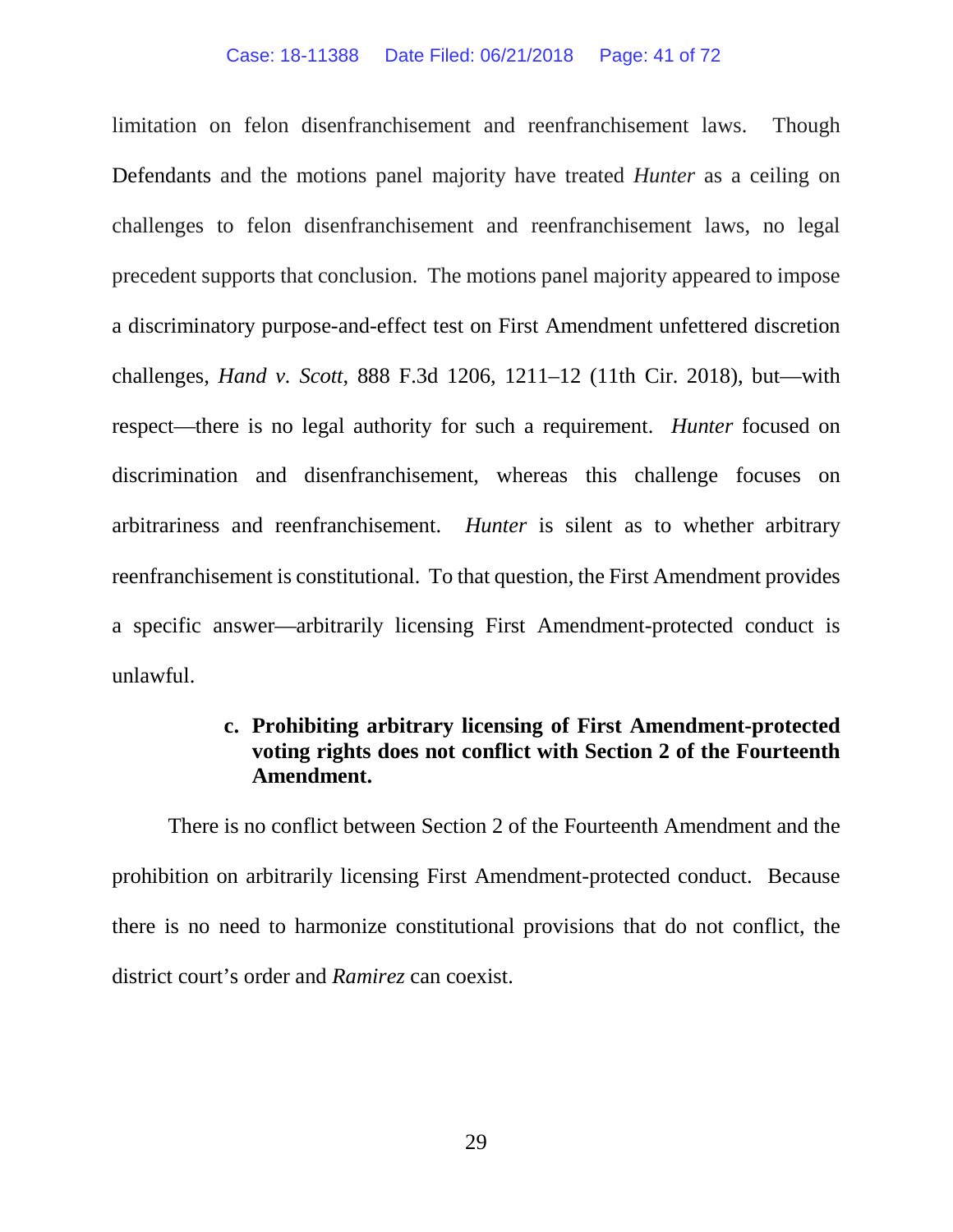Nothing about the district court's February 1st ruling on the merits disturbs the state's power to disenfranchise felons upon their conviction. [26](#page-41-0) Plaintiffs do not contest that Section 2 of the Fourteenth Amendment, as construed by *Ramirez*, authorizes Florida to disenfranchise felons. Instead, Plaintiffs argue that this grant of legislative authority must be exercised in a manner consistent with other constitutional provisions and rights. "[T]he Constitution is filled with provisions that grant Congress or the States specific power to legislate in certain areas; these granted powers are always subject to the limitation that they may not be exercised in a way that violates other specific provisions of the Constitution." *Rhodes*, 393 U.S. at 29. This bedrock principle of constitutional law has been echoed in many contexts. In *Tashjian v. Republican Party of Connecticut*, the Court stated that:

[T]he Constitution grants to the States a broad power to prescribe the "Times, Places and Manner of holding Elections for Senators and Representatives," Art. I, § 4, cl. 1, which power is matched by state control over the election process for state offices. But this authority does not extinguish the State's responsibility to observe the limits established by the First Amendment rights of the State's citizens.

479 U.S. 208, 217 (1986); *44 Liquormart, Inc. v. Rhode Island*, 517 U.S. 484, 516 (1996) (holding Twenty-First Amendment's grant of legislative authority to states does not shield laws regulating commerce in or use of alcoholic beverages from First Amendment challenges).

<span id="page-41-0"></span><sup>26</sup> Plaintiffs discuss the district court's injunction in Section 3.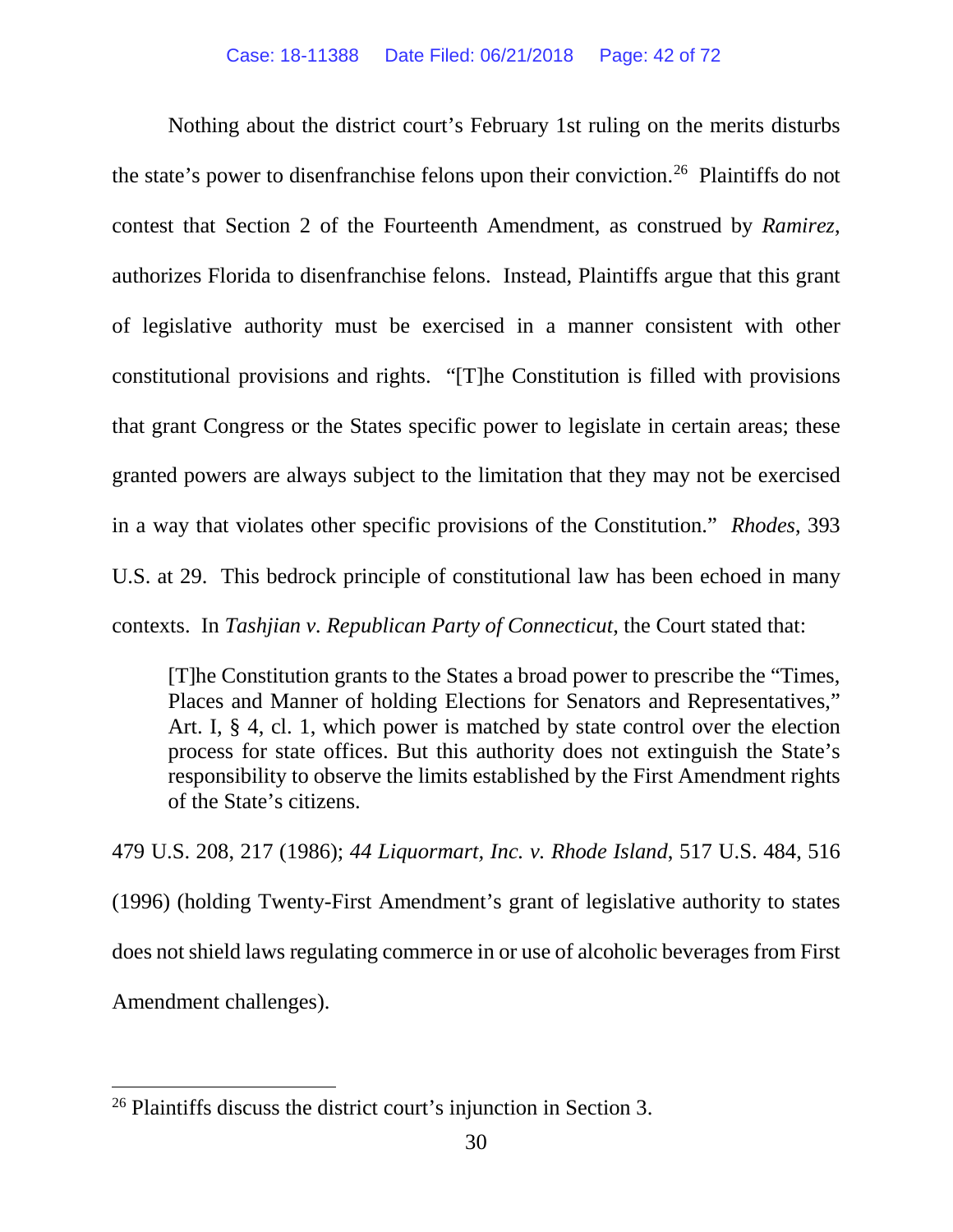The district court's First Amendment rulings are consistent with *Ramirez* they are based on independent and specific constitutional limitations and do not challenge Florida's power to disenfranchise and reenfranchise felons, but rather its power to do so arbitrarily. "[I]n a host of other First Amendment cases," the Supreme Court has rejected the "'greater-includes-the-lesser'" argument, striking down arbitrary licensing schemes with "open-ended discretion . . . even where it was assumed that a properly drawn law could have greatly restricted or prohibited the manner of expression." *Plain Dealer*, 486 U.S. at 766. Consistent with Section 2, the district court's judgment would still permit Florida to continue disenfranchising felons.

For this reason, the motions panel majority's assertion that "the specific language of [Section 2 of] the Fourteenth Amendment controls over the First Amendment's more general terms" is, with respect, not the law. *Hand*, 888 F.3d at 1212. There is no conflict or even tension between permitting felon disenfranchisement and forbidding arbitrary reenfranchisement, so this Court need not evaluate which amendment is more "specific" or trumps the other. If two provisions granting legislative authority or two provisions conferring rights—one more specific than the other—were in conflict, the more specific provision would control. But there is no need to harmonize constitutional provisions that do not conflict. As one of countless other examples, the Elections Clause specifically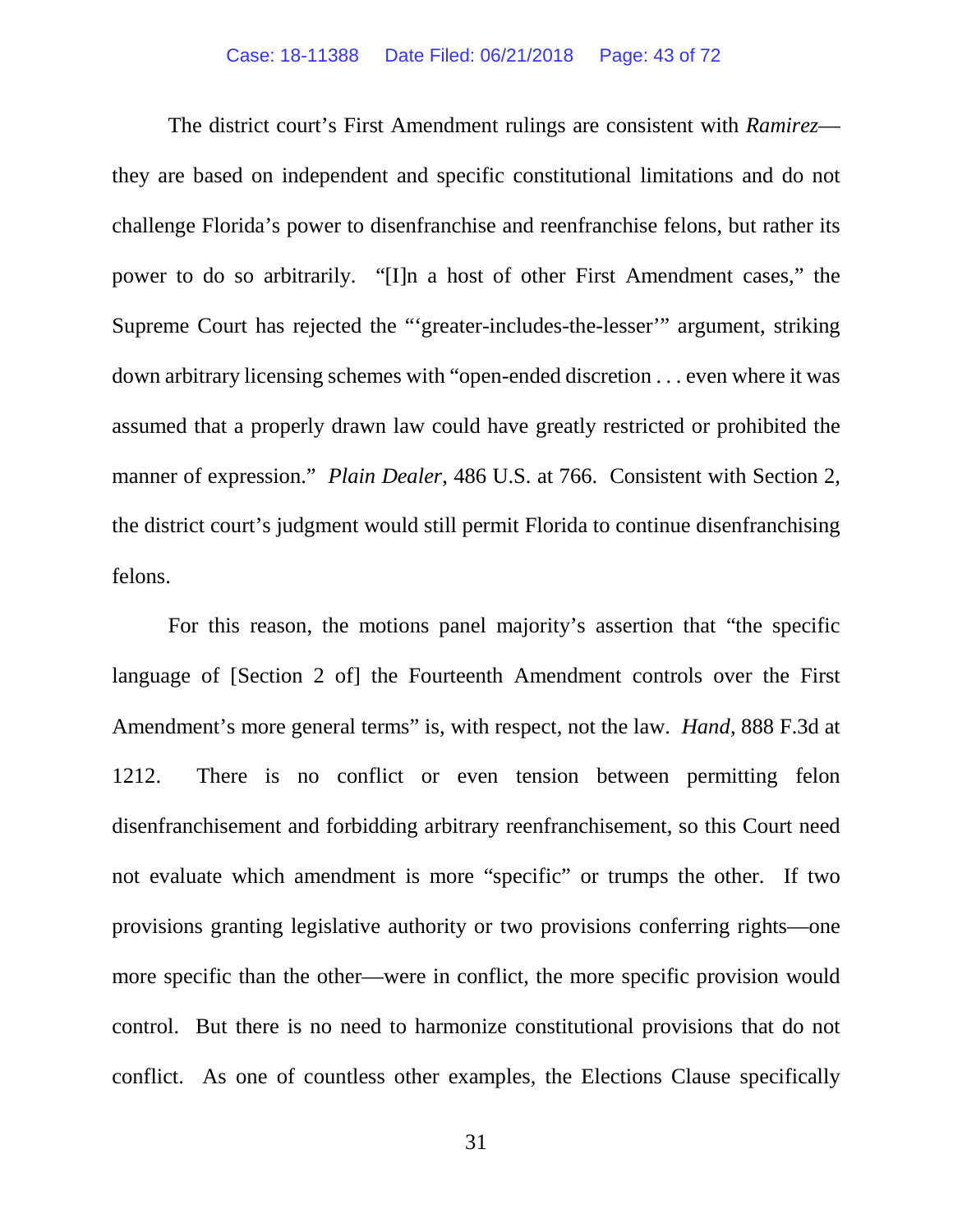authorizes states to draw district maps, but the Supreme Court has consistently held that the more general language of the Equal Protection Clause prohibits racial gerrymandering. *Ala. Legislative Black Caucus v. Alabama*, 135 S. Ct. 1257, 1263– 64 (2015) (collecting cases and summarizing racial gerrymandering test). There is no conflict there. Constitutional limitations and prohibitions may not be ignored even if they are stated in general, broad terms.

There is also no conflict between the district court's rulings on the First Amendment claims and Section 2 of the Fourteenth Amendment as construed in *Ramirez* because Plaintiffs clearly have not alleged that felon disenfranchisement itself per se violates the First Amendment, as the plaintiffs unsuccessfully argued in *Kronlund v. Honstein*, 327 F. Supp. 71, 73 (N.D. Ga. 1971); *Farrakhan v. Locke*, 987 F. Supp. 1304, 1314 (E.D. Wash. 1997); *Johnson v. Bush*, 214 F. Supp. 2d 1333, 1338 (S.D. Fla. 2002), *aff'd on other grounds sub nom. Johnson v. Governor of Fla.*, 405 F.3d 1214 (11th Cir. 2005) (en banc); *Hayden v. Pataki*, No. 00 Civ. 8586(LMM), 2004 WL 1335921, at \*6 (S.D.N.Y. June 14, 2004); and *Howard v. Gilmore*, 205 F.3d 1333, at \*1 (4th Cir. 2000) (unpublished). Instead, Plaintiffs have argued that *arbitrary* reenfranchisement violates the First Amendment, a constitutional challenge not adjudicated in any of those cases. Section 2 of the Fourteenth Amendment does not foreclose these claims or "blunt[ ] the First Amendment's application here," *Hand*, 888 F.3d at 1212, because the constitutional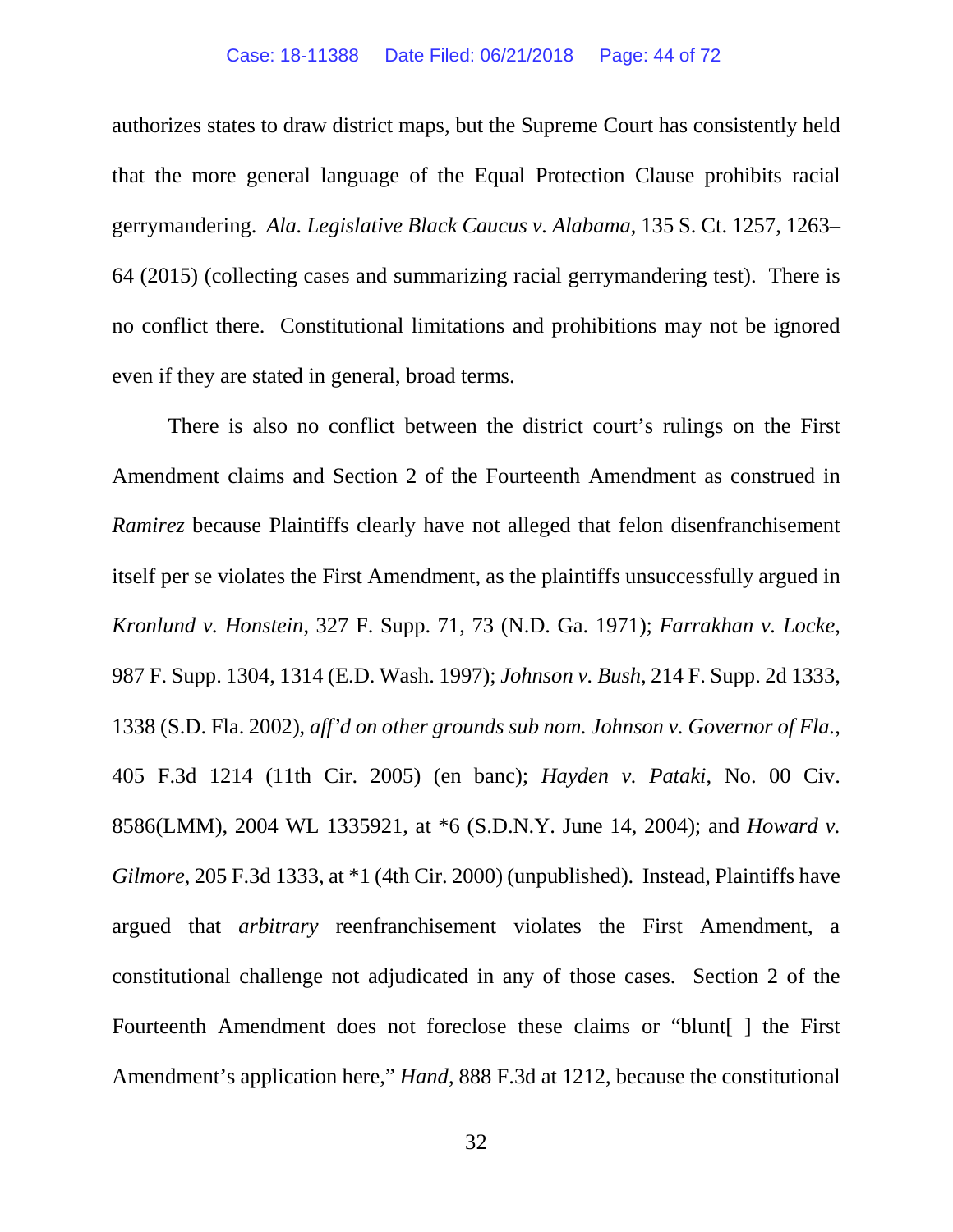requirement that voting rights restoration be non-arbitrary is completely consistent with the states' power to disenfranchise felons.

# **d. The First Amendment presents rules, doctrines, and causes of action that are analytically distinct from the Fourteenth Amendment, specifically targeted at the challenged scheme, and not subject to Fourteenth Amendment proof requirements.**

Just as Section 2 of the Fourteenth Amendment does not foreclose this action, neither does Section 1. Fourteenth Amendment case law does not preempt the First Amendment unfettered discretion doctrine or preclude its application to an arbitrary voting rights restoration scheme. The First Amendment presents rules, doctrines, and causes of action that are distinct from the Fourteenth Amendment, aimed at the challenged restoration process, and not subject to doctrinal requirements specific to Fourteenth Amendment claims.

Defendants have argued and the motions panel majority agreed that in this case the First Amendment "afford[s] no greater protection for voting rights claims than that already provided by the Fourteenth" Amendment, citing *Burton v. City of Belle Glade*, 178 F.3d 1175, 1187–88 n.9 (11th Cir. 1999). However, *Burton*'s footnote 9 and the few precedents upon which it relied had no occasion to consider the specific First Amendment doctrines and claims in this case; those cases did not concern an analytically distinct First Amendment violation. Contrary to Defendants' insinuations, state conduct may violate multiple constitutional rights or provisions at once or may violate some but not others.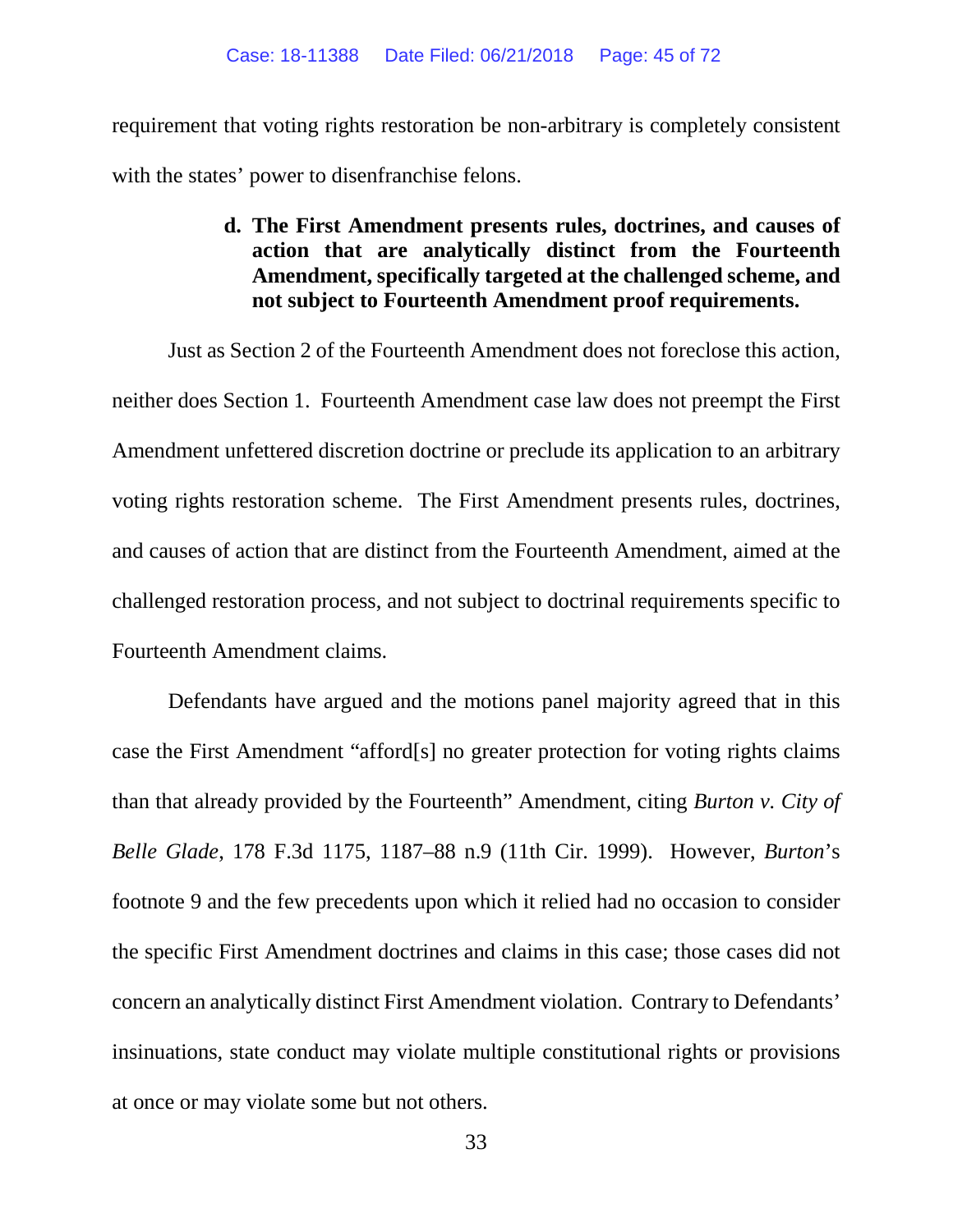First and foremost, unlike Fourteenth Amendment discrimination claims, the First Amendment's unfettered discretion doctrine does not require proof of actual, intentional discrimination. Though Plaintiffs have provided numerous examples that demonstrate the high risk of viewpoint, racial, or other types of discrimination to infect Florida's voting rights restoration process, Plaintiffs are not required to prove actual, intentional discrimination. Instead, unfettered discretion in licensing constitutionally protected conduct or expression is per se invalid under the First Amendment, regardless of whether there are any proven instances of discrimination. The Supreme Court has made this clear:

Facial attacks on the discretion granted a decisionmaker are not dependent on the facts surrounding any particular permit decision. . . . [T]he success of a facial challenge on the grounds that an ordinance delegates overly broad discretion to the decisionmaker rests not on whether the administrator has exercised his discretion in a content-based manner, but whether there is anything in the ordinance preventing him from doing so.

*Forsyth Cty.*, 505 U.S. at 133 n.10 (citations omitted); *see also Miami Herald Publ'g*

*Co. v. Hallandale*, 734 F.2d 666, 674 n.4 (11th Cir. 1984) ("[I]n the unique context of first amendment challenges upon the facial validity of licensing statutes, it is the very existence of official discretion that gives rise to a threat of injury sufficient to warrant an injunction."); *Roach v. Stouffer*, 560 F.3d 860, 869 & n.5 (8th Cir. 2009) (holding that, in facial First Amendment challenge to officials' "unbridled discretion" in administering specialty license plate program, pro-life group "need not prove, or even allege" viewpoint discrimination); *Fernandes v. Limmer*, 663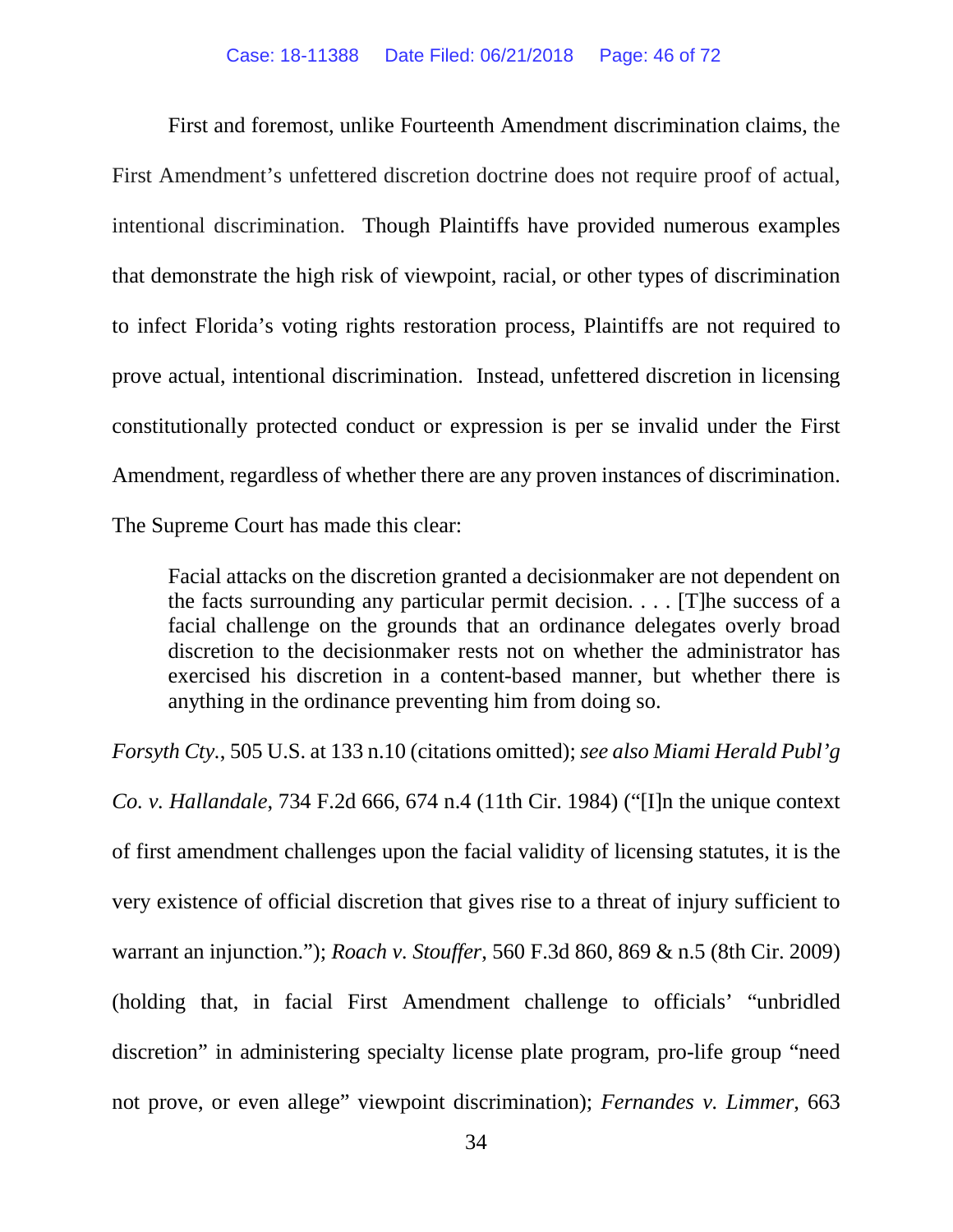F.2d 619, 625 (5th Cir. Unit A 1981) ("A court may invalidate an excessively broad grant of discretion on its face, without regard to the particular facts of the plaintiff's case, because the very existence of the discretion lodged in the public official is constitutionally unacceptable."), *cert. denied*, 458 U.S. 1124 (1982); *Students for Life USA v. Waldrop*, 162 F. Supp. 3d 1216, 1242 (S.D. Ala. 2016) (Steele, C.J.) ("The thrust of the unbridled discretion doctrine, moreover, is that such discretion of itself raises an unacceptable risk of viewpoint discrimination; there is no burden on the plaintiff to prove that the government has exercised, or will exercise, its unbridled discretion in a viewpoint-biased manner."). A discriminatory purposeand-effect test is wholly absent from this line of cases. *Supra* at 20–22. [27](#page-46-0) 

The unfettered discretion doctrine is not medicine for an already-ill patient, the way Fourteenth Amendment racial discrimination law is, but rather a vaccination inoculating First Amendment-protected conduct against disease. "[A] facial challenge lies whenever a licensing law gives a government official or agency substantial power to discriminate based on the content or viewpoint of speech by suppressing disfavored speech or disliked speakers." *Plain Dealer*, 486 U.S. at 759. Regardless of whether or how frequently it is exercised, the power to discriminate is

<span id="page-46-0"></span><sup>&</sup>lt;sup>27</sup> In its First Amendment jurisprudence, this Court has recognized the unfettered discretion doctrine as an independent basis for relief. *See Bourgeois*, 387 F.3d at 1316–25 (applying numerous First Amendment doctrines and finding violations separately under unfettered discretion doctrine and under content-based restriction doctrine, among several others).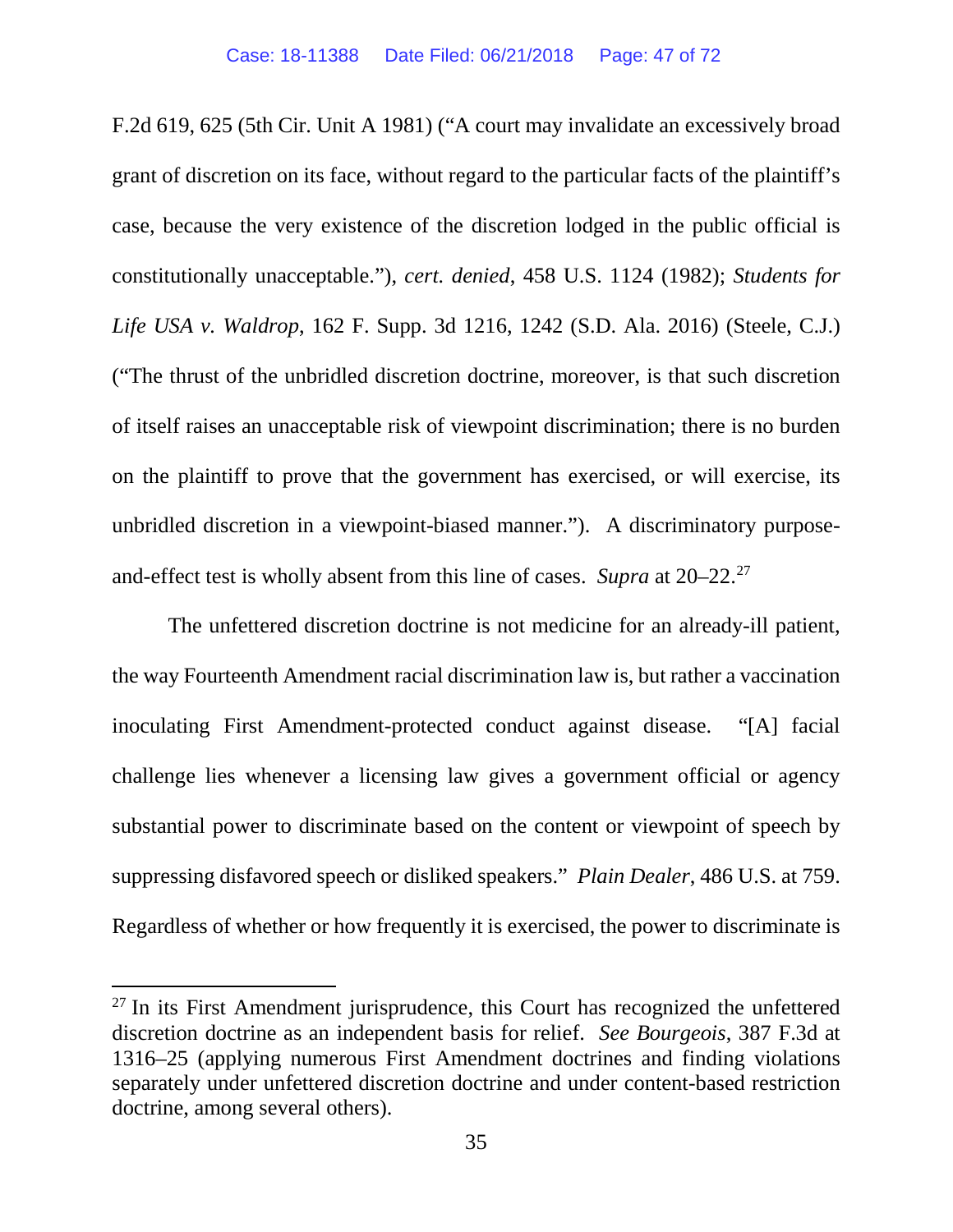#### Case: 18-11388 Date Filed: 06/21/2018 Page: 48 of 72

prohibited in the First Amendment context: such unfettered, arbitrary power is per se unlawful. This prophylactic rule is necessary because actual, intentional discrimination is exceedingly difficult to prove, particularly when a decision-making body, like the Board, need not disclose its reasons. *Id.* (discussing "difficulty of effectively detecting, reviewing, and correcting" viewpoint discrimination in asapplied challenges). Proof of "actual and systemic discrimination" is not required. Stay Motion 13. The district court agreed that the risk of discrimination is a real and grave threat, and preventing it justifies this broad prophylactic rule. App.Vol.3DE144:119–20.

By contrast to Fourteenth and Fifteenth Amendment discrimination cases, which require proof of discriminatory purpose, here there is a clearly applicable First Amendment doctrine that does not require such proof. *Compare Forsyth Cty.*, 505 U.S. at 130–33, 133 n.10 (striking down local government's arbitrary permit application process without any proof of actual, intentional discrimination), *with Arlington Heights*, 429 U.S. at 264–65 (requiring proof of actual, intentional discrimination for Fourteenth Amendment equal protection challenge to local government's denial of rezoning application). The motions panel majority erroneously applied a Fourteenth Amendment test to distinct First Amendment claims, when it stated that "a reenfranchisement scheme could violate equal protection if it had both the purpose and effect of invidious discrimination" and that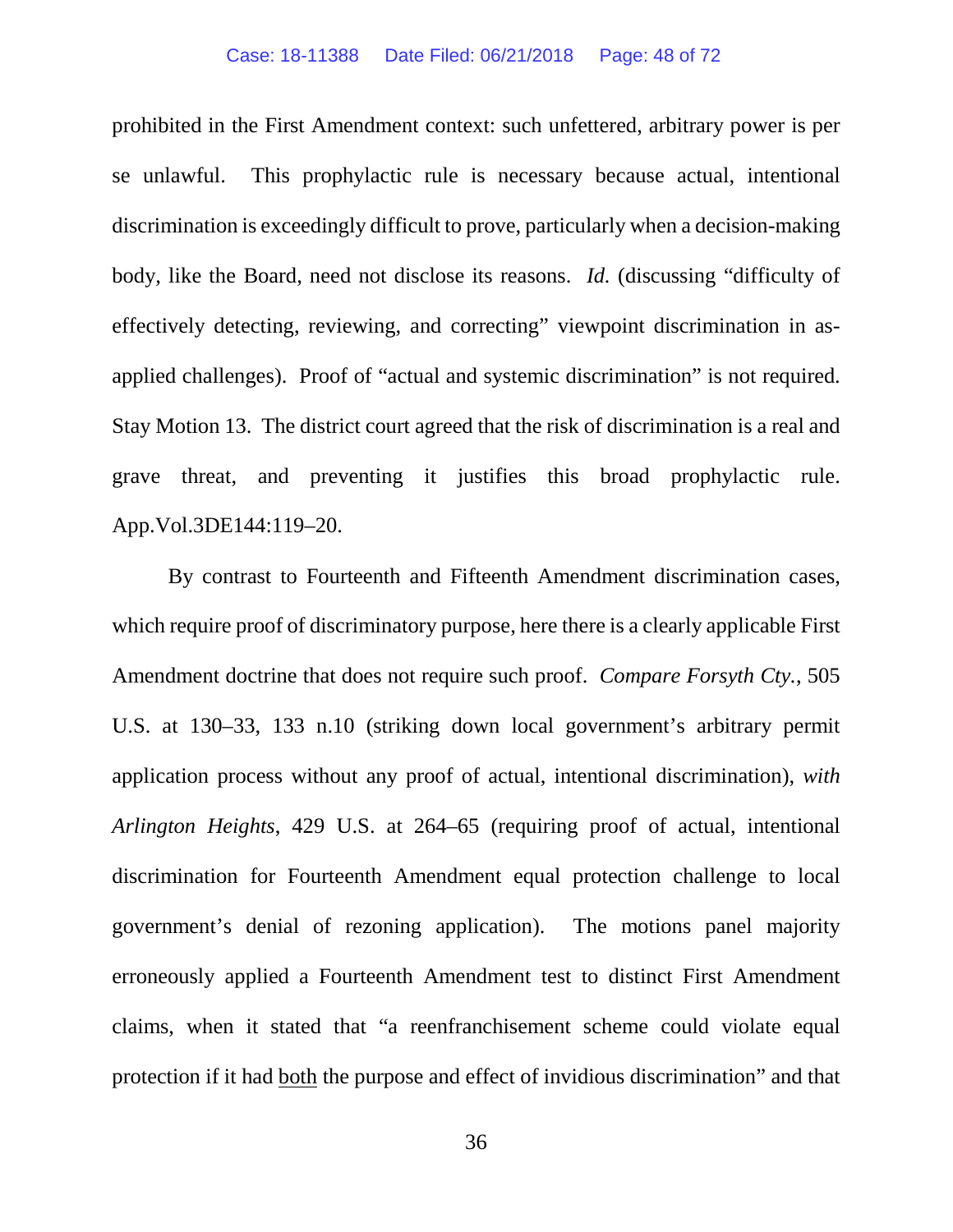#### Case: 18-11388 Date Filed: 06/21/2018 Page: 49 of 72

"the First Amendment provides no additional protection of the right to vote." *Hand*, 888 F.3d at 1207. This contradicts the Supreme Court's First Amendment unfettered discretion precedents. The very fact that the First Amendment forbids unfettered discretion in the licensing of protected expression and association *regardless of any proof of actual discrimination* demonstrates that the First Amendment *does* protect political expression and association—voting—in a different and much more protective way than the Fourteenth Amendment.

Second, cases in which the First Amendment lacks a rule or application that is analytically distinct from the Fourteenth Amendment are inapposite. The motions panel majority did not dispute that the First Amendment protects the right to vote. Rather, citing only cases that concern electoral districts, their boundaries, and other factual situations vastly different from this case, the majority concluded that the First Amendment offers no greater protection for voting rights than the Fourteenth Amendment and concluded the equal protection case law is dispositive.

In the cases Defendants and the motions panel majority cite, the First Amendment lacks an analytically distinct doctrine and/or legal rule that is directly applicable to the challenged laws and practices. *Burton*, 178 F.3d at 1187–88 n.9 (challenging city's refusal to annex African-American housing project); *Cook v. Randolph Cty.*, 573 F.3d 1143, 1152 n.4 (11th Cir. 2009) (challenging attempted reassignment to different voting district); *Irby v. Va. State Bd. of Elections*, 889 F.2d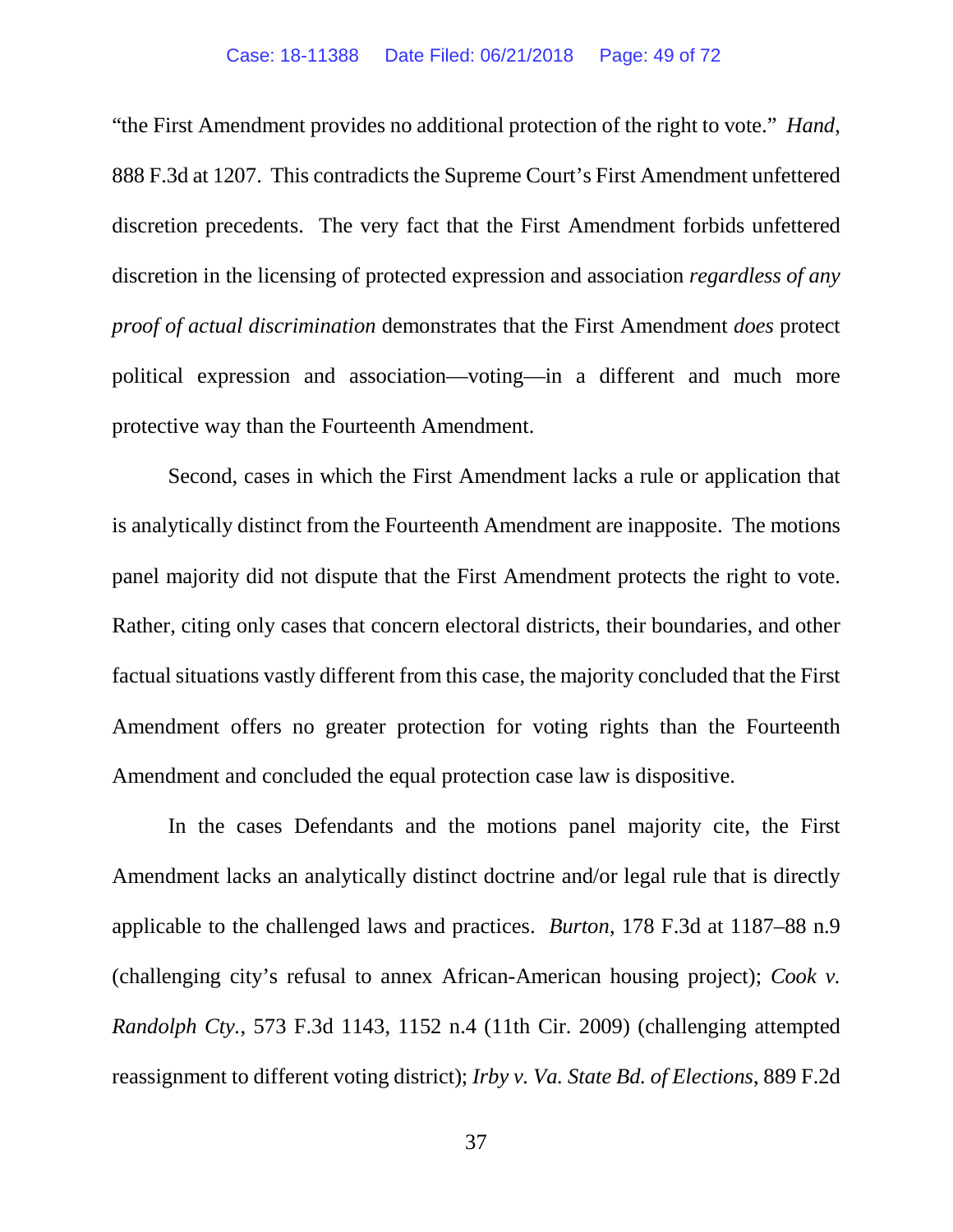1352, 1359 (1989) (challenging appointive system for filling public office). These cases originate with *Washington v. Finlay*, 664 F.2d 913 (4th Cir. 1981), a racial minority vote dilution challenge to an at-large election system. But the qualifying language in *Washington* that limits the holding to challenges to the dilution of an otherwise-intact right to vote has been omitted through successive, incomplete citations. Citing zero precedents, *id*. at 927–28, the Fourth Circuit dismissed the First Amendment claim by writing (in full):

*Where, as here, the only challenged governmental act is the continued use of an at-large election system, and where there is no device in use that directly inhibits participation in the political process*, the first amendment, like the thirteenth, offers no protection of voting rights beyond that afforded by the fourteenth or fifteenth amendments.

*Id.* at 928 (emphasis added). Reasoning that there is no First Amendment right to electoral victory, the Court clearly limited its holding to the only situation before it: the dilution of an otherwise-unimpeded vote. It also did not express any opinion as to the First Amendment implications of a law that denies the right to vote or "directly inhibits participation in the political process," *id.*, such as an arbitrary voting rights restoration scheme for felons.

It was that clear, limiting language from *Washington* that *Burton* omitted, even as it characterized the plaintiffs' First Amendment claim as a "vote dilution" claim. 178 F.3d at 1187–88 n.9. But regardless of how that claim was labeled, it was dead on arrival on the facts, and without *Washington*'s limiting language,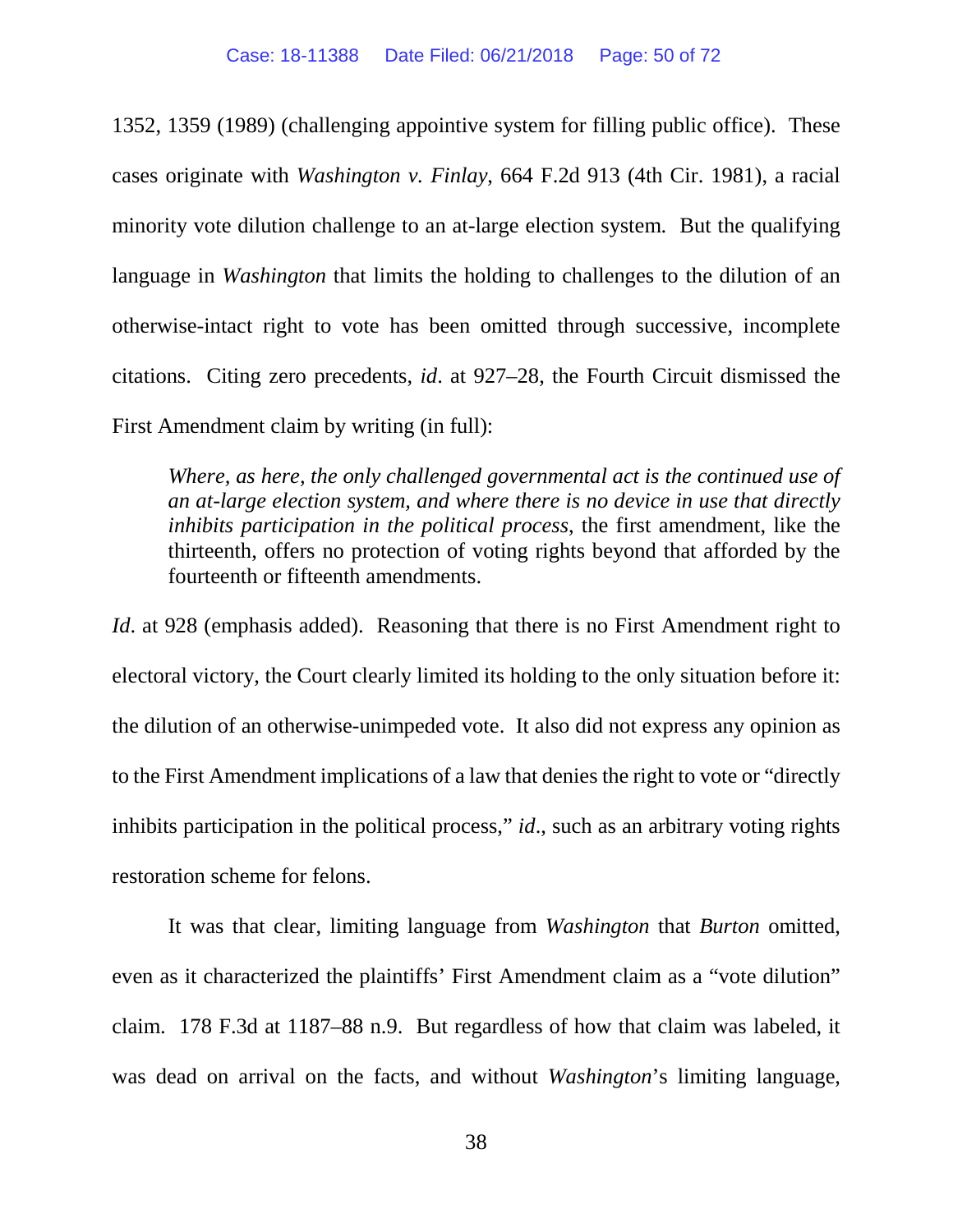*Burton* overstated its own holding. Because the *Burton* plaintiffs were alleging racial discrimination under the Fourteenth and Fifteenth Amendments for the city's refusal to annex an African-American housing project—claims which require proof of "discriminatory purpose and effect," *id.* at 1188–89—it is accurate and uncontroversial to say that the First Amendment provided them with no analytically and legally distinct rule or cause of action to attack a city's allegedly discriminatory annexation decisions. Bringing a *racial discrimination* claim touching on First Amendment-protected conduct still requires a plaintiff to satisfy the Fourteenth Amendment's restrictions for such claims. *Arlington Heights*, 429 U.S. at 264–65. However, Plaintiffs have not alleged intentional racial discrimination, but rather have attacked an arbitrary system for licensing First Amendment-protected conduct, a violation of a longstanding, analytically distinct First Amendment doctrine that does *not* require proof of discriminatory purpose. The unfettered discretion doctrine cannot be reduced to or recharacterized as a racial discrimination test because, by design, it preemptively shields First Amendment rights from all types of discrimination, bias, and arbitrary treatment and does not hinge on whether these harms have already occurred.

This Court's subsequent decision in *Cook* is also inapposite. Not only did the case challenge a public official's reassignment to a different board of education district rather than complete vote denial or arbitrary grants or denials of the right to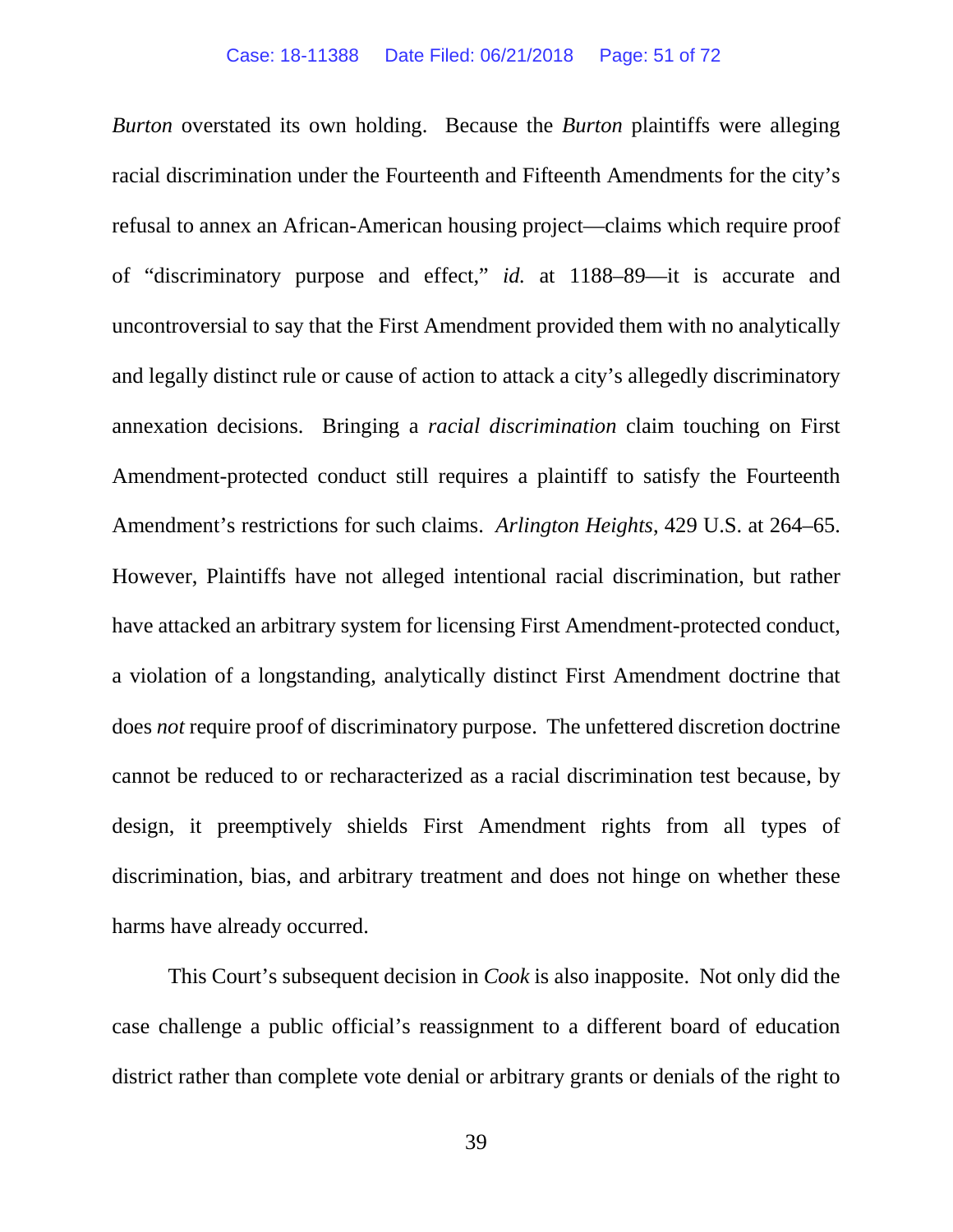vote, but the opinion also quickly reveals that the alleged violations never even came

to pass:

Assuming for the sake of argument that Cook has a constitutional right to vote in and run for office in a particular district, the attempt to deprive him of that right did not succeed. . . .

Cook was able to continue voting in and running for office from District 5. He won the 2006 election. His tenure on the Board of Education was not interrupted. Nothing changed. Because Cook was never actually deprived of his rights to vote in or run for office from District 5, he suffered no loss of any constitutional or statutory right.

573 F.3d at 1152–54. Lacking an injury, Cook had no standing to sue, and this Court lacked subject matter jurisdiction. Therefore, footnote 4's commentary on the First Amendment is pure dicta and cannot be relevant to a case involving actual denial of the right to vote via arbitrary licensing specifically prohibited by a First Amendment doctrine. *Id*. at 1152 n.4. Footnote 4 also must be read in the context of the Court's description of the complaint as a "shotgun pleading." *Id.* at 1151. Unlike this case, *Cook* reflected no distinct First Amendment claims or doctrines, as the complaint lumped multiple rights and causes of action together. *Id*. at 1148 (alleging county officials "violated his due process and equal protection rights under the 1st, 13th, 14th, and 15th Amendments"). Shotgun pleadings conflate and confuse separate legal issues and are poor vehicles for courts to articulate the contours of distinct rules and causes of action. *Magluta v. Samples*, 256 F.3d 1282, 1284–85 (11th Cir. 2001) (per curiam) (refusing "to address and decide serious constitutional issues on the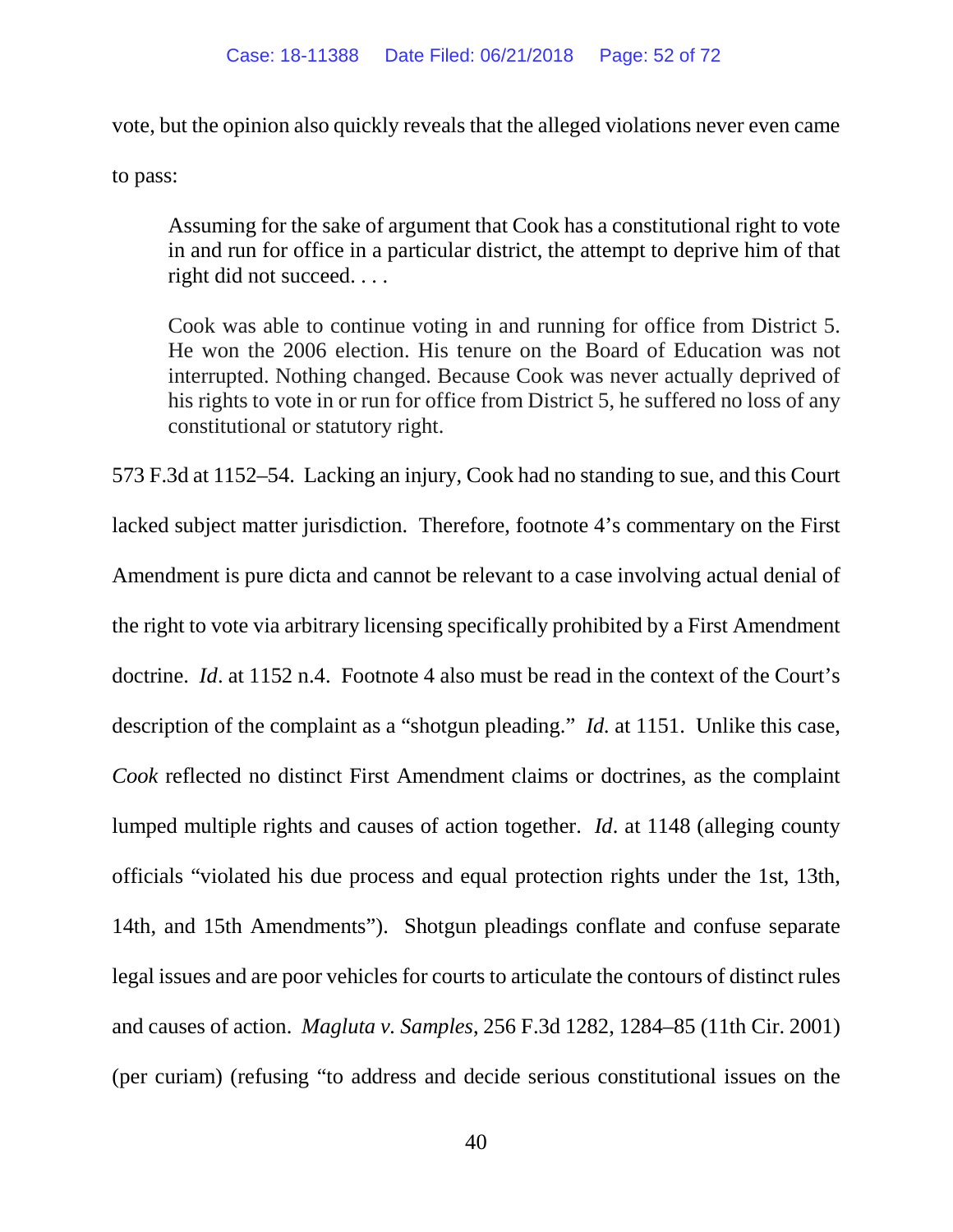basis of" a "quintessential 'shotgun' pleading of the kind [this Court has] condemned repeatedly").

The only other circuit court case cited by the motions panel majority is also inapposite. The plaintiffs in *Irby* challenged Virginia's appointive system for school board as racially discriminatory on Fourteenth and Fifteenth Amendment grounds and as causing a racially discriminatory effect under the Voting Rights Act. There was no proof of discriminatory purpose, so the Fourteenth and Fifteenth Amendment claims were properly dismissed, 889 F.2d at 1356–57, and, as in *Burton*, the First Amendment provides no analytically distinct rule or doctrine concerning appointive offices, *id.* at 1359. There is no arbitrariness or unequal treatment in an appointive system; no one can vote for the office, so there is neither vote denial nor vote dilution. Citing that fact, the Court also held that Section 2 of the Voting Rights Act was most likely "not applicable to appointive offices." *Id*. at 1357. Therefore, *Irby* is irrelevant to a scheme permitting state officials to arbitrarily restore voting rights to some felons while continuing to deny the same to others.

The motions panel majority extended the above racial discrimination and minority vote dilution cases to the instant context of vote denial and arbitrary reenfranchisement, which *Burton*, *Cook*, *Washington*, and *Irby* never considered. But the majority nonetheless tentatively concluded that the First Amendment unfettered discretion cases did not apply because no previous cases have specifically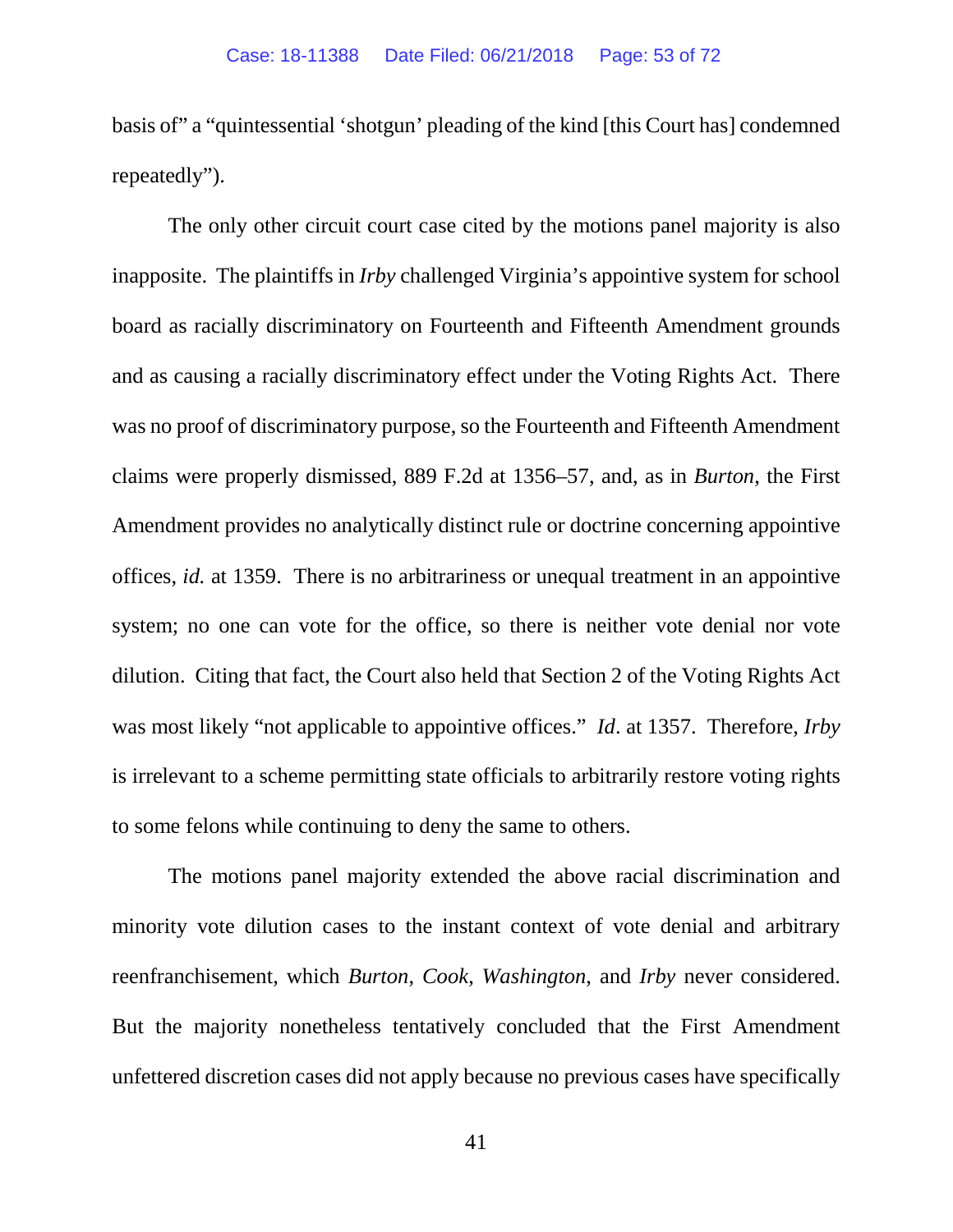considered the First Amendment right to vote and its interaction with arbitrary felon reenfranchisement. *Hand*, 888 F.3d at 1211–13. But "common-law adjudication" has always been an "evolutionary process" that "assigns an especially broad role to the judge in applying [the rule] to specific factual situations." *Bose Corp. v. Consumers Union of U.S., Inc.*, 466 U.S. 485, 502 (1984). If the right to vote is protected by the First Amendment (and it is, *supra* at 19–20), then precedent requires this doctrine be applied. Respectfully, that the *specific* application of the unfettered discretion doctrine to the arbitrary allocation of voting rights has not been considered previously should not prevent this Court from considering it on the merits now.

Plaintiffs have not alleged racial discrimination under the Fourteenth and Fifteenth Amendments or the dilution of a minority group's voting power under the Voting Rights Act. Instead, they have challenged the arbitrariness of the voting rights restoration scheme for Florida's felons, and the relevant First Amendment precedents merely point to the risks of viewpoint, race, wealth, and other forms of discriminatory, biased, and/or arbitrary treatment as justification for the unfettered discretion doctrine. The First Amendment is not absorbed within or rendered superfluous by the Fourteenth Amendment in this context of arbitrary licensing schemes infringing on a protected right, and *Burton*'s and *Cook*'s footnotes do not preclude Plaintiffs' First Amendment claims. There may be no legally and analytically distinct First Amendment doctrine that specifically protects against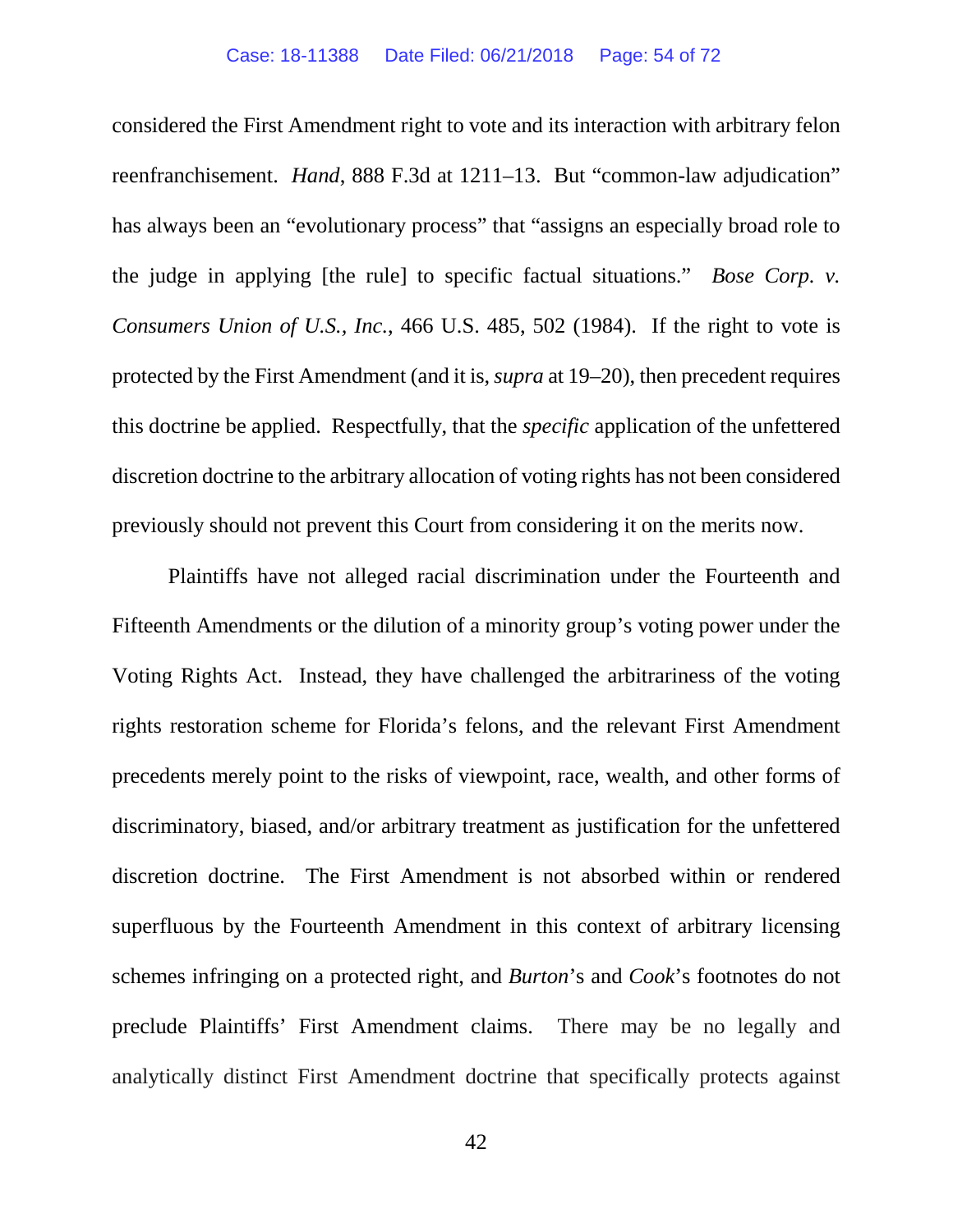racial discrimination, vote dilution, appointive offices, or the denial of an annexation petition, but there is a distinct First Amendment doctrine that specifically addresses—and condemns—what is challenged here: an arbitrary licensing scheme regulating the exercise of a First Amendment right.

### **e. The district court only invoked Plaintiffs' evidence to conclude that the** *risk* **of discrimination, bias, and arbitrariness was real.**

Although proof of actual discrimination, bias, and/or arbitrary treatment is not required under binding First Amendment precedents, Plaintiffs nevertheless marshalled significant evidence of arbitrary, inconsistent treatment and also of Board dispositions that plausibly suggested discriminatory or biased decisionmaking. The district court reviewed this evidence, *supra* at 7–12, to assure itself that the risk of viewpoint, racial or other discrimination and bias was not merely theoretical. This evidence clearly demonstrates that the risk of discrimination, bias, and arbitrariness infecting voting rights restoration decisions is a clear and present danger.

Defendants' objections to the district court's characterizations of the Board's treatment of certain individual restoration applicants and their references to the confidential case analyses ("CCAs") are irrelevant. The district court did not conclusively find that there was discrimination or bias in any particular case. It used Plaintiffs' evidence only to note that there was in fact a credible risk of discrimination, bias, and arbitrary treatment in Defendants' voting rights restoration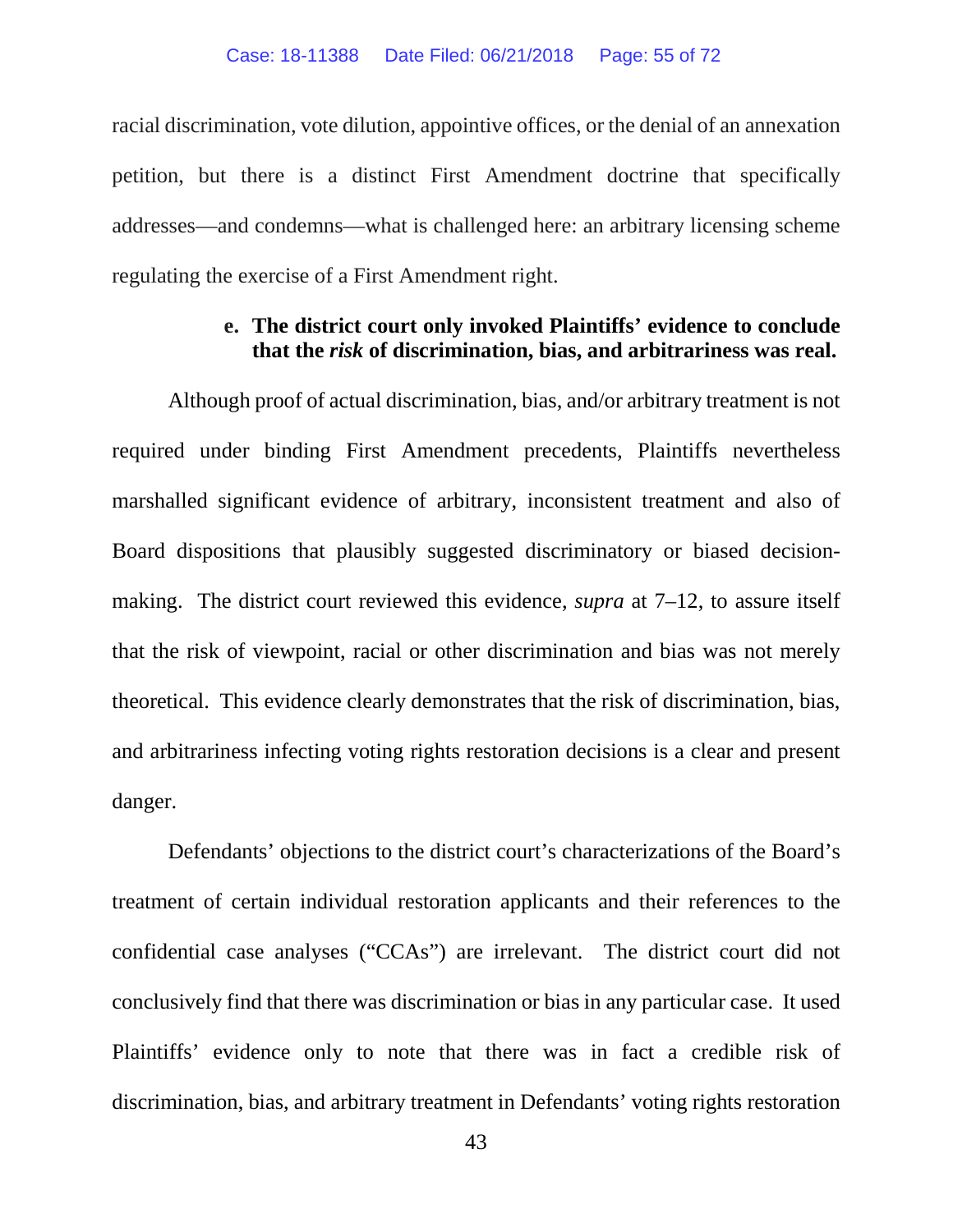system. App.Vol.3DE144:121 ("It is of no consequence to this Court that 'Plaintiffs have not pled any claim or advanced any argument that Defendants have ever actually engaged in such invidious discrimination.' . . . It is exactly that 'Board members *could* engage in [unconstitutional, viewpoint-based] discrimination,' *id.*, that is so troublesome."). Even if today were the first day of this arbitrary restoration system and there was no historical evidence, the complete lack of rules, standards, and criteria would still violate the First Amendment. But the district court did *more* than what the Supreme Court has required for facial challenges to such arbitrary licensing schemes; it satisfied itself that the risks of discrimination, bias, and arbitrariness were not merely abstract or theoretical. App.Vol.3DE144:120 ("[T]he risk of viewpoint discrimination is distressingly real.").

Plaintiffs requested that Defendants produce the CCAs for 54 non-party restoration applicants who appeared to have been treated in an arbitrary and/or discriminatory fashion.<sup>[28](#page-55-0)</sup> Defendants refused to provide these CCAs even under a protective order or under seal for *in camera* review. App.Vol.2DE51:7–14; App.Vol.2DE57:36, 43–44. Plaintiffs moved to compel production, and the district court denied that motion, stating the non-party CCAs were only "marginally

<span id="page-55-0"></span><sup>28</sup> These included the CCAs for all the examples in DE176:23–43, *supra* at 8–12, including Stephen A. Warner and the five African-American applicants who appeared to have been denied in large part due to their registering and/or voting while disenfranchised.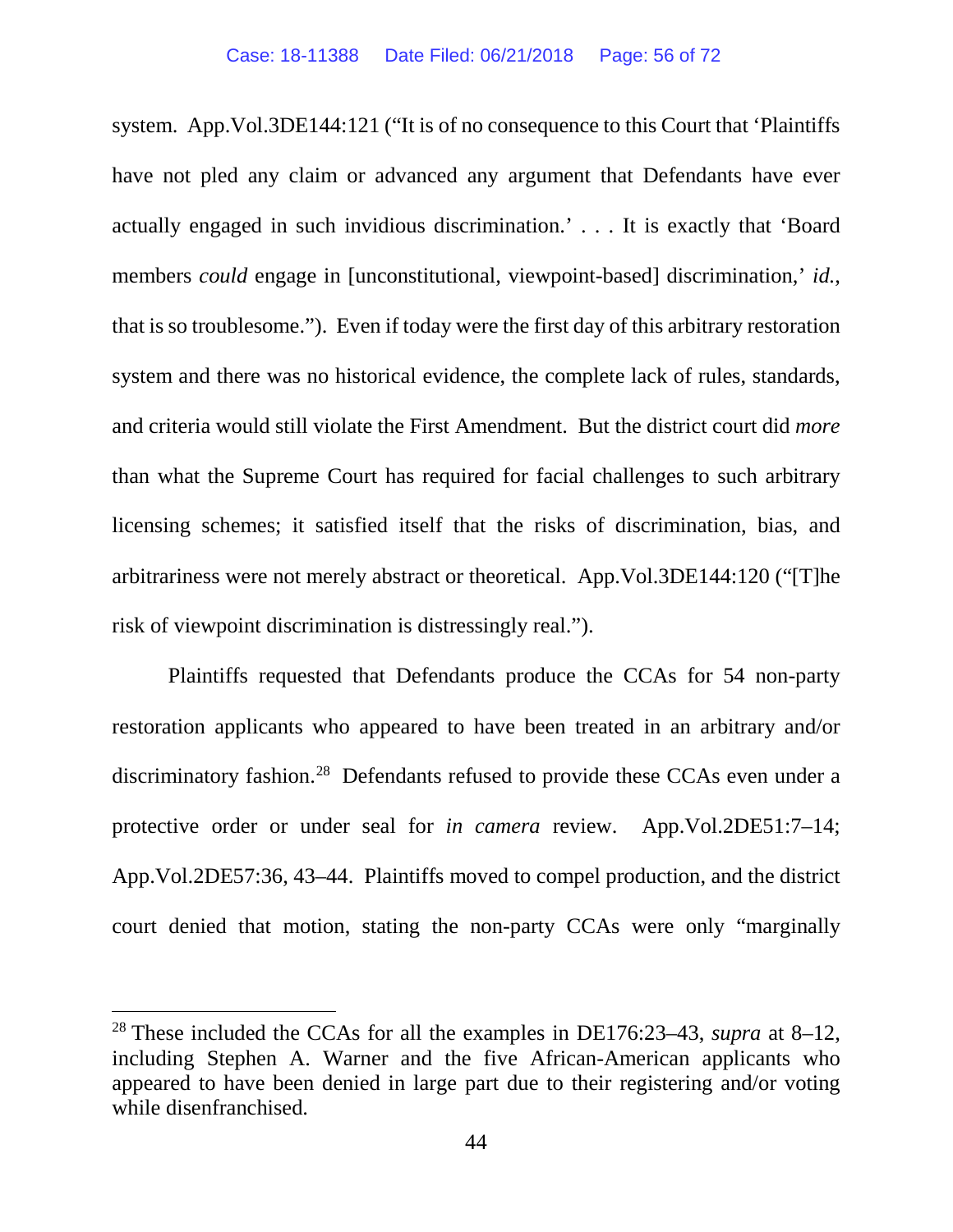relevant" to Plaintiffs' facial challenges and that the CCAs were not relevant to Defendants' defenses. App.Vol.2DE62:51–52.

Plaintiffs were therefore deprived of the opportunity to review these CCAs, make even more granular, comparative assessments of the Board's restoration decisions, and extract additional, though not required, evidence of actual arbitrary, inconsistent, biased, and/or discriminatory treatment. Nevertheless, in their summary judgment motion, Plaintiffs cited numerous instances of *apparent* inconsistent, arbitrary, biased, and/or discriminatory treatment. DE176:23–43. The district court credited some of these examples as establishing a clear risk of such impermissible treatment. App.Vol.3DE144:120–21. Those statements do not in any way undermine its First Amendment rulings, as actual discrimination need not be proven. Because Defendants refused to produce these CCAs and persuaded the district court to deny Plaintiffs' motion to compel, they cannot now complain that the district court "did not have the information required to properly assess such allegations." Appellants' Brief 40. They themselves said these CCAs were irrelevant to their defense and cannot now make arguments based on documents and information not in the record. *Id*. at 30–31, 43. [29](#page-56-0) 

<span id="page-56-0"></span><sup>&</sup>lt;sup>29</sup> Only the eight sealed CCAs Defendants produced for eight of the Plaintiffs may be cited.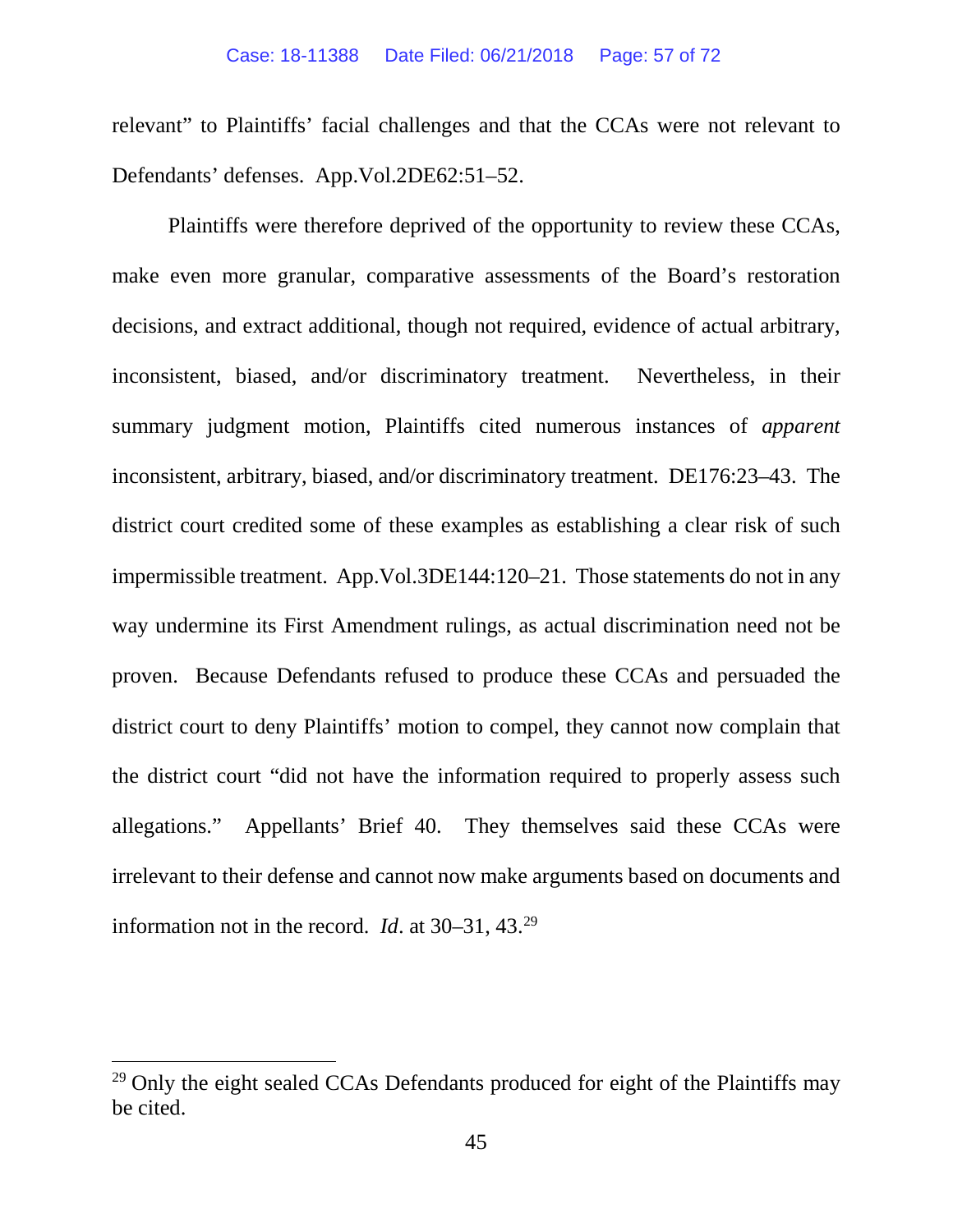Moreover, as the district court found, the Board is free to ignore or invoke information in the CCAs as it pleases. App.Vol.3DE144:102, 121–22; DE176:23- 43 (evidence of arbitrary, selective use of applicants' records). The evidence in the record demonstrated that the Board frequently singles out a particular fact in an applicant's record to deny an application; at other times, the Board grants a restoration application notwithstanding the same information. *Supra* at 8–12. Additionally, the Board will often ignore everything in a CCA and deny an application because they do not "feel comfortable" granting it, DE176:39–41, or do not believe the applicant has sufficiently conveyed remorse or "turned [his/her] life around." DE176:20–21. Because there are no legal constraints, rules, or criteria governing the Board's decision-making, the CCAs do not function as a check on uncontrolled discretion.

Nevertheless, Defendants contend that state officials should be presumed to act in a lawful manner with no discriminatory motives or bias in their minds, Appellants' Brief 38, 41, but the Supreme Court has rejected this "trust us" argument. In *Plain Dealer*, the Supreme Court stated that the presumption that officials "will act in good faith and adhere to standards absent from the [law's] face . . . is the very presumption that the doctrine forbidding unbridled discretion disallows." 486 U.S. at 770. The hearings may be public, but the Board is not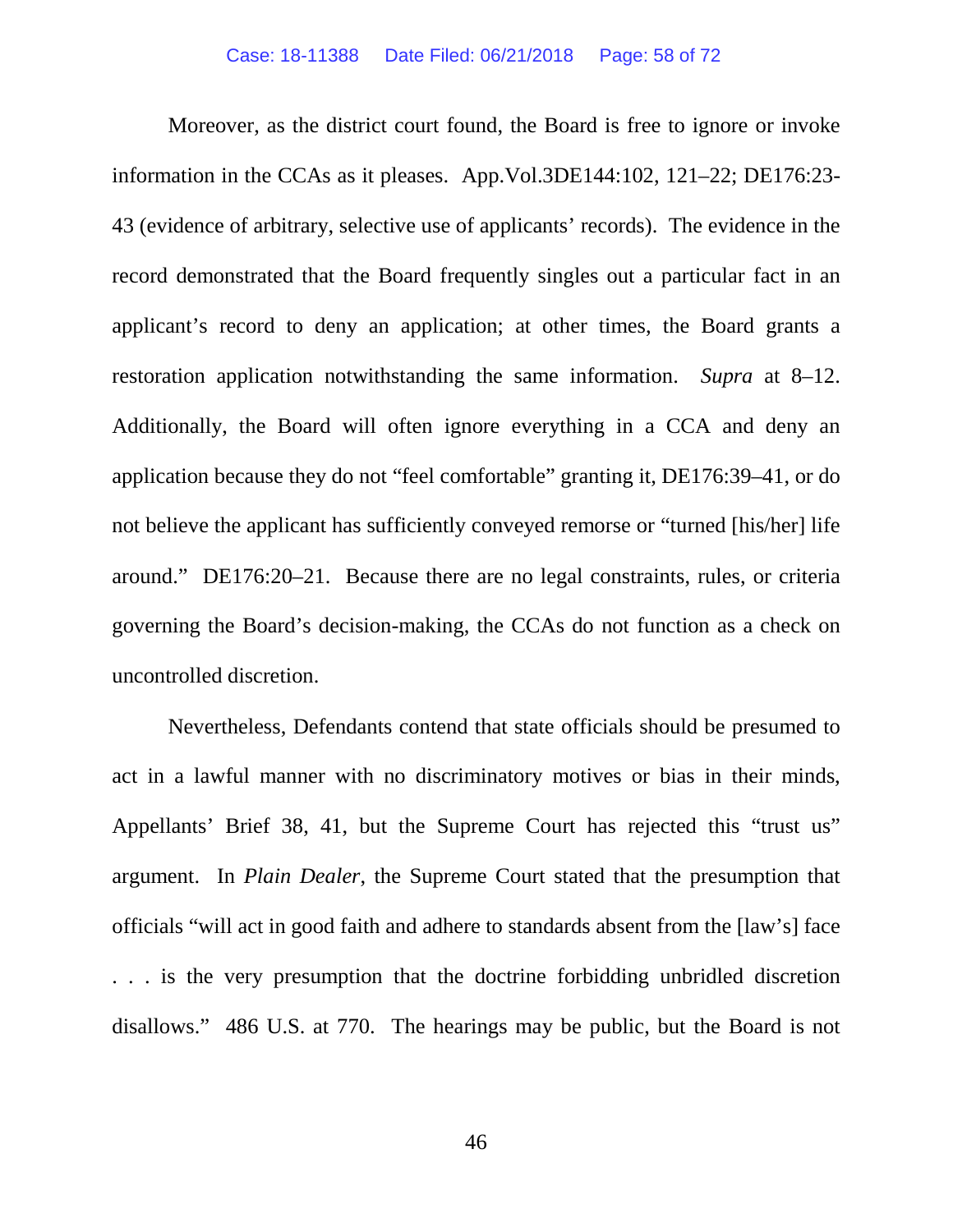required to give any reason for granting or denying an application and may give a pretextual reason that serves only to camouflage invidious discrimination.

When a law lacks rules, standards, or criteria to constrain official discretion in decision-making that regulates the exercise of First Amendment-protected conduct, the risks of discrimination, bias, and arbitrariness are self-evident, and the unlawful scheme is facially invalid. The district court committed no error in going beyond the requirements of Supreme Court precedent, reviewing the evidence, and assuring itself that the *risk* of discrimination, bias, and arbitrariness was real.

## **f. The "clemency" label does not immunize restoration of voting rights from constitutional scrutiny.**

Imagine a state law that forced all felons seeking the franchise to submit voter registration applications, along with their criminal records, to state or county election officials and gave those officials unlimited discretion to add these applicants to the voting rolls—to grant or deny them the right to vote. Such arbitrary decision-making authority over the qualification and registration of voters would clearly violate the Constitution. *Louisiana v. United States*, 380 U.S. 145, 153 (1965) ("The cherished right of people in a country like ours to vote cannot be obliterated by the use of laws . . . which leave the voting fate of a citizen to the passing whim or impulse of an individual registrar."). Arbitrary decision-making power over voting rights restoration violates the Constitution for the same reasons. Defendants argue the latter is different because restoration of voting rights has been made part of the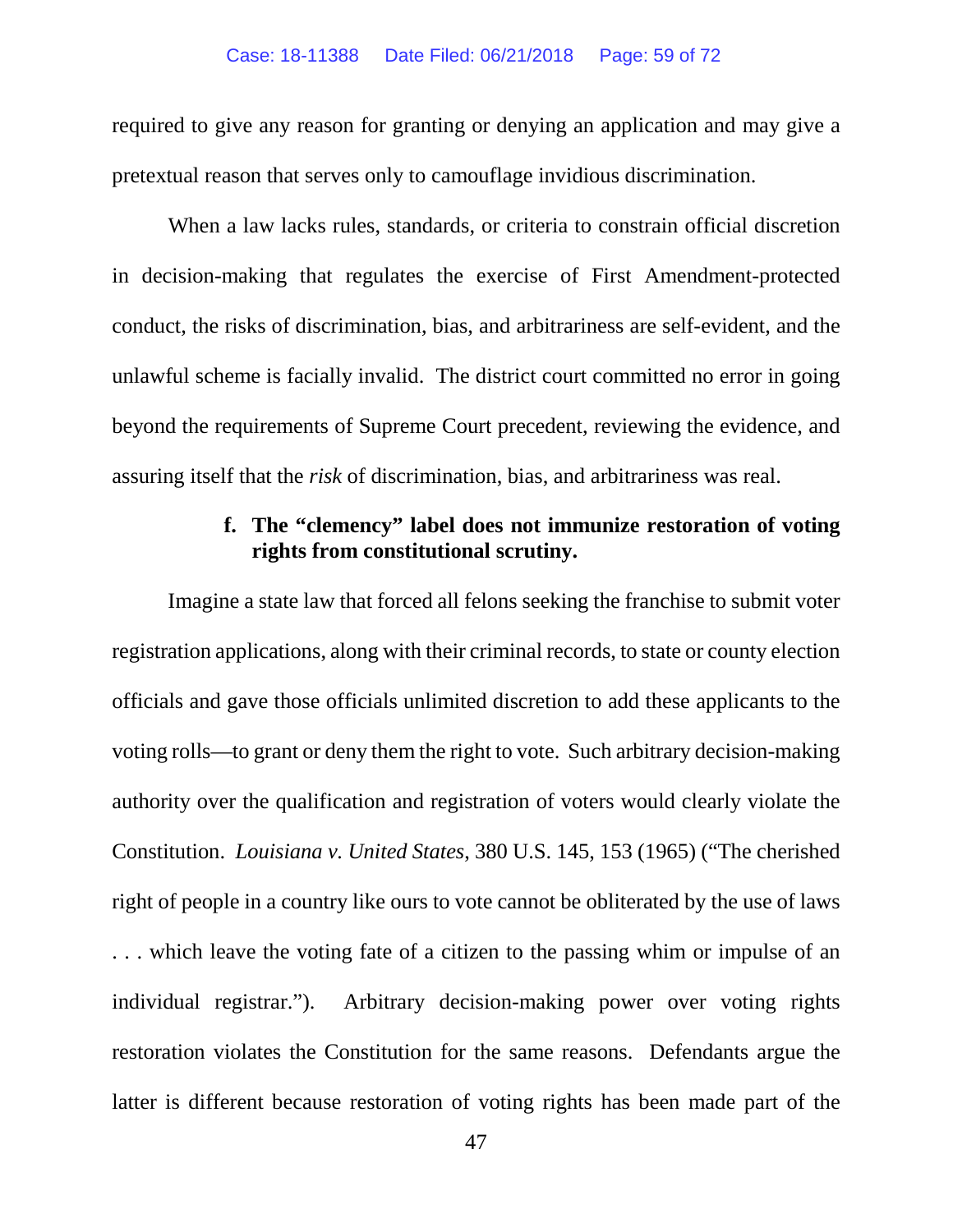clemency process, but that is a superficial and semantic distinction. While the label, the arbiter, and the timing might be different, this hypothetical scheme and the one challenged in this case present the exact same constitutional violations. The word "clemency" has no talismanic power to make the unlawful lawful.

Defendants nevertheless place great weight on the fact that Florida has incorporated voting rights restoration into its executive clemency system, which originated with the English monarchy in the Eighth Century. *Herrera v. Collins*, 506 U.S. 390, 412 (1993) ("In England, the clemency power was vested in the Crown and can be traced back to the 700's. Blackstone thought this 'one of the great advantages of monarchy in general, above any other form of government . . .'") (internal citation omitted); *Bowens v. Quinn*, 561 F.3d 671, 676 (7th Cir. 2009) (describing clemency as "one of the traditional royal prerogatives . . . borrowed by republican governments"). But in our constitutional and democratic system of government,[30](#page-59-0) labeling reenfranchisement as "clemency" does not immunize it from judicial review. *Osborne v. Folmar*, 735 F.2d 1316, 1317 (11th Cir. 1984) (holding that "a person may challenge a pardon or parole decision on equal protection grounds though he asserts a due process claim that fails").

<span id="page-59-0"></span><sup>30</sup> *Yick Wo v. Hopkins*, 118 U.S. 356, 369–70 (1886) ("When we consider the nature and the theory of our institutions of government, the principles upon which they are supposed to rest, and review the history of their development, we are constrained to conclude that they do not mean to leave room for the play and action of purely personal and arbitrary power.").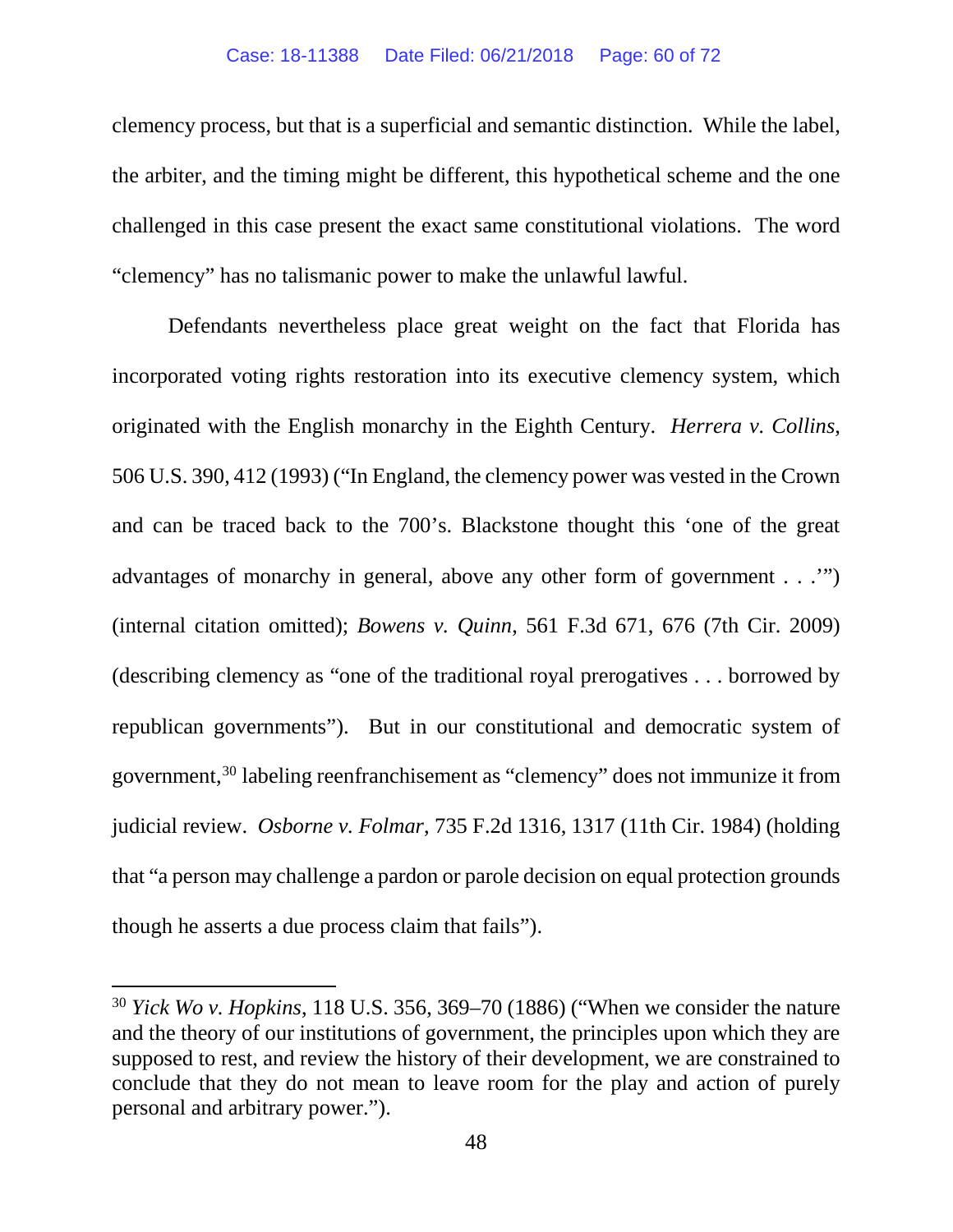Defendants' own authorities demonstrate that clemency powers must still yield to federal constitutional limitations. *Ohio Adult Parole Auth. v. Woodard*, 523 U.S. 272, 288–90 (1998) (O'Connor, J., concurring); *Schick v. Reed*, 419 U.S. 256, 266 (1974) (state officials may impose conditions on clemency as long as "any condition . . . does not otherwise offend the Constitution"). Those cases, as well as *Connecticut Board of Pardons v. Dumschat*, 452 U.S. 458, 466 (1981), *Smith v. Snow*, 722 F.2d 630, 632 (11th Cir. 1983) (per curiam), and *Mann v. Palmer*, 713 F.3d 1306, 1316–17 (11th Cir. 2013), are all *due process* challenges that do not address or foreclose Plaintiffs' claims.

Either assuming what is in dispute or conceding a First Amendment violation, Defendants circularly argue that voting rights restoration is an act of clemency and "a matter of grace," and, therefore, cannot be an exercise in licensing First Amendment-protected conduct because such licenses "may not be dispensed as a matter of grace." Appellants' Brief 36. But reenfranchisement is neither inherently a clemency function nor inherently part of the pardon power; it can be and often is handled separately from the clemency system and handled as a separate alternative to a pardon. Today, unless a felon obtains a full pardon prior to sentence completion (an impossibility in Florida, where applicants become eligible for a pardon ten years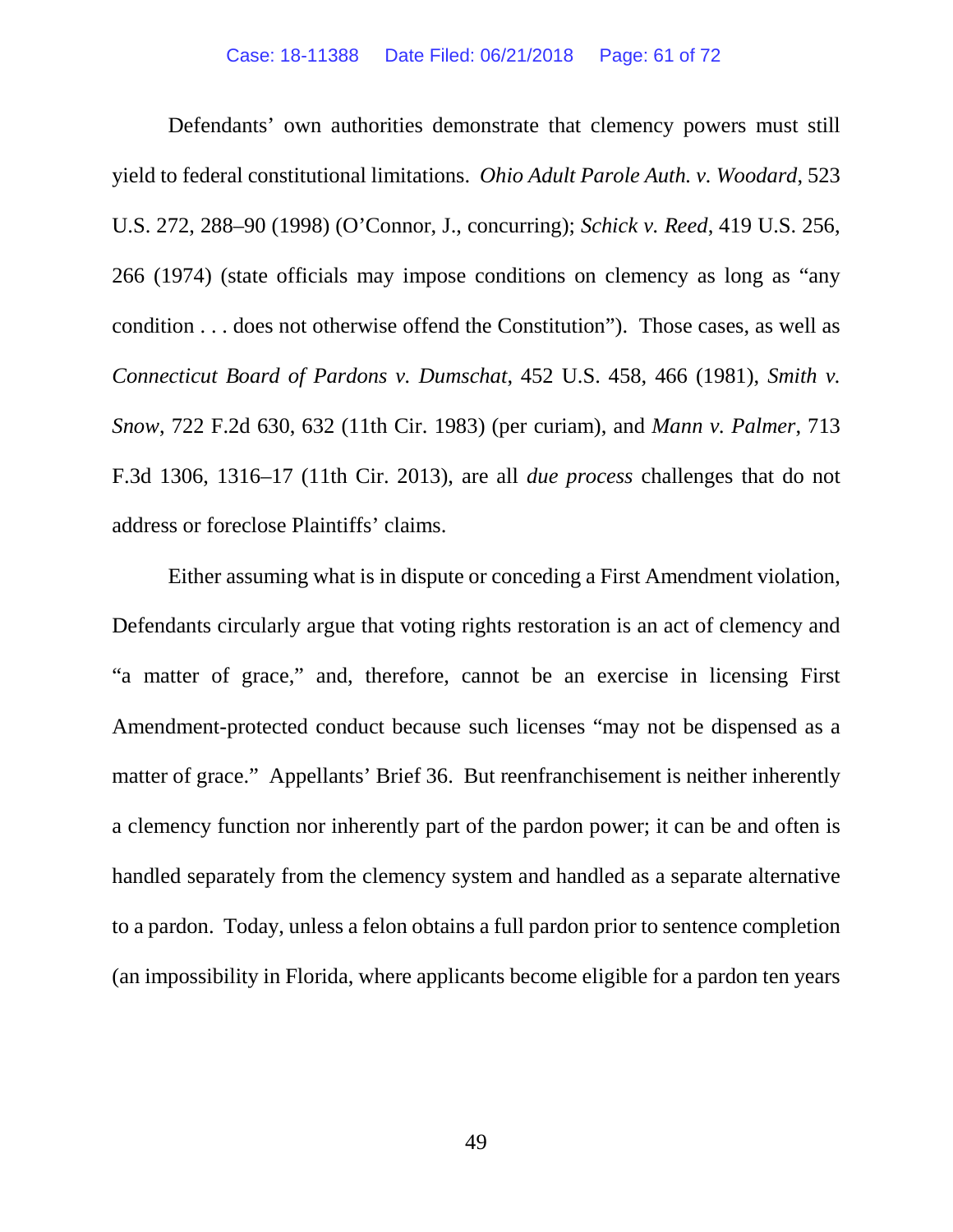after sentence completion<sup>[31](#page-61-0)</sup>), thirty-nine states have removed reenfranchisement from the clemency system by restoring voting rights in a uniform way, following the completion of incarceration, parole, probation, and/or a waiting period, or by never disenfranchising felons even during incarceration. App.Vol.3DE147:158–59n.8 (listing state statutes).  $32$  Additionally, the Board's option to exclude firearm authority from a pardon, DE85-17:1, demonstrates that rights restored by a pardon are not intrinsically part of this type of clemency.

This case has always been narrowly aimed at voting rights restoration. The district court underscored that its ruling did not extend to any other type of clemency and that it was "not examining any specific decision of Florida's Clemency Board, but rather its structure and unfettered discretion in the re-enfranchisement context." App.Vol.4DE161:1; App.Vol.3DE144:122. In Florida, restoration is available to all felons separate and independent from the pardon power; Florida has not made pardons the "single, exclusive" means for voting rights restoration. Appellants' Brief 26. Furthermore, the district court was actually only evaluating one of the

<span id="page-61-0"></span> $31$  Before a pardon can be sought, applicants' full sentences including parole and probation must have been completed "for a period of no less than 10 years." App.Vol.2DE107-1:163 (Rule 5). Currently, "liberty-conferring pardon[s]," Appellants' Brief 27, do not exist in Florida.

<span id="page-61-1"></span><sup>&</sup>lt;sup>32</sup> The sole caveat is the exceedingly limited permanent disenfranchisement provision in Maryland. Maryland forces felons "convicted of buying or selling votes" to seek a pardon to regain their voting rights. MD. CODE ANN. ELEC. LAW § 3-102(b)(3). For all other felons in Maryland, restoration occurs upon the end of incarceration.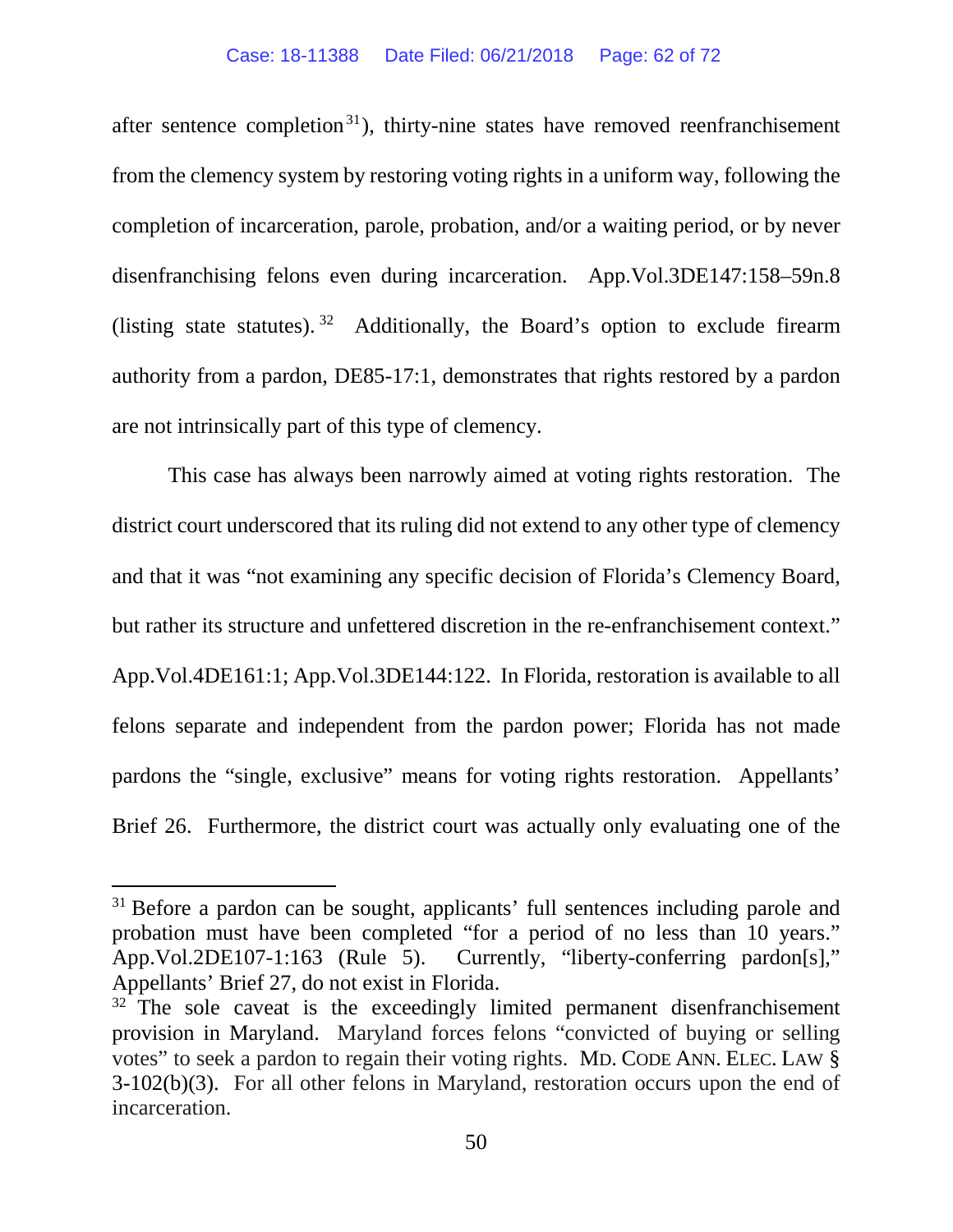#### Case: 18-11388 Date Filed: 06/21/2018 Page: 63 of 72

three rights within civil rights restoration and, under this ruling, the other two—the rights to serve on a jury and run for public office—would still be subject to the Board's discretionary clemency authority. Likewise, pardons confer many other benefits and rights that do not implicate the First Amendment, and these would be uneffected by this case.

Additionally, at all times, this case has only defended the right of individuals who have served their full sentences including parole and probation. App.Vol.1DE29:51–57, 93–100. Commutations of sentence, by nature, only apply to people who are still serving out the terms of their sentences. They are also governed by a separate application; the current Application for Clemency points anyone seeking a commutation to a Request for Review. DE85-17:1–2.

It is of no moment to compare death sentences or the deprivation of physical liberty with arbitrary reenfranchisement. Appellants' Brief 26–27. Due process and the other constitutional rights of criminal defendants are afforded prior to the deprivation of life, physical liberty, and other rights, but the First Amendment is triggered when the state engages in arbitrary voting rights restoration. For countless Floridians, disenfranchisement persists long after they regain their physical liberty, and death row inmates will never regain their voting rights, regardless of whether they are granted a commutation to life imprisonment without parole. These are separate constitutional interests governed by different constitutional frameworks,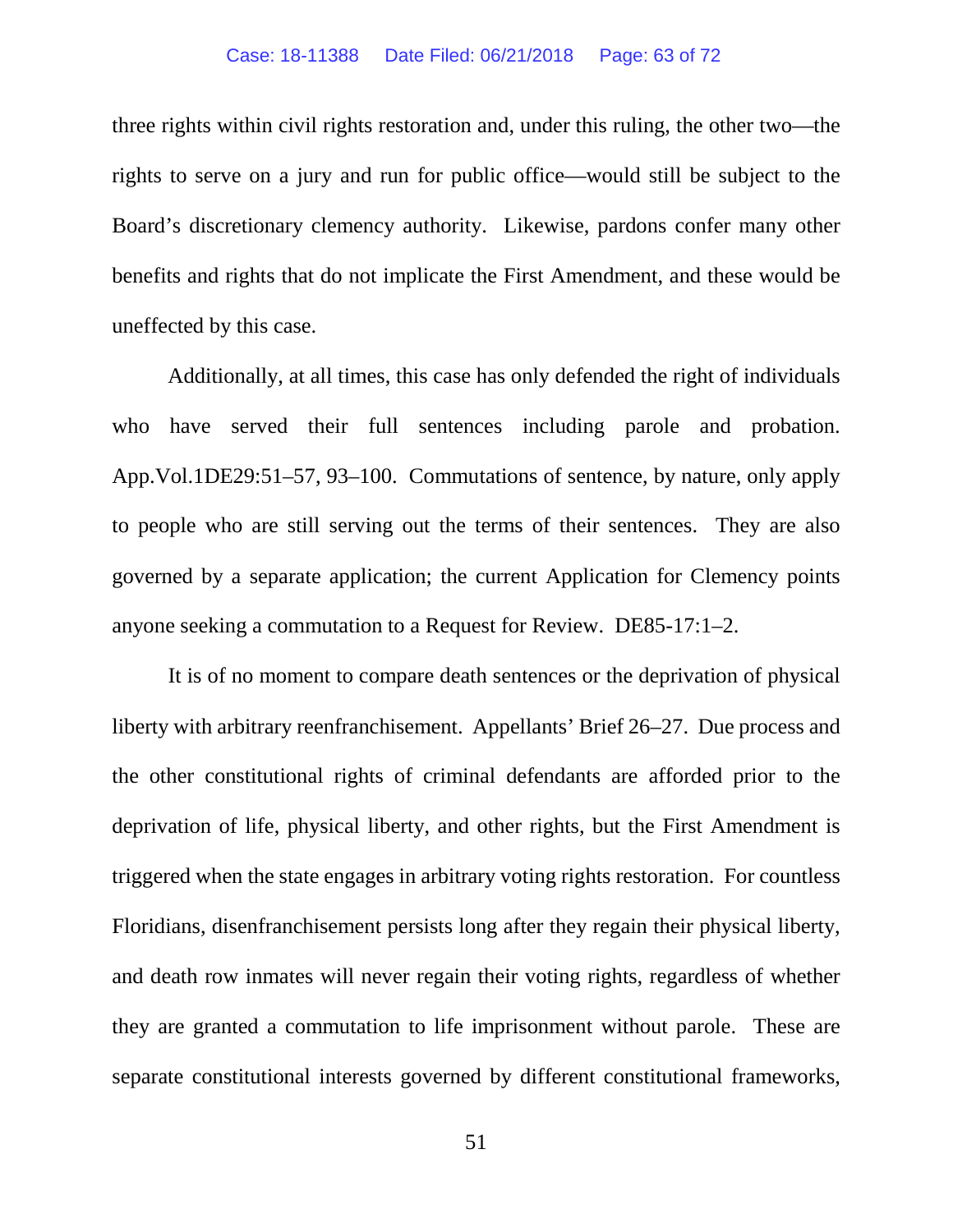and the Constitution does not impose false choices between life and liberty or physical liberty and the right to vote.

Lastly, Defendants also warn that a ruling in Plaintiffs' favor would call into question discretionary restoration of firearm authority. Appellants' Brief 26–27. Since *District of Columbia v. Heller*, 554 U.S. 570 (2008), litigants around the country have sought to extend the First Amendment unfettered discretion cases to the Second Amendment. They have all failed. *Drake v. Filko*, 724 F.3d 426, 435 (3rd Cir. 2013); *Young v. Hawaii*, 911 F. Supp. 2d 972, 991–92 (D. Haw. 2012) (collecting cases); *but cf. Fisher v. Kealoha*, 855 F.3d 1067, 1072 (9th Cir. 2017) (Kozinski, J., "ruminating") (suggesting that Second Amendment rights should not be subjected to unconstrained discretion by reference to First Amendment cases) ("Criminal punishment, of course, always involves the deprivation of rights, but such deprivations can still raise constitutional concerns. . . . This unbounded discretion sits in uneasy tension with how rights function. A right is a check on state power, a check that loses its force when it exists at the mercy of the state."). Whatever the outcome here, those efforts are likely to continue.

## **2. The Equal Protection Clause of the Fourteenth Amendment also prohibits Defendants' arbitrary conduct and is not foreclosed by the cases Defendants cite.**

Plaintiffs' alternative equal protection claim targets the same arbitrary restoration system, and it too is not foreclosed by the due process cases Defendants

52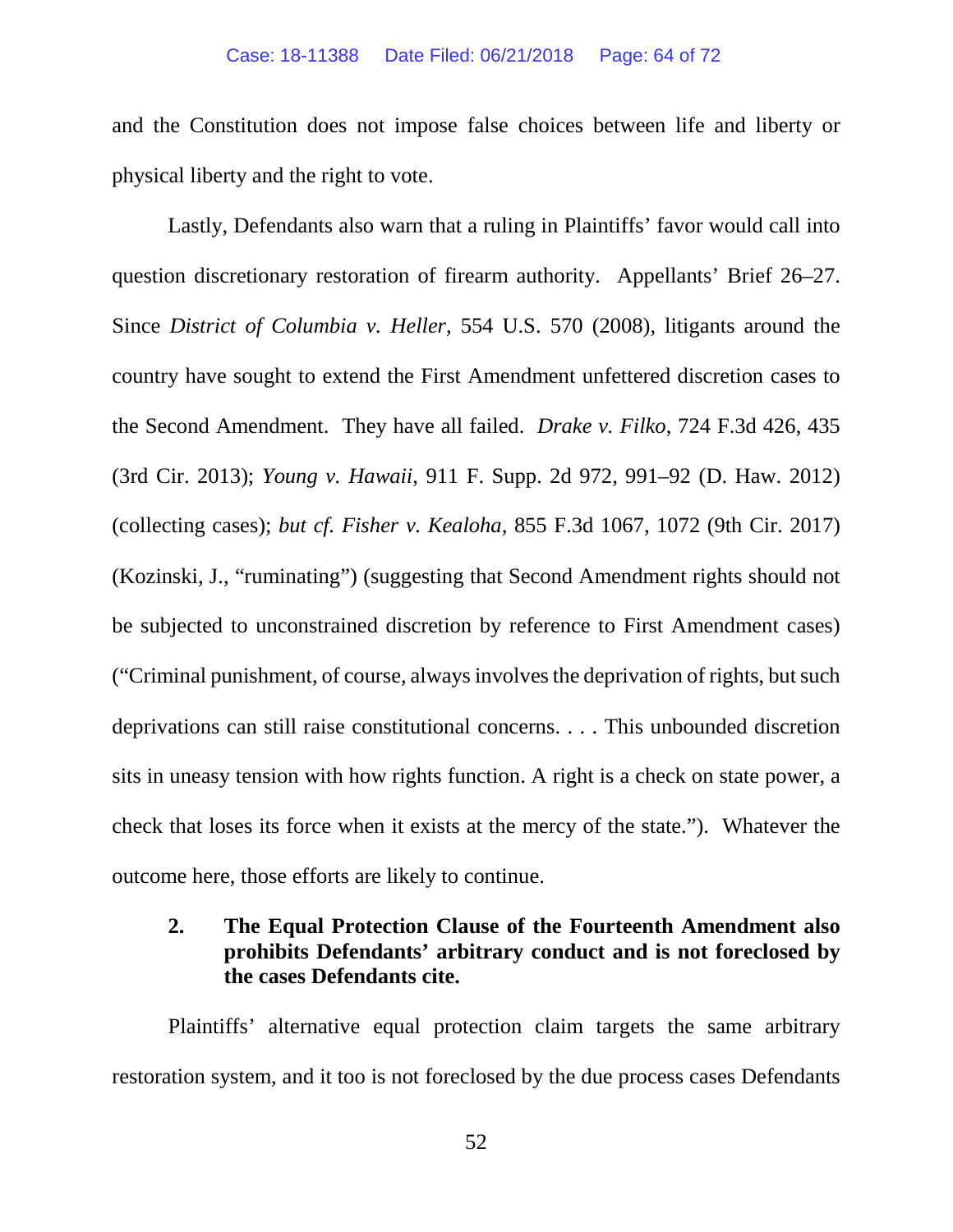cite. Appellants' Brief 21–23, 36–38; *supra* at 49. Nor is it foreclosed by *Shepherd*, which only concerned the statutory and categorical exclusion of federal probationers from reenfranchisement. 575 F.2d at 1114–15.

Defendants point to *Beacham*. However, "the precedential effect of a summary affirmance can extend no farther than 'the precise issues presented and *necessarily* decided . . .'" *Socialist Workers Party*, 440 U.S. at 182–83 (quoting *Mandel v. Bradley*, 432 U.S. 173, 176 (1977)) (emphasis added). Beacham only "applied for a pardon, which would have included a restoration of his civil rights." *Beacham*, 300 F. Supp. at 183; Jurisdictional Statement, *Beacham v. Braterman*, 396 U.S. 12 (1969) (No. 404), 1969 WL 136703 at \*4. Civil rights restoration was available as a separate form of clemency in 1968, DE136-1 (Florida Applications for Clemency 1967–1969), but there is nothing in the opinion, the jurisdictional statement, or this record to indicate Beacham also applied for restoration. Accordingly, construing the summary affirmance on the narrowest basis possible, the Supreme Court could have only *necessarily* decided whether a discretionary pardon power is constitutional, not whether unfettered discretion in voting rights restoration is constitutional. 300 F. Supp. at 184. This Court's opinion in *Hardwick v. Bowers* is squarely on point: "Where . . . the facts of the case plainly reveal a basis for the lower court's decision more narrow than the issues listed in the jurisdictional statement, a lower court should presume that the Supreme Court decided the case on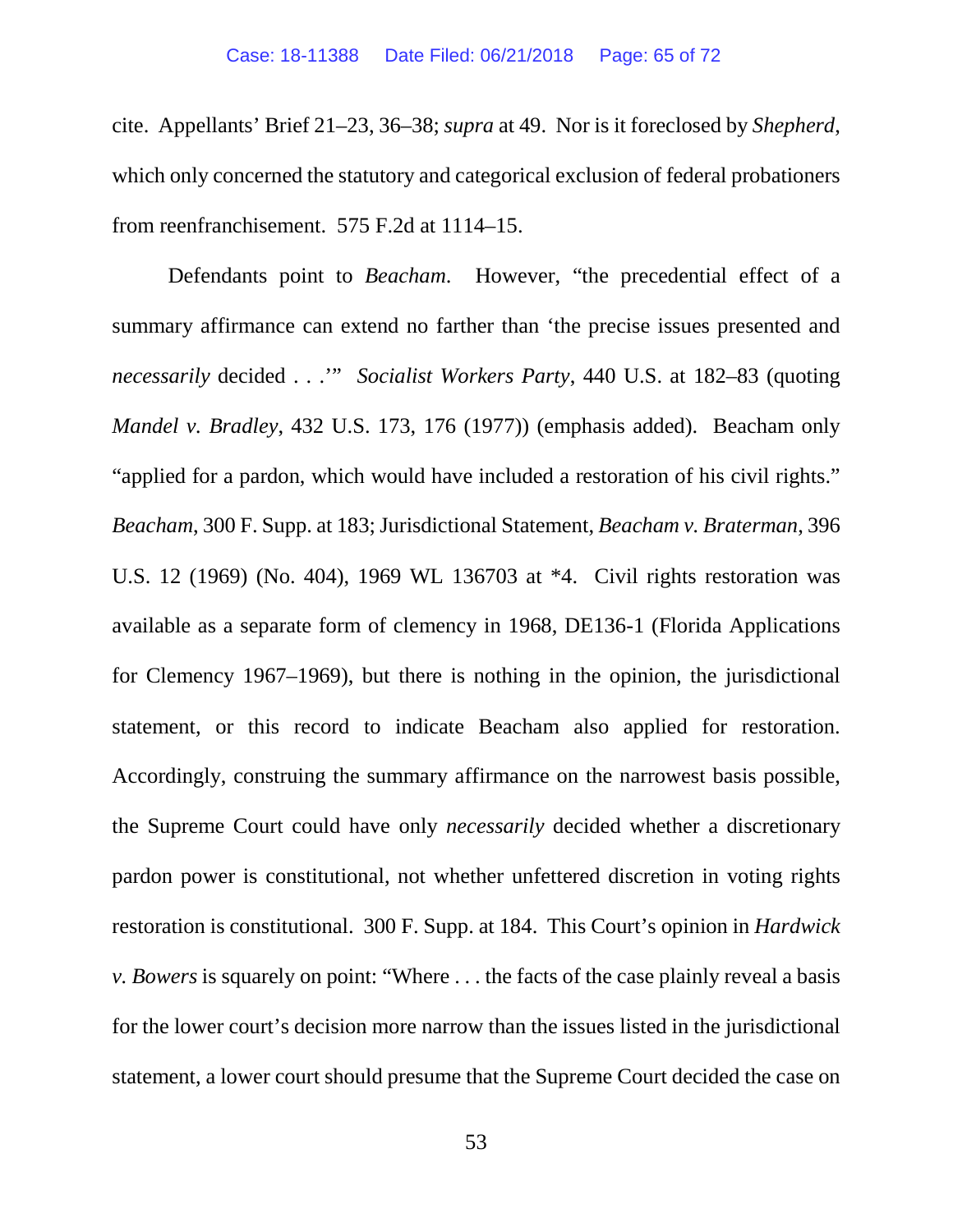that narrow ground." 760 F.2d 1202, 1208 (11th Cir. 1985), *rev'd on other grounds*, 478 U.S. 186 (1986). Given the facts, the jurisdictional statement exceeded the narrowest possible basis for the summary affirmance.

Defendants argue this would give pardon applicants "*less* protection" than restoration applicants, Appellants' Brief 19, but this is not so. It simply means that the discretionary pardon power does not trigger the First Amendment unfettered discretion doctrine when the bundle of rights and benefits the pardon confers is disaggregated and the First Amendment-protected right may be regained through an independent, separate type of clemency. There is no evidence Beacham pursued that alternative.

But even if this Court disagrees with this narrow construction of *Beacham*, Plaintiffs preserve their right to seek its reversal. More importantly, that decision only addressed an equal protection claim, not the First Amendment; *Beacham* could not and did not foreclose Plaintiffs' distinct First Amendment claims.

**3. The district court properly entered an injunction requiring Defendants to establish a non-arbitrary, uniform voting rights restoration system.**

The district court's injunction directing Defendants to establish a nonarbitrary system to remedy the constitutional violations it found was required by this Court's precedents. *Atlanta Journal & Constitution v. City of Atlanta Dep't of Aviation*, 322 F.3d 1298, 1310–12 (11th Cir. 2003) (en banc) (affirming part of

54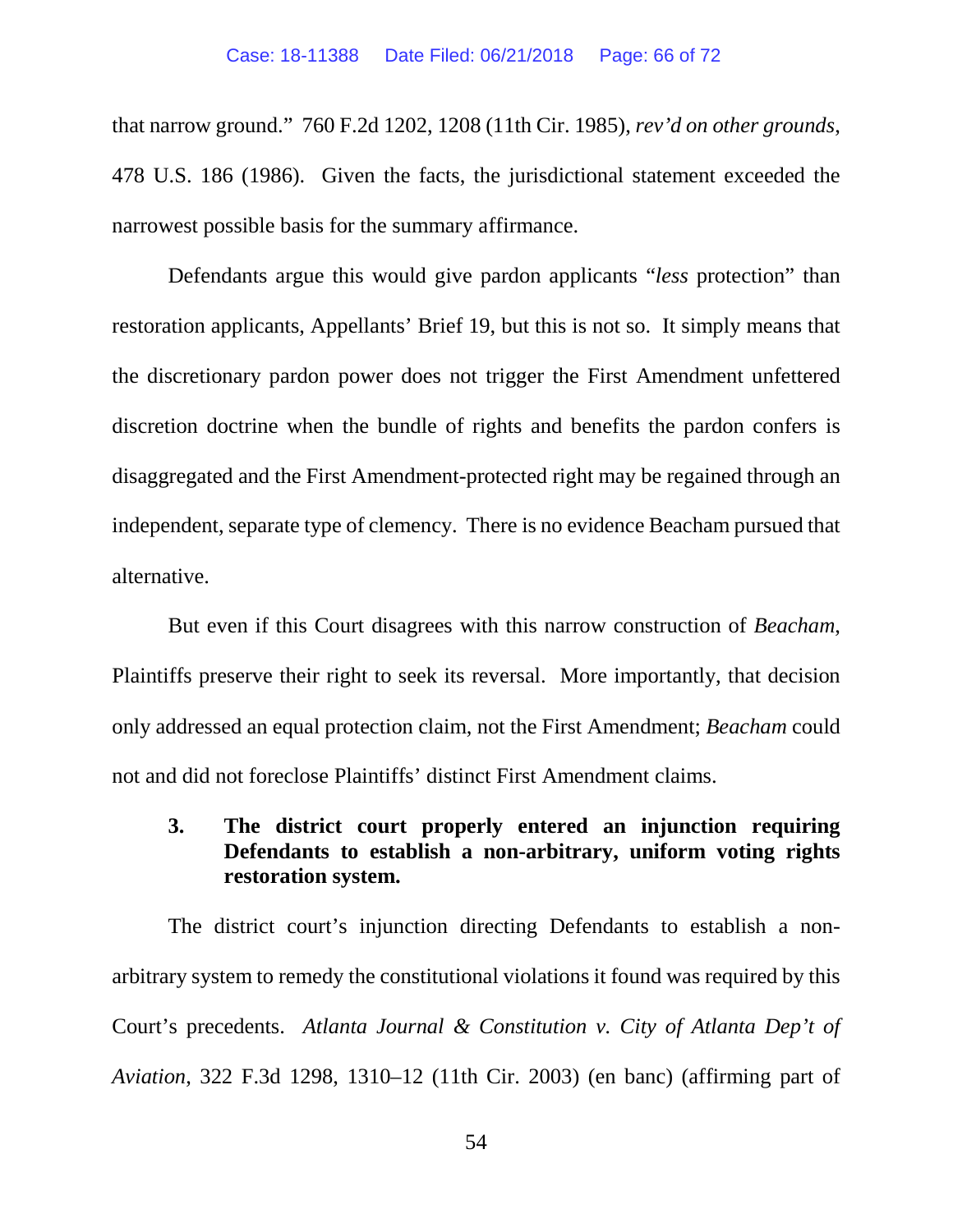injunction that "prohibited the administration of any plan that did not explicitly constrain official discretion" and remanding to give state agency "opportunity to formulate ascertainable non-discriminatory standards"); *Sentinel Commc'ns Co. v. Watts*, 936 F.2d 1189, 1207 (11th Cir. 1991) (holding that Florida could not "continue to take an utterly discretionary, 'seat of the pants' regulatory approach towards activity that is entitled to first amendment protection" and ordering implementation of "written" and "specific criteria"). This Court has not limited relief to declaratory judgments. Instead, the remedy in First Amendment challenges like this is to enjoin the exercise of unfettered discretion and to order the defendants to implement a new scheme marked by objective, uniform, non-arbitrary rules. *Atlanta Journal & Constitution*, 322 F.3d at 1310–12.

To cure the constitutional violations it found, the district court had the authority to require Defendants to adopt a uniform, non-arbitrary restoration policy, even if that policy were lifetime disenfranchisement. However, the part of the injunction that barred Defendants from eliminating all voting rights restoration likely violated *Ramirez*. Though Defendants have stated they "do not want or intend to end vote-restoration processes," Stay Motion 17–18 n.1, Plaintiffs have no objection to this Court vacating that part of the injunction but respectfully request that this Court affirm the balance of the judgment.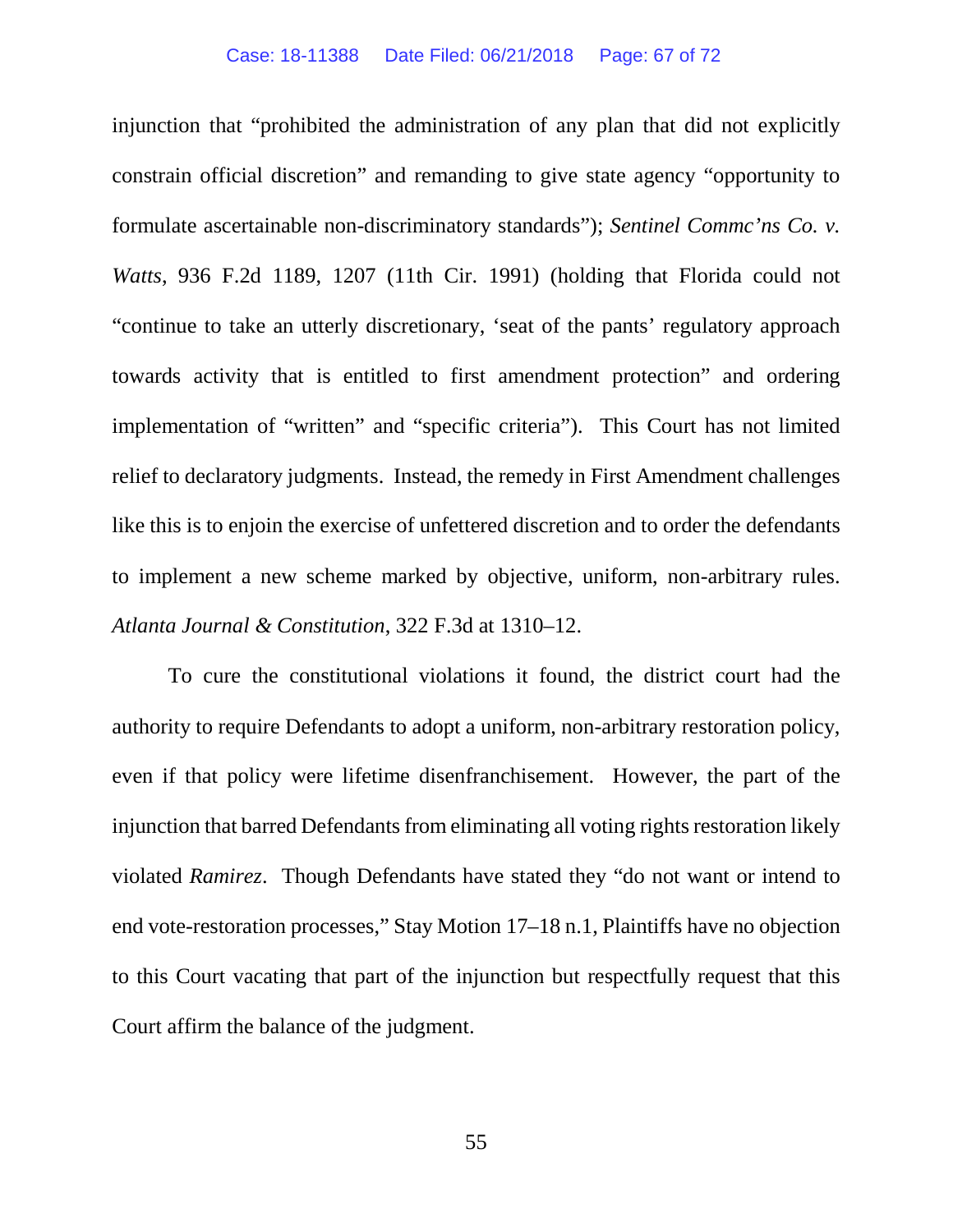Finally, Defendants did not request more time to comply with the injunction or permission to adopt interim rules and adjust them subsequently. Contrary to their protestations, Defendants were able to craft new rules within the time allotted. *Supra* at 14 & n.23.

#### **CONCLUSION**

For our democracy to stay true to its founding principles, core political expression and association rights must not be arbitrarily licensed or allocated by government officials. The Supreme Court's precedents compel one conclusion in this case: Defendants' arbitrary vote-licensing scheme violates the First Amendment's unfettered discretion doctrine and the Fourteenth Amendment's Equal Protection Clause. Respectfully, the district court's judgment should be affirmed.

DATED: June 21, 2018 Respectfully submitted,

/s/ Jon Sherman Jon Sherman\* D.C. Bar No. 998271 Michelle Kanter Cohen\* D.C. Bar No. 989164 Massachusetts Bar No. 672792 (inactive) Fair Elections Center 1825 K St. NW, Suite 450 Washington, DC 20006 jsherman@fairelectionscenter.org mkantercohen@fairelectionscenter.org Phone: (202) 331-0114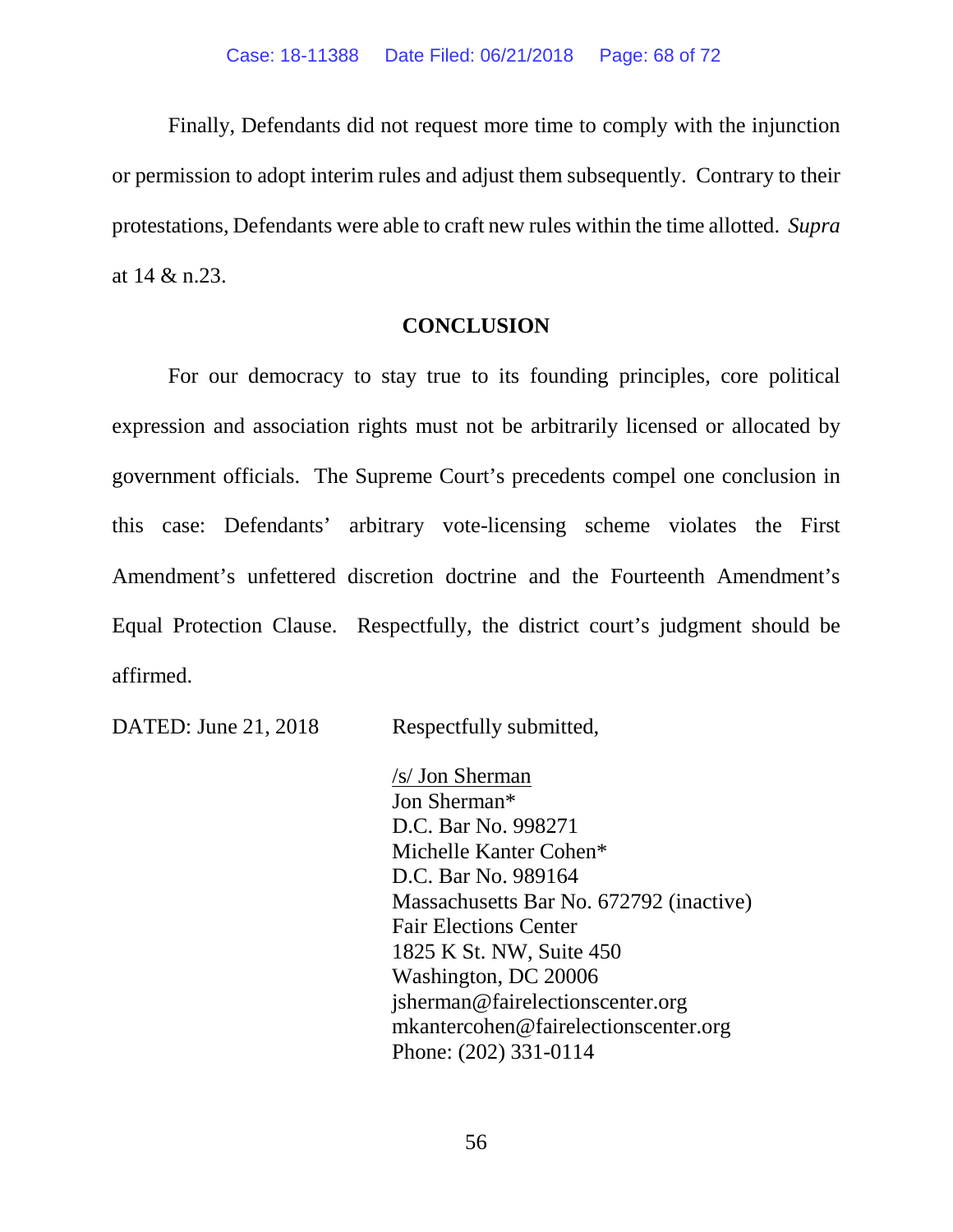Theodore Leopold Florida Bar No. 705608 Diana L. Martin Florida Bar No. 624489 Poorad Razavi Florida Bar No. 022876 Cohen Milstein Sellers & Toll PLLC 2925 PGA Boulevard | Suite 200 Palm Beach Gardens, FL 33410 tleopold@cohenmilstein.com dmartin@cohenmilstein.com prazavi@cohenmilstein.com phone 561.515.1400 fax 561.515.1401

\*Appearing *Pro Hac Vice* in the United States Court of Appeals for the Eleventh Circuit

*Attorneys for Plaintiffs-Appellees*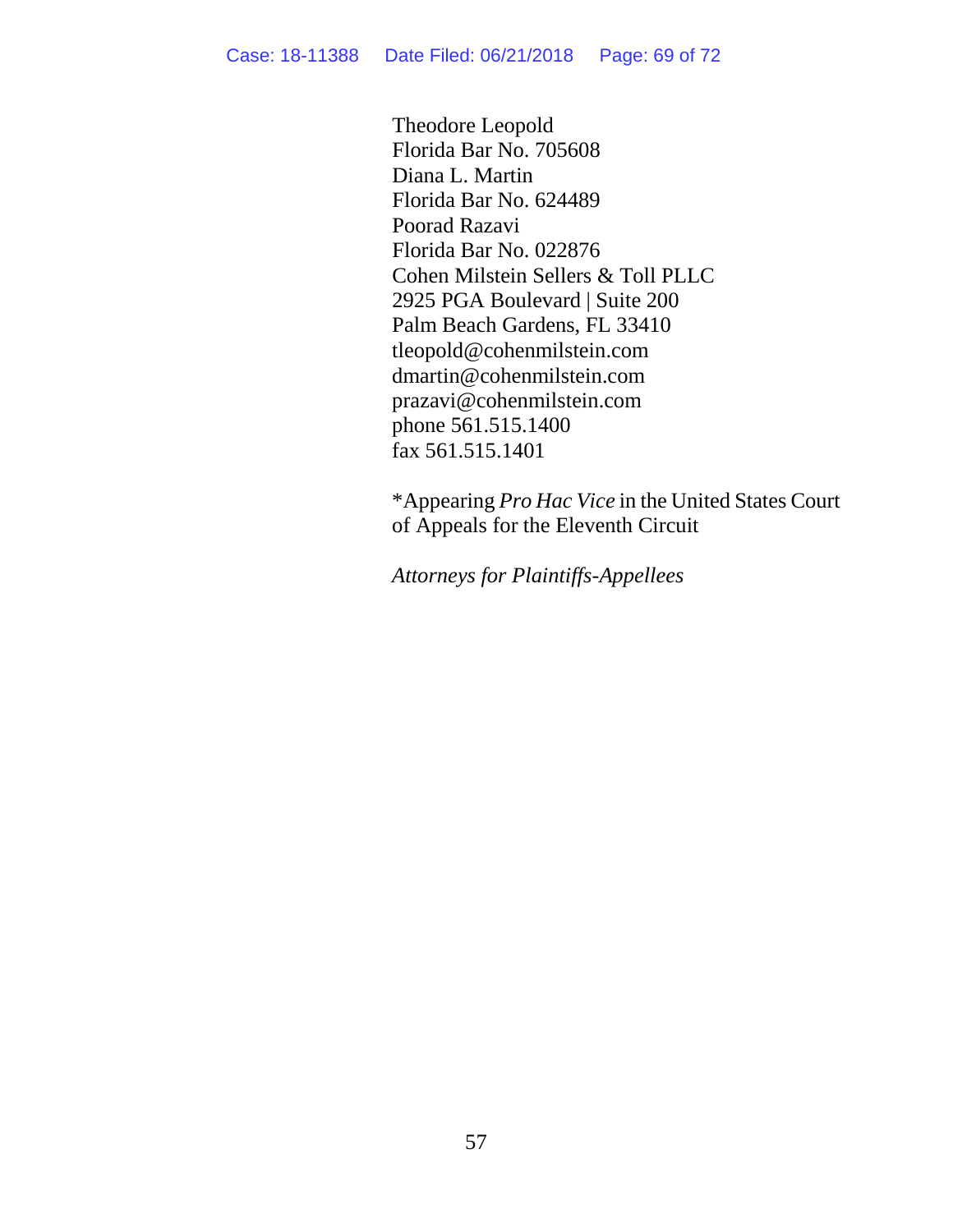#### **CERTIFICATE OF COMPLIANCE**

1. I hereby certify that the foregoing, Appellees' Brief, complies with the type-volume and word-count limits of Federal Rule of Appellate Procedure 32(a)(7)(B) because, excluding the parts of the document exempted by Federal Rule of Appellate Procedure 32(f), this document contains 12,875 words.

2. I hereby certify that the foregoing, Appellees' Brief, complies with the typeface and type-style requirements of Federal Rules of Appellate Procedure 32(a)(5)–(a)(6) because this document has been prepared in a proportionally spaced typeface using Microsoft Word in 14-point Times New Roman font.

June 21, 2018 /s/ *Jon Sherman* Jon Sherman\* *Attorney for Plaintiffs-Appellees*

> \*Appearing *Pro Hac Vice* in the United States Court of Appeals for the Eleventh Circuit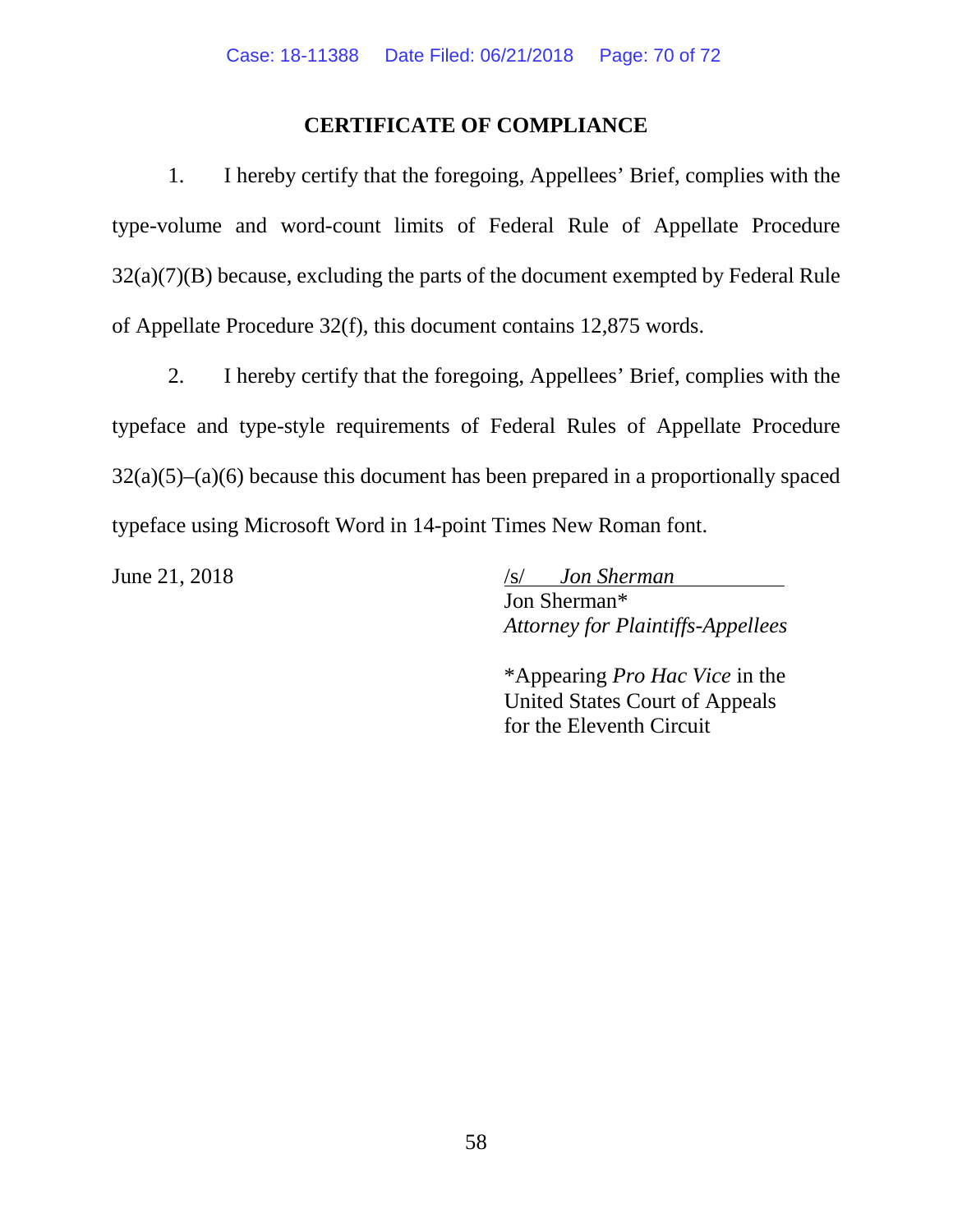## **CERTIFICATE OF SERVICE**

I hereby certify that on June 21, 2018, a true and correct copy of the foregoing document was served upon counsel for Defendants-Appellants, including those listed below, by filing it in this Court's CM/ECF system.

Amit Agarwal Solicitor General Fla. Bar No. 125637 Office of the Attorney General PL-01, The Capitol Tallahassee, FL 32399-1050 Tel. (850) 414-3300 Fax (850) 410-2672 amit.agarwal@myfloridalegal.com Jennifer.bruce@myfloridalegal.com

Edward M. Wenger Chief Deputy Solicitor General Fla. Bar No. 85568 Office of the Attorney General PL-01, The Capitol Tallahassee, FL 32399-1050 Tel. (850) 414-3300 Fax (850) 410-2672 edward.wenger@myfloridalegal.com

Jonathan Alan Glogau Chief, Complex Litigation Florida Bar # 371823 Office of the Attorney General PL-01, The Capitol Tallahassee, FL 32399-1050 850-414-3300 Jon.glogau@myfloridalegal.com chanda.johnson@myfloridalegal.com